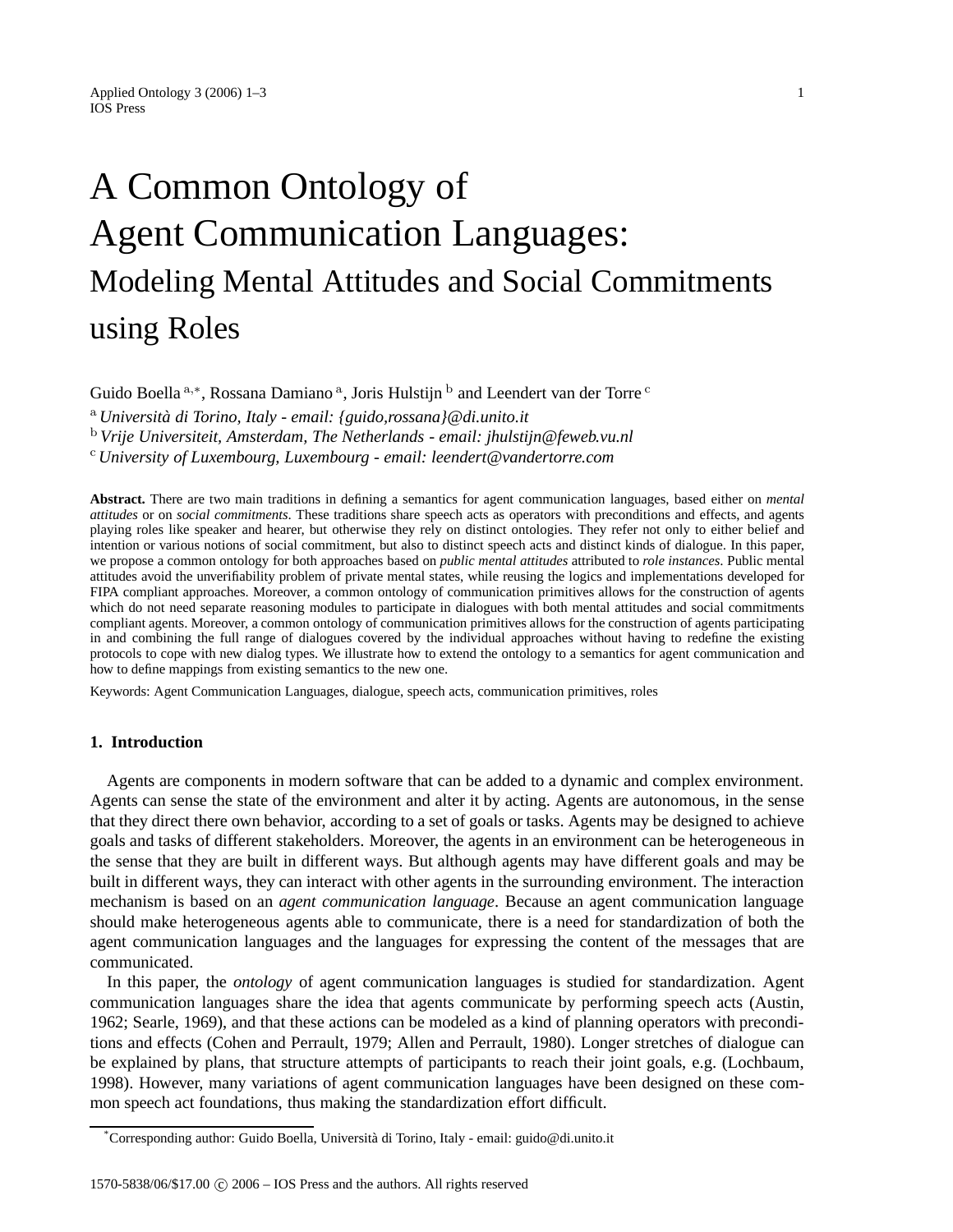The partial ontology visualized in Figure 1 highlights the distinctions in terms of communication primitives between two main traditions in agent communication. To the left of the agent are his *mental attitudes* like beliefs and intentions, which are included in preconditions and effects of speech acts used in information seeking dialogues based on speech acts such as *inform* and *request*. This side has been popularized by the standardization efforts of the Foundation for Intelligent Physical Agents (FIPA, 2002a). To the right of the agent, we find the social semantics tradition, developed as a reaction to FIPA (Singh, 2000). The agent is related to his social commitments both as creditor and as debtor, which are adopted in the semantics of speech acts used in negotiation or persuasion. Though both kinds of dialogue rely on the terminology of commitment, requesting an action in negotiation means something else than defending a proposition in persuasion after a challenge. In Section 5 we therefore distinguish action commitment to give a semantics of speech acts like *request* or *propose* in negotiation (Singh, 2000; Fornara and Colombetti, 2004), from propositional commitment used for speech acts like *assert* or *challenge* in persuasion (Hamblin, 1970; Walton and Krabbe, 1995).



Fig. 1. Partial ontology of *Mental Attitudes* (FIPA) and *Social Commitments* based approaches

The comparison given in Table 1, further discussed in Section 7 on related research, illustrates that both traditions are distinct in most aspects. Not only the speech acts and dialogue types of the mental attitudes and social commitment based approaches are distinct, but they are based also on distinct kinds of semantics, agent attitudes, and underlying assumptions. Consequently, building a bridge between them to create a common ontology is a challenging problem. Moreover, it illustrates that for combined dialogues this problem has to be addressed. For example, consider a negotiation or persuasion dialogue that is intertwined with information seeking dialogues, like requesting the details of the object under negotiation. The separation of the two traditions makes it difficult to interpret the interaction among negotiation and information seeking in such a mixed dialogue.

The approaches that bridge the two traditions are based on a reinterpretation of the beliefs and intentions in Figure 1. The idea that meaning cannot be private, but is inter-subjective or based on a common ground, has been accepted for a long time in the philosophy of language. This has been discussed, for example, by Lewis (1969) or Stalnaker (2002) from the analytic tradition, who stress the importance of the common ground. The crucial point is that a private semantics does not make it possible for a language user to be objectively wrong about an interpretation from a third person point of view. In contrast to FIPA, beliefs and intentions are not interpreted as private mental attitudes, but as a kind of public mental attitudes, for example as grounded beliefs (Gaudou et al., 2006a) or as ostensible beliefs, or public opinions (Nickles et al., 2006).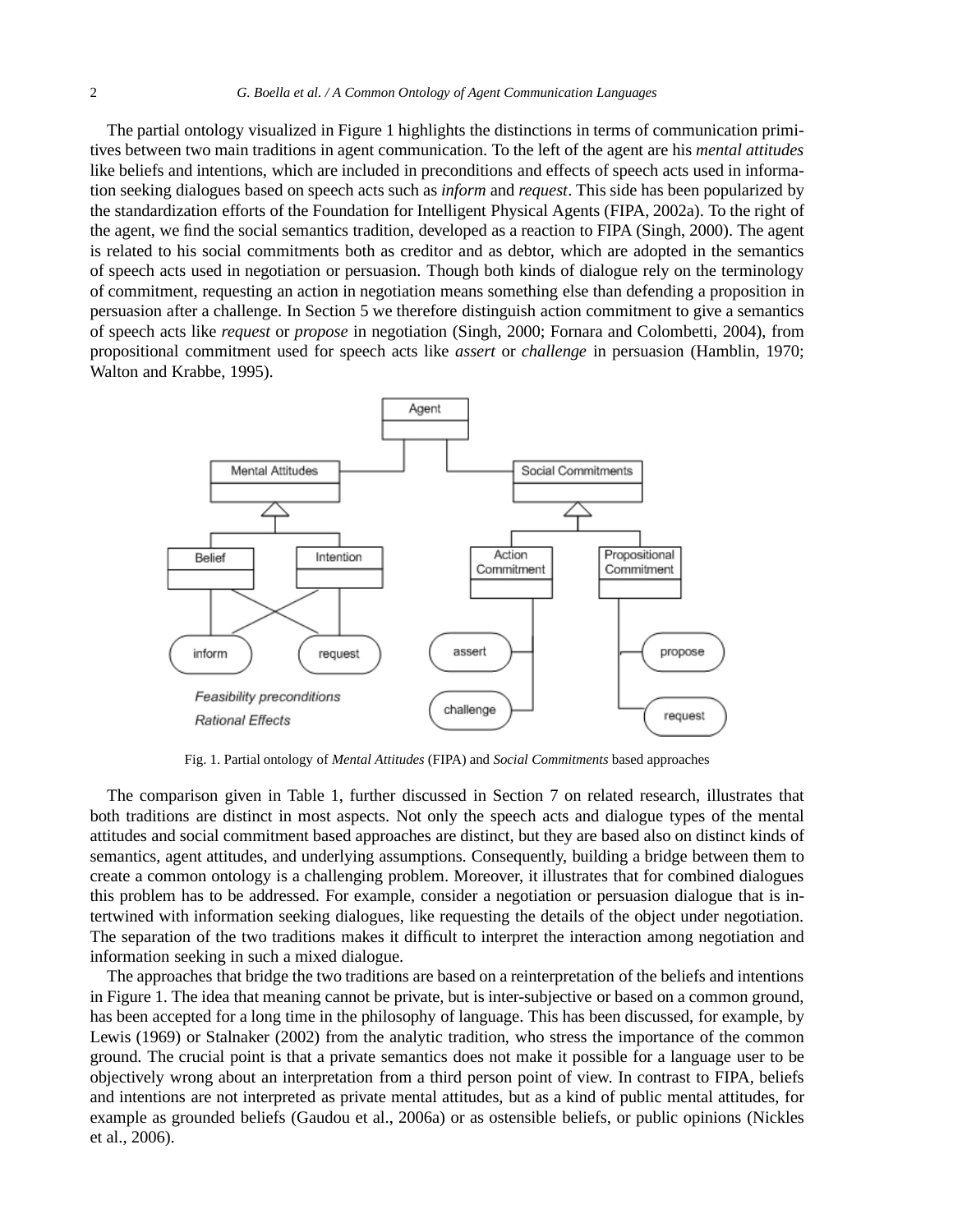|                  | Mental Attitudes (FIPA)   | Social Commitments                            |
|------------------|---------------------------|-----------------------------------------------|
| <b>Attitudes</b> | beliefs, intentions       | propositional commitments, action commitments |
| Speech acts      | inform, request           | propose, assert, challenge                    |
| <b>Semantics</b> | model theoretic semantics | operational semantics                         |
| Dialogue types   | information seeking       | negotiation, persuasion                       |
| Attitude         | cooperative               | competitive                                   |
| Assumptions      | sincerity, cooperativity  | fear of social disapproval or sanction        |
|                  |                           | Table 1                                       |

Differences between approaches based on *Mental Attitudes* (FIPA) and *Social Commitments*

In this paper we build an ontology for public mental attitudes in agent communication centered on the concept of *role*. Communication in multi-agent systems is often associated with the roles agents play in the social structure of the systems (Zambonelli et al., 2003; Ferber et al., 2003), but existing approaches to the semantics of agent communication languages do not take roles into account, and thus far roles have not been associated with public mental attitudes in agent communication languages. Roughly, the basis of the idea to build the ontology on roles is that we associate beliefs and intentions with a role instance played by an agent, and that these role-based mental attitudes have a public character. The various alternatives for public mental attitudes can be compared only when it is shown how existing approaches can be mapped onto them. In this paper we show how this can be done for our own role-based semantics. In particular, we answer the following four questions:

- 1. What is a role-based ontology for agent communication and how can it be extended to a semantic language?
- 2. How can the agent communication language of FIPA be mapped onto the role-based language?
- 3. How can languages based on action commitments be mapped onto the role-based language?
- 4. How can languages based on propositional commitments be mapped onto the role-based language?

In this paper, a mapping from one communication language to another, means that for all expressions in the first language, the semantic representation for the first language can be replaced by a semantic representation in the representation format that is normally used for the second language. Ideally, this mapping should respect the intended meaning of the speech acts, but in some cases, we will see that information may get lost in the process. Therefore we do not aim for a complete mapping, in the sense that the original semantics is reflected completely in our role-based semantics, but we aim to maintain the spirit of the other language. The success criteria are that all dialogues in the original agent communication languages can be given a corresponding meaning in our role-based language.

We explain the main challenges in these four questions below. The ontology of agent communication answering the first question is a list of concept definitions and relations among them to describe the semantics of agent communication. As an illustrative example, in Figure 2 we visualize the speech act *inform*.

This figure visualizes two agents playing respectively roles of type  $r_1$  and  $r_2$  in a dialogue game, and should be read as follows. Since agents can play the same role several times, either simultaneously or sequentially, a role instance is characterized by an agent  $x, y$ , a role type  $r_1, r_2$  and a session s of a dialogue game type. The lefthand side visualizes agent x (bottom) with role instance  $xr_1s$  (top), and the righthand side visualizes agent y (bottom) with role instance  $yr_2s$  (top). Thus, compared to most existing models, we distinguish the private state from the public face, for each agent playing a role. We associate beliefs (B) and intentions (I) with the role instances too; these are the public mental attitudes. The beliefs and intentions of the role instance are constructed by the introduction or removal of beliefs and intentions by the speech acts, according to the rules describing the dialogue game type, called constitutive rules. Since the performance of a speech acts is public for those participating in a dialogue, also the changes are public.

Agent x in role  $r_1$  informs agent y in role  $r_2$  that  $\varphi$ , and therefore  $\varphi$  becomes part of his public beliefs, as specified by the feasibility precondition of *inform* in FIPA, under the assumption that this belief persists. Moreover, the reason that he informs the other agent is that he wants him to believe  $\varphi$ , and therefore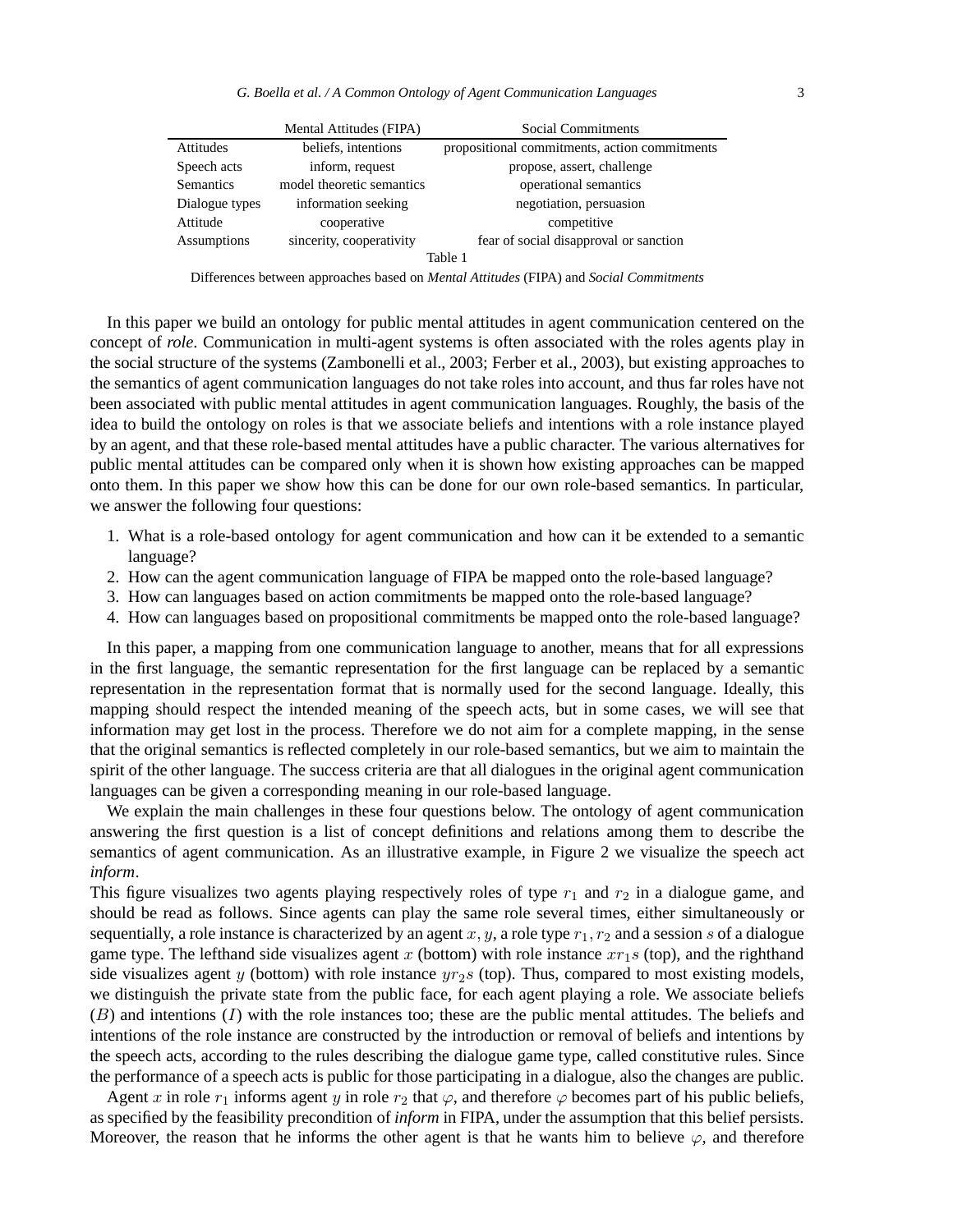

Fig. 2. Private and public mental attitudes.

 $B_{yr_2s}\varphi$  is part of public intentions of agent x in role  $r_1$ , according to the constitutive rules of the dialogue game type. If agent y (publicly) believes that agent x is reliable, then his public beliefs will contain  $\varphi$  too, as visualized by  $\varphi$  in the top right square of the Figure 2.

The public beliefs and intentions of a dialogue participant in a particular role may differ in interesting ways from his private beliefs and intentions, but if the agents are sincere, then they will privately believe  $\varphi$ too, as visualized by  $\varphi$  in both the left and bottom right squares of Figure 2. The figure is explained in more detail in Section 3.1. The ontology has to clearly define the notion of a role, given the many interpretations of roles in computer science and in other sciences, and it has to distinguish role from role instance, and from the agent itself. The challenge in defining roles is to explain how mental attitudes can be attributed to role instances, and how these mental attitudes can be made public. As part of this problem, it has to be clarified which mental attributes should be assigned to the role instance and which to the agent. Finally, the set of concepts has to be extended to a semantic language, with all the constructs and variables needed to describe a semantics of speech acts.

A challenge in defining the mapping from FIPA to our role-based semantic language to answer the second question is to deal with the notion of precondition. For example, if an agent  $x$  informs another agent that  $\varphi$ , for example with  $\text{inform}(xr_1s,yr_2s,\varphi)$  in Figure 2, then in the original FIPA semantics, agent x has a so called feasibility precondition, that he should already believe the proposition  $\varphi$ . If not, x would be insincere. With public mental attitudes, however, it is *not* the case that an agent must already publicly believe  $\varphi$  in his role  $r_1$ . To see why, assume that this precondition would hold. When two agents meet there are no public attitudes besides the common knowledge associated with the roles of the agents being played. So in that case, an agent would not be able to make an *inform*. Moreover, if the information were believed by the roles and thus were already public, then there would be no need for an *inform* in the first place. Clearly, the notion of precondition has to be reinterpreted in the context of public, role-based semantics.

Another challenge of this mapping is that in FIPA notions like reliability, cooperativity and sincerity are built into the conceptual system. We have to relax these properties if we want to integrate the social commitment approach, and deal for example with non-cooperative types of dialogue like argumentation or negotiation. Therefore, we have to make properties like reliability, cooperativity and sincerity explicit in the formal language, to distinguish between different contexts of use, and we have to explain how these properties can be associated with the role instances. The following formula explains the use of a reliability concept. Detailed explanation of this rule is given in Section 3.1. Since all modal operators are indexed by the same session s, we leave the session out of the rules.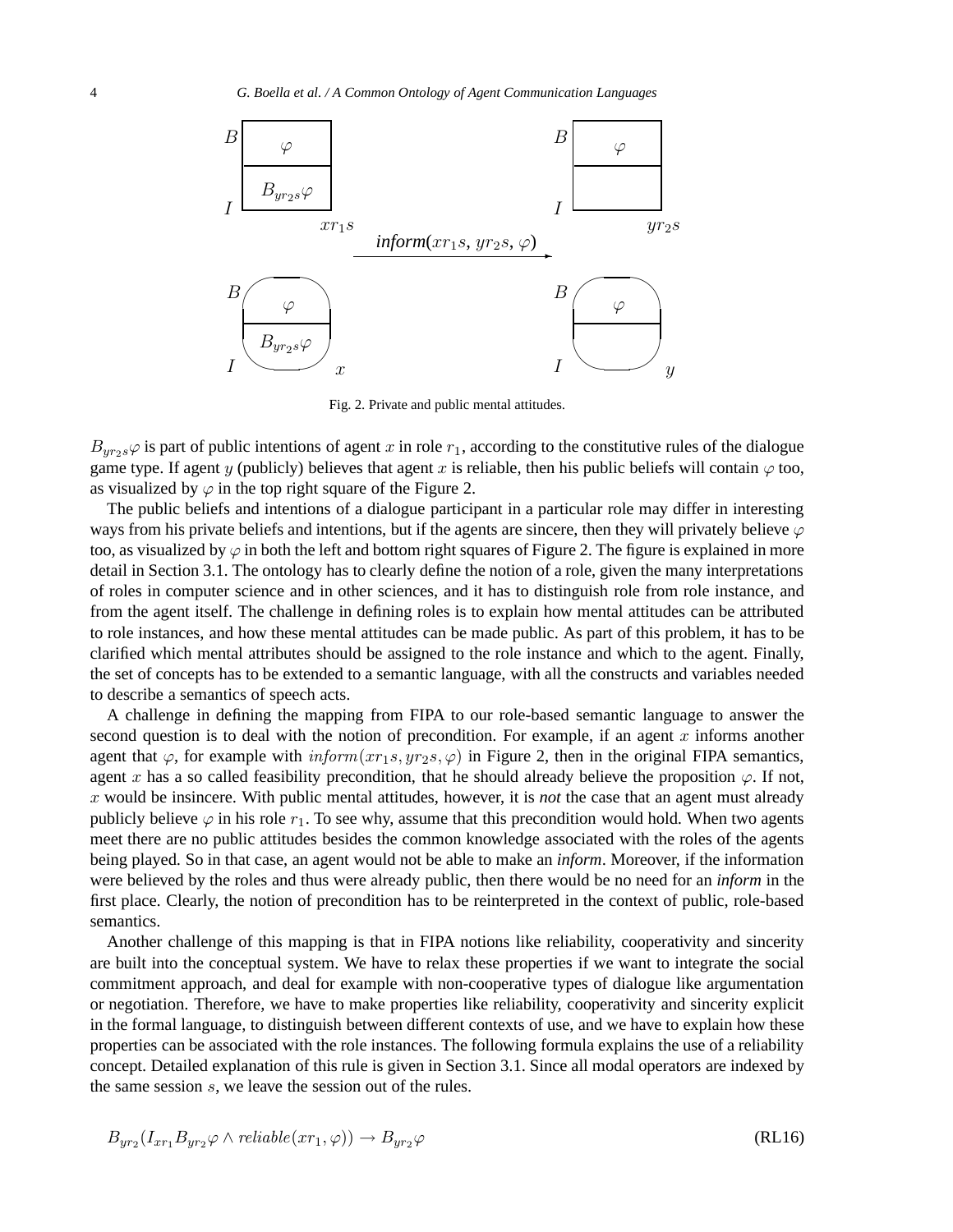An initial problem of the mapping from the social commitment approach to answer the last questions is that there is not a single social commitment approach. There are approaches based on action commitment, and approaches based on propositional commitment. Moreover, the social commitment approaches focusing on action commitments (Singh, 2000; Fornara and Colombetti, 2004), are usually given an oper-

ational semantics. An additional challenge in how to use the proposed bridges between the two traditions to compare them is that we need either to translate one approach into the other, for all possible pairs of alternatives, or to have a common framework of reference. Moreover, it is necessary to be able to compare the individual speech acts which are not always defined for precisely the same purpose, to understand which are more general or specific in one approach or the other, and to make the hidden assumptions of the models explicit. Finally, we need to define not only commitments but also their evolution and the rules describing their evolution.

For extending our ontology into a semantic language we take a logical language that is directly derived from the FIPA semantic language SL (FIPA, 2002a), which we extend with roles. We call this language Role-SL. We extend it also with two rules to express that mental attitudes are public. We isolate a minimal notion of role, needed for agent communication. This minimal notion of role possesses what we call the characteristic property of roles: the fact that we can attribute mental attitudes to it. We take mental attitudes of a role as our ontological primitive, and derive role from it. The ontological question is then no longer "what is a role?", but rather "what are role-based mental attitudes, and how do they evolve?" To answer this question we consider why multiple sets of mental attitudes are needed, for each role the agent plays, instead of a single set for the agent itself. We define role-based mental attitudes, and explain why they are public. We discuss how it builds upon the notion of role we developed in our earlier work on normative multiagent systems (Boella and van der Torre, 2004). For the mapping from FIPA to the role-based ontology we define translation schemes for FIPA speech acts to Role-SL. For mapping of social commitment based approaches to a role-based ontology we take a similar approach, translating the states of the operational semantics, to sets of public mental attitudes in Role-SL.

The paper is structured as follows. In Section 2 we introduce our role-based ontology for agent communication, and we extend it to a semantic language. In Section 3 and 4 we map respectively the FIPA agent communication language and a social semantics (Fornara and Colombetti, 2004) into role-based semantics. In Section 5 we deal in particular with the difference between action commitments and propositional commitments, and we show how we can account for persuasion dialogues in our approach. In Section 6 we translate an instance of the propose interaction protocol from FIPA and from social semantics into our role model, to compare the two approaches. The paper ends with a discussion of related research and conclusions.

#### **2. Role-based ontology for agent communication**

Whereas usually in agent communication only a semantic language is given to describe the meaning of speech acts, we distinguish between an ontology and such a language. In Section 2.1 we define the ontology we use in this paper, that is, the set of concepts and the relations among them. In Section 2.2 the set of concepts is related to the semantic language SL used by FIPA, extended with the distinction between private mental attitudes of agents and public mental attitudes associated with role instances, and extended with rules reflecting that mental attitudes associated with roles are public.

## *2.1. The ontology*

An agent can be part of multiple communication sessions at the same time. For example, consider an agent who informs another agent that his web services can be used by all other agents, informs a third agent that his services can only be used by agents with the appropriate certificates, requests from a fourth agent a document, and informs a fifth agent that he does not have an intention to obtain this document. Intuitively, we can make another 'copy' of the agent for each session, and we may refer to each 'copy' as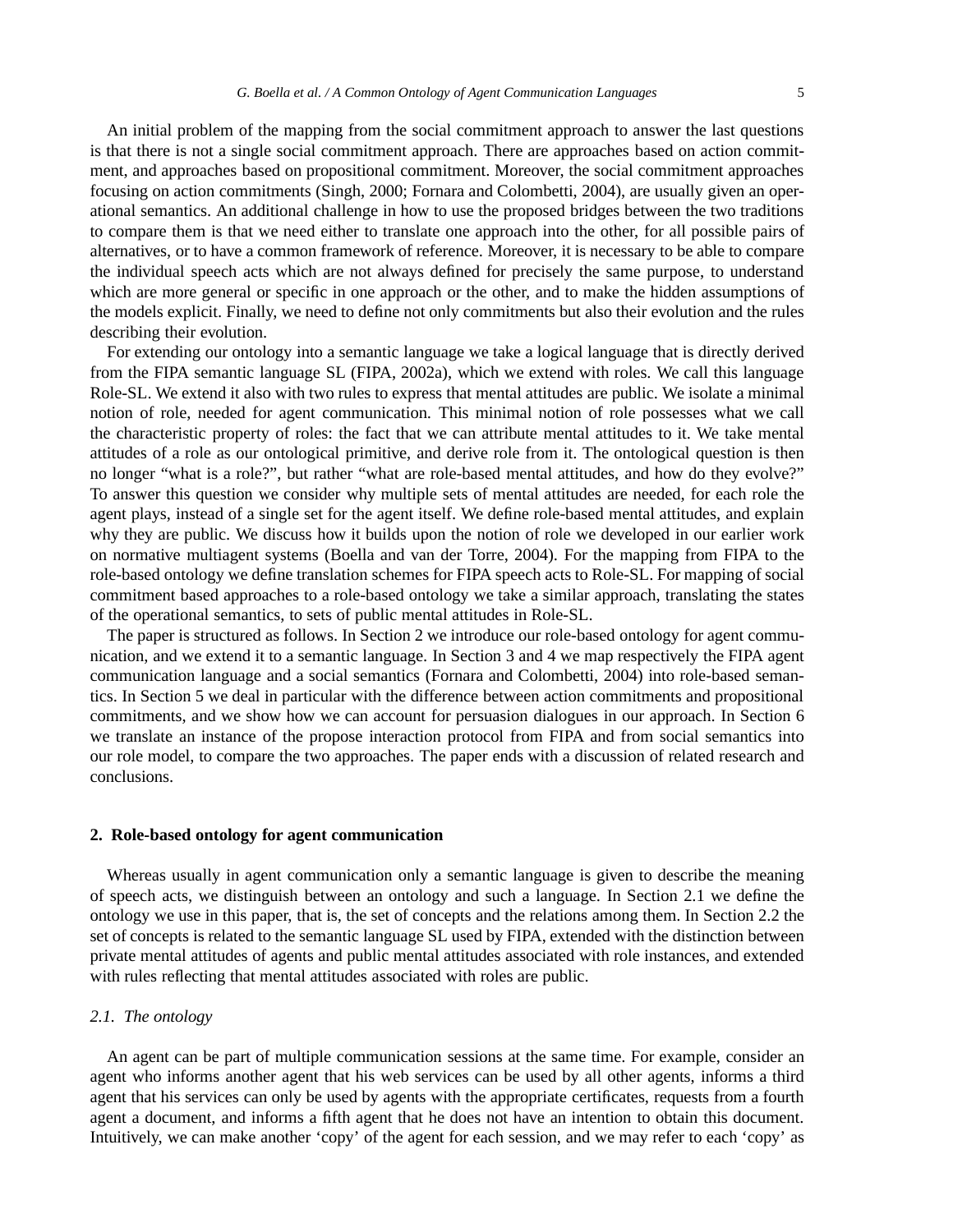a role playing agent or a role enacting agent (Dastani et al., 2003). In practice an agent may be required to maintain a minimal consistency among these 'copies', but in this paper we do not consider this consistency problem, because it depends on the application domain of the language.

For each role playing agent, we distinguish between the private beliefs and intentions of the agent, and the public beliefs and intentions attributed to the role instance. For example, when a role playing agent believes that the secret key of the safe used when playing a role in the organization enrolling him is "123456", then this belief is not known to everybody and therefore is not attributed to the role instance, but is part of private mental attitudes of the agent.

The public beliefs and intentions attributed to the role instance are known to everybody overhearing the conversation and aware of the rules of the dialogue game. They represent what the agent is publicly held responsible for. If an agent does not adhere to his role by for example refusing what he has said before, then he can be sanctioned or blamed. Consequently, once an agent starts lying, he has to continue the dialogue consistently with these lies, independently of his real beliefs. We consider beliefs and intentions only, because knowledge may be considered as a strong kind of belief, and goals have a very minor role in the agent communication languages we consider in this paper such as the FIPA language.

Besides the uniqueness of the private mental attitudes and the variance of the public mental attitudes according to the roles an agent is playing, there are various other good reasons why one might want to distinguish the mental attitudes of a role instance from the mental attitudes of the agents themselves:

- **–** If we wish to model that an agent is bluffing (telling something he is not sure of) or lying (telling something he believes is false), then we have to account for divergences between the private mental attitudes and the public ones;
- **–** In a negotiation situation the agents only have the intention of reaching an agreement in common, but they do not have to communicate truthful information or their real preferences. For example, in a negotiation a bid does not need to correspond to the actual reservation price of the agent.
- **–** In persuasion, if the aim is to win a dispute, an agent can adopt a point of view "for the sake of the argument", in order to show its inconsistency or counterintuitive consequences, without actually endorsing the view himself (Caminada (2004)).
- **–** It is necessary to keep apart the motivations for playing a role from the rules of the game which affect the state of the roles. For example, an agent may be sincere, in the sense that he really acts as expected from his role, for pure cooperativity or for the fear of a sanction.

Since the mental attitudes of role instances are the foundation of our ontology, they have to be precisely defined. In particular, we have to clearly distinguish the mental attitudes attributed to a role instance from mental attitudes attributed to the agent playing the role. The mental attitudes attributed to a role instance consist of two parts. First, they contain those public beliefs and intentions following from uttering speech acts. Second, the mental attitudes of a role consist of commonly held beliefs about the attitudes of roles. For example, a buyer in negotiation is expected to prefer lower prices. Moreover, agents in an organization may be expected to be sincere, cooperative and reliable when communicating with other agents in the same organization. No other mental attitudes are attributed to role instances.

Moreover, we distinguish two kinds of mental attitudes attributed to role instances as the result of speech acts. For example, consider an agent informing another one that "it is raining". We can derive that the agent publicly believes that it is raining, and that he has the public intention that the other agent believes it is raining, because these mental attitudes are presupposed when making such an action. More precisely, the agent's belief that it is raining is presupposed, and the belief that the other agent will believe it is the desired effect.

**Definition 1** *Mental attitudes of role instances (*R*) consist of beliefs (*B*) and intentions (*I*), and are precisely:*

1. *Consequences of speech acts on the mental attitudes of agents overhearing the uttering of the speech act, representing what the agent is publicly held responsible for, distinguishing between:*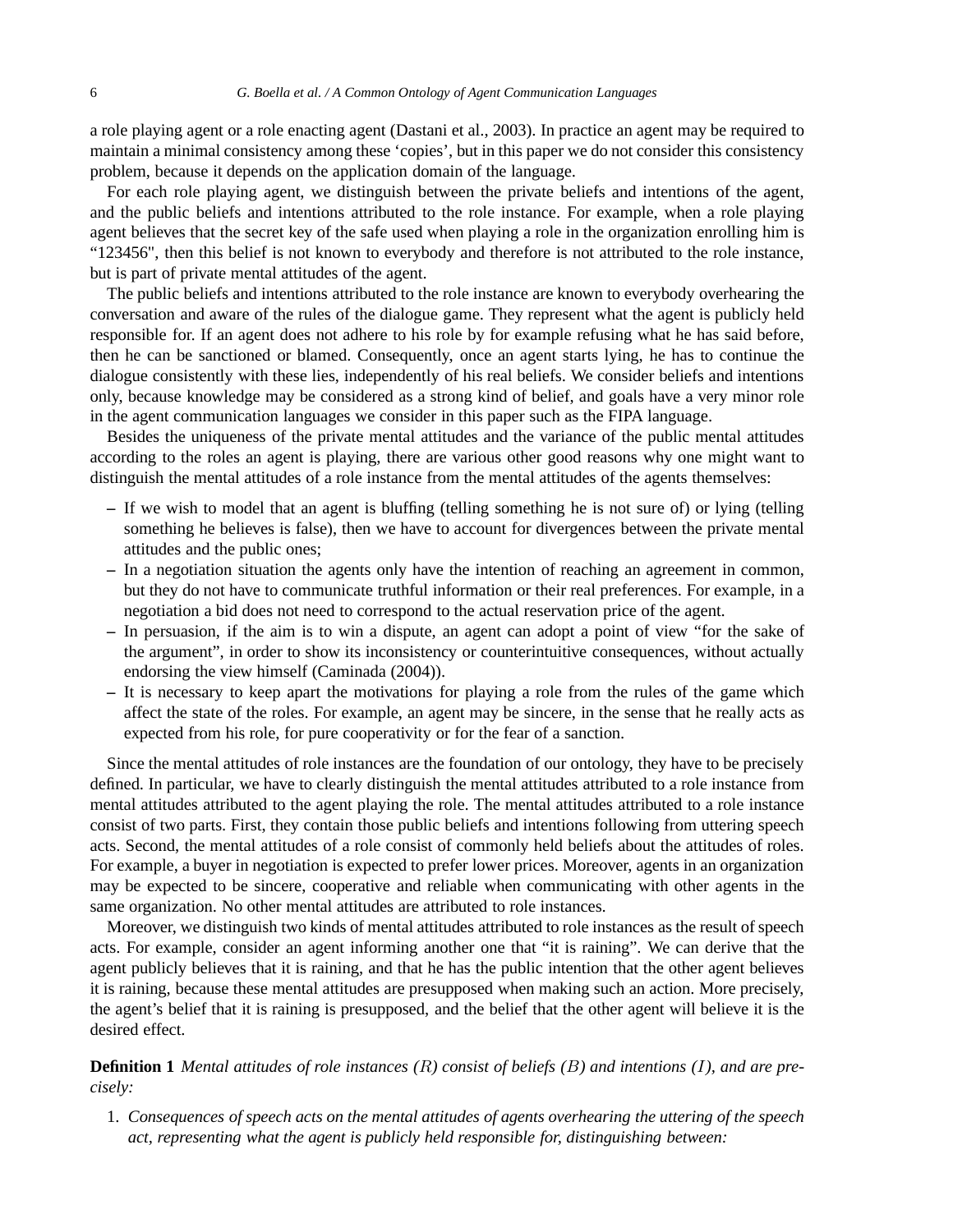- (a) *Presuppositions of the speech act; these are public mental attitudes from which we can infer that they held already before the speech act was uttered;*
- (b) *Other public mental attitudes following from the speech acts; from these we cannot infer that they held already before the speech act was uttered.*
- 2. *Common knowledge associated with the roles being played by the agents.*

We build our ontology on the concept of "mental attitudes of a role instance" in Definition 1, rather than on the concept of role instance or role. However, the ontology has to clarify also what we mean by role instance, given the many interpretations of roles in computer science and in other sciences. This is a non-trivial problem, since there are numerous incompatible notions of role available in the literature (Baldoni et al., 2007; Loebe, 2007; Masolo et al., 2005; Herrmann, 2007). In this paper we are interested in role instances mostly, where a role is a generic class and a role instance is associated with an agent playing the role in a dialogue session.

**Definition 2** *The characteristic property of a role instance is that it is channel end of communication, and contains mental attitudes representing the state of the session of interaction. It may or may not refer to other properties of roles such as expertise needed to play the role, powers associated with the role, expectations associated with the role, and so on.*

The starting point of the common ontology for agent communication consists of the ontology of mental attitudes approach to agent communication: agents, beliefs, intentions, utterances, speech act types, also called performatives, and dialogue types. Then we make two decisions. The first decision is to include sessions rather than leaving them out of the ontology. We could leave them out of the ontology, since the rules of the game always refer to a single session only, and we do not consider cross-session rules. Though leaving the sessions out of the ontology would simplify our ontology a little, it obscures the fact that agents can play multiple sessions of the same dialogue type at the same time. In particular, we like to compare the entities to which we attribute the private and public mental attitudes. Since, at some moment in time, a private mental attitude is attributed to an agent, and a public mental attitude is attributed to an agent playing a role in a session, we include the sessions in the ontology too.

The second decision concerns the representation of distinct abstractions, in particular role types and role instances, dialogue types and dialogue session instances, and speech act types and utterances. As usual there are various ways to represent them in a conceptual model. We choose to represent them all as first class citizens in our model to clarify the precise relations among them, and again to express that mental attitudes are attributed to agents and role instances. Therefore, we extend the basic ontology with dialogue sessions and roles to represent role instances with their public mental attitudes. We add several relations between these concepts. A role instance is played by an agent in a session, a dialogue session has a dialogue type, and agents and role instances are described by their beliefs and intentions. Moreover, utterances are made by role instances, directed towards role instances, and have a speech act type.

Moreover, we introduce rules defining the effects of speech acts on the mental attitudes of role instances. We call them the constitutive rules or norms of the dialogue game played by the agents. The constitutive rules describe a speech act in terms of the beliefs and intentions of agents, in the context of a dialogue type. Therefore, a speech act may mean something else in sessions of another dialogue type. Finally, in the ontology we do not consider the content of speech acts.

We have chosen to exclude various other concepts and relations from our ontology. For example, the belief of an agent that it is raining, and the belief of another agent that the first agent has this belief, are related. These complex relations among beliefs and intentions are *not* represented in the ontology. To detail such relations, a modal language is used in the more detailed semantic languages describing the mental attitudes. Moreover, also the content of the beliefs and intentions, and the constitutive norms are described in a semantic language referring to beliefs and intentions.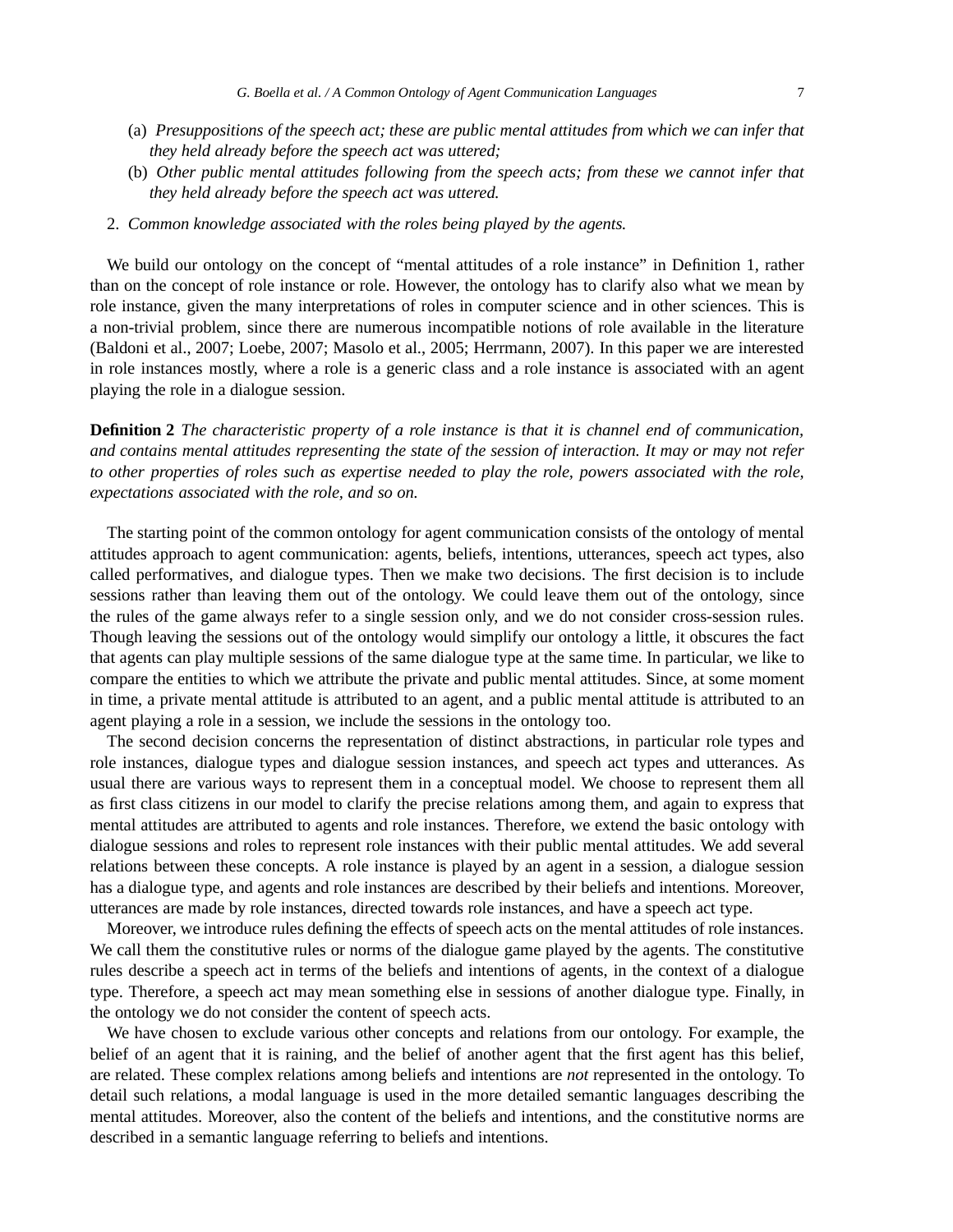#### **Definition 3** *A role-based ontology for agent communication is a tuple*

 $\langle A, RT, S, R, PL, DT, SDT, RDT, B, I, AD, SA, U, USA, URS, URA, CR, CRD, CRM \rangle$ 

*where:*

- **–** A *is a set of agents, like* x *and* y*.*
- $RT$  *is a set of role types, like r, r<sub>1</sub>, r<sub>2</sub>, ...*
- $S$  *is a set of sessions, like s, s*<sub>1</sub>*, s*<sub>2</sub>*, ...*
- **–** R *is a set of role instances, like* i *or* j*.*
- $-PL: A \times RN \times S \mapsto R$  *is a role playing function, such that for each role instance i there is precisely one agent* x*, role type* r and session s with  $i = PL(x, r, s)$ . We also say that agent  $(i) = x$ ,  $roletype(i) = r$ , and  $session(i) = s$ .
- **–** DT *is a set of dialogue types, such as information seeking, negotiation and persuasion.*
- $-$  SDT :  $S \mapsto DT$  *if a function giving the dialogue type of a dialogue session.*
- **–** RDT ⊆ RT × DT *if a relation describing the role types that can participate in a dialogue session of a dialogue type.*
- **–** B *and* I *are sets of beliefs and intentions respectively, either of individual agents or of role instances. We write*  $M = B \cup I$  *for the set of all mental attitudes.*
- **–** AD : A ∪ R 7→ B ∪ I *is a function associating mental attitudes with agents and role instances.*
- **–** SA *is a set of speech act types:* inform*,* request*,* propose*, etc.*
- **–** U *is a set of utterances or messages, i.e., instances of uttering a speech act.*
- $−$  USA : U  $\mapsto$  SA is a function associating an utterance with its speech act type.
- $−$  URS : U  $\mapsto$  R is a function associating an utterance with the role instance of the speaker.
- $-$  URA :  $U \mapsto 2^R$  is a function associating an utterance with the (set of) role instances of the ad*dressees.*
- **–** CR *is a set of constitutive rules of dialogue games.*
- $-$  CRD :  $CR \mapsto SA \times DT$  *is a function that associates with each constitutive rule a speech act and dialogue type.*
- $-$  CRM :  $CR \mapsto 2^M$  *is a function detailing which mental attitudes are affected by a constitutive rule.*

The ontology is visualized in Figure 3. For readability we have also added the full names of the concepts, and ways to read some of the relations. It is instructive to compare our ontology in Figure 3 with the one in Figure 1. Besides the extension with roles and sessions, we have now only beliefs and intentions, and no longer commitments. Moreover, the class of speech acts in Figure 3 and the individual speech acts in Figure 1 represents that we have a single uniform way to provide a semantics for them, and therefore a uniform way to formalize dialogue sessions of varying dialogue types.

Finally, we explain in which sense the mental attitudes of role instances of the kind defined in Definition 3 are public. This is based on our notion of public communication, defined as follows. Communication is public for every agent who overhears the speech acts, and has the same prior knowledge of roles and dialogue types. Consequently, for public communication, the mental attitudes of role are public. The public beliefs and intentions attributed to the role instances are known to everybody overhearing the conversation according to the constitutive rules or norms. Constitutive rules explain how roles can be autonomous, in the literal sense of the term: auto-nomos, the behavior of roles is described by their own norms. The constitutive rules exist only since roles as descriptions are collectively accepted by the agents. Moreover, since the constitutive rules which change the beliefs and intentions publicly attributed to roles are accepted by all agents, the beliefs and intentions resulting from the application of a constitutive rule after a speech act are public too. This issue of the construction of social reality is discussed in (Boella and van der Torre, 2006a).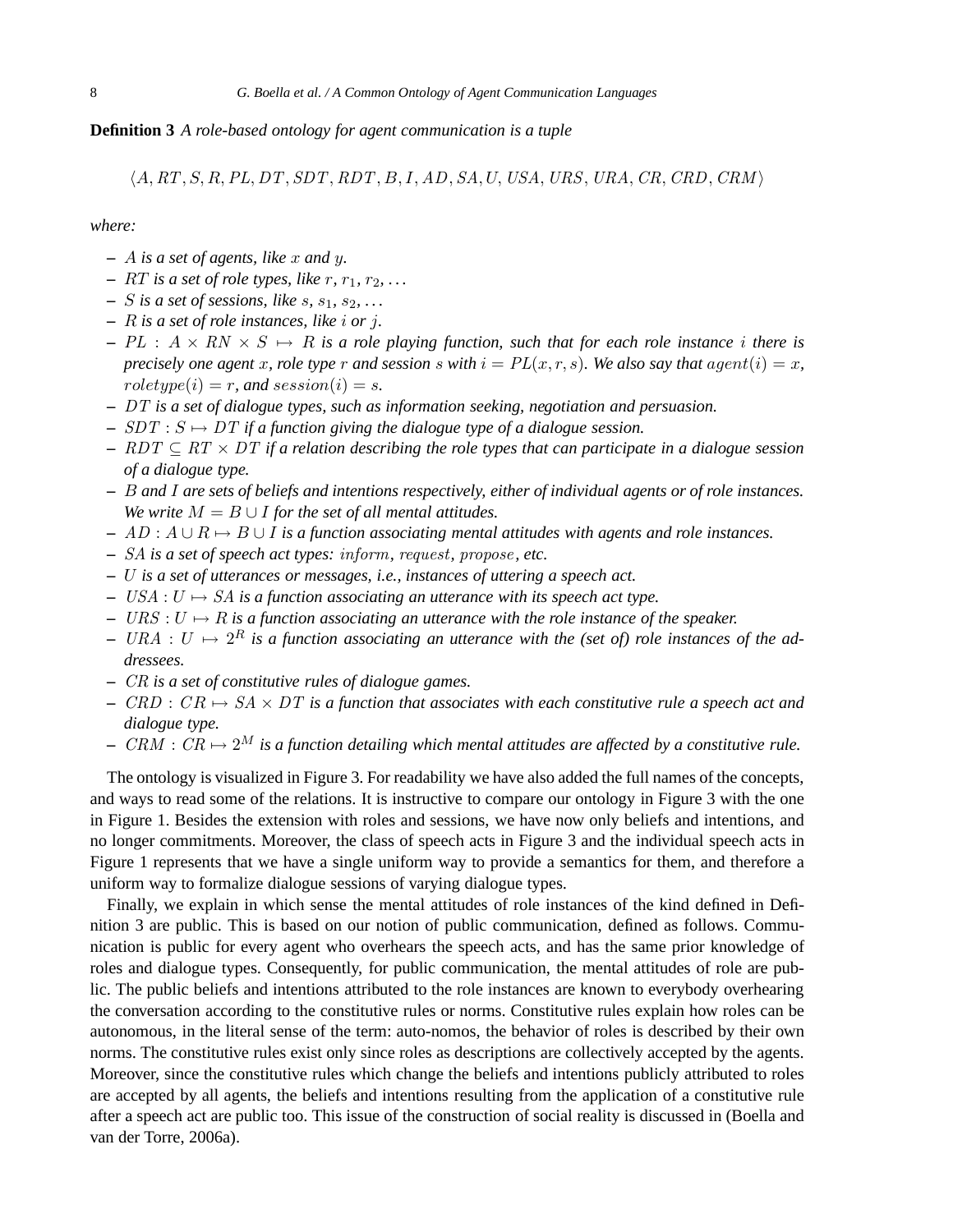

Fig. 3. The role-based ontology of communication.

#### **Definition 4** *Communication is public in a group*  $S \subseteq A$ *, if and only if:*

- 1. *every agent in* S *hears the speech acts that are uttered, and has the same knowledge of roles and dialogue types.*
- 2. *every agent in* S *knows which role is played by the utterers of the speech acts.*
- 3. *every agent in* S *knows which beliefs are typically attributed to roles types.*

The constitutive rules may describe also the rules of the protocol the role is defined for, or the roles agents play in the social structure of the systems. See Section 7.2 for a discussion.

#### *2.2. The semantic language Role-SL*

We now sketch how a BDI logic can be designed based on our ontology, which can be used as a semantic language. In principle, we can use any existing modal and temporal predicate logic, but we have to introduce the following two important extensions.

- 1. We have to introduce role instances, and therefore roles and sessions. More precisely, we have to replace the agent identifiers in the BDI logic by a superclass consisting of agents and role instances. Another way to look at this, is that the set of agents in the BDI logic is partitioned into agents and role instances.
- 2. We have to make mental attitudes of role instances public. This is done by adding rules that state that if a role instance has a belief or intention, then the other role instances will believe this.

The distinction between agents and role instances raises the question how the agent and its role instances are related. Since this issue is relevant for our mapping of FIPA speech acts to our Role-SL, where we have to formalize FIPA property of sincerity. We discuss this issue in Section 3.1.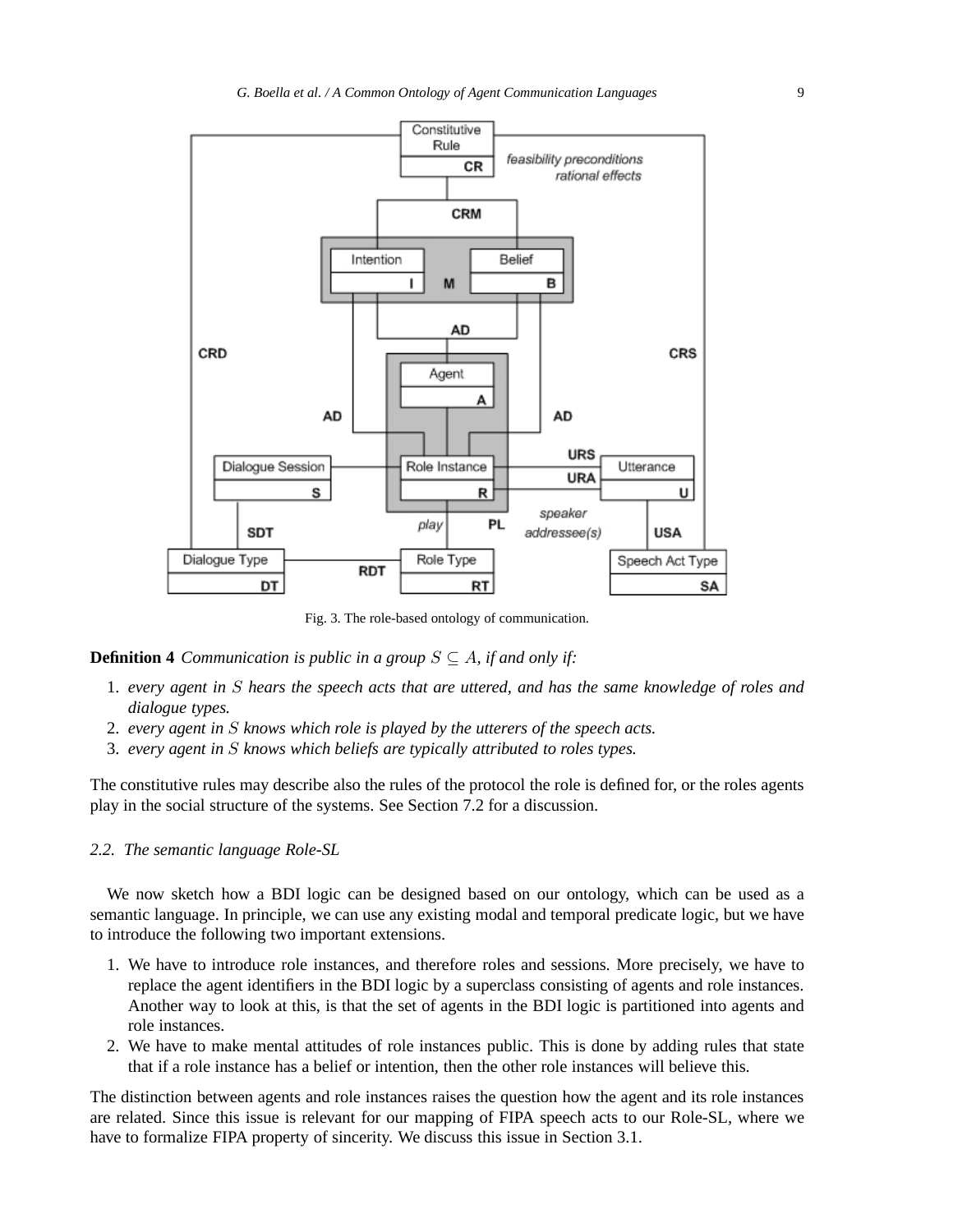#### 10 *G. Boella et al. / A Common Ontology of Agent Communication Languages*

There are various BDI logics which can be used, or we can design a new language from scratch. Since our aim in this paper is to show the generality of our ontology, we show how to extend FIPA's specification language (FIPA, 2002a) and its predecessor (Sadek, 1991; Sadek et al., 1997; Sadek, 1999). However, this language has some limitations, which have been discussed in the literature (Pitt and Mamdani, 1999; Wooldridge, 2000). The three main problems are that the logic is based on a rather complex relation between desires, goals and intentions, that there is no explicit representation of a conditional or rule (simulated by material implication according to (FIPA, 2002a)), and that there is no explicit representation of time. In particular, the absence of explicit time has the consequence that there is no formal way to reason about the persistence of mental attitudes over time, for example which preconditions persist after the speech act has been uttered. Though solutions to some of these problems have been proposed (Herzig and Longin, 2000), there is no commonly accepted standard formalism, and we therefore continue to use FIPA's SL. In this paper we are not concerned with these limitations, our aim is to show only how to adapt this language for our ontology.

#### *2.2.1. Basis of the Semantic Language Formalism*

In FIPA-SL, propositions about mental attitudes and actions are formalized in a first order modal logic with identity. We follow the exposition in Annex A of (FIPA, 2002a) and refer to (Sadek, 1991) for details of this logic. The components of the formalism used in our Role-SL are as follows, where we extend the set of agents with role instances. Since we use the variables  $i$  and  $j$  to refer to role instances, we introduce new variables  $e$  and  $f$  to refer to the superclass of agents and role instances.

- **–** p,q,... are taken to be closed formulas denoting propositions,
- $-\varphi$  and  $\psi$  are formula schemas, which stand for any closed proposition,
- **–** e,f ∈ A ∪ R are schematic variables denoting agents and role instances, and,
- $\models \varphi$  means that  $\varphi$  is valid.

The mental model of an agent or role instance in SL or Role-SL is based on the representation of three primitive attitudes: belief, uncertainty and choice (or, to some extent, goal). They are respectively formalized by the modal operators  $B, U$ , and  $D$ . FIPA-SL uses the letter  $C$  for the latter, but to avoid confusion with commitments later in this paper, we use the letter D. Formulas using these operators can be read as follows:

- $B_e p$ : *e* (implicitly) believes (that) *p*,
- $U_e p$ : e is uncertain about p but thinks that p is more likely than  $\neg p$ , and,
- $D_e p$ :  $e$  desires that  $p$  currently holds.

The logical model for the belief operator B in both SL and Role-SL is a KD45 Kripke structure (see, for example, (Halpern and Moses, 1985)) with the fixed domain principle (see, for example, (Garson, 1984)).

To enable reasoning about action, the universe of discourse of FIPA-SL involves, in addition to individual objects and agents, sequences of events. To talk about complex plans, events (or actions) can be combined to form *action expressions*, noted as a:

- $a_1$ ;  $a_2$  is a sequence in which  $a_2$  follows  $a_1$
- $a_1 | a_2$  is a nondeterministic choice, in which either  $a_1$  happens or  $a_2$ , but not both.

FIPA-SL introduces the operators Feasible, Done and Agent to enable reasoning about actions:

- $-Feasible(a, p)$  means that a can take place and if it does p will be true just after that,
- $Done(a, p)$  means that a has just taken place and p was true just before that,
- $\mu$   *Agent*(e, a) means that e denotes the only subject (agent or role) that ever performs (in the past, present or future) the actions which appear in action expression  $a$ ,
- **–** Single(a) means that a denotes an action that is not a sequence. Any individual action is Single. The composite act  $a$ ;  $b$  is not *Single*. The composite act  $a \mid b$  is *Single* iff both  $a$  and  $b$  are Single.

From belief, choice and events, the concept of persistent goal is defined. An agent or role instance  $e$  has  $p$ as a persistent goal, if  $e$  has  $p$  as a goal and is self-committed toward this goal until  $e$  comes to believe that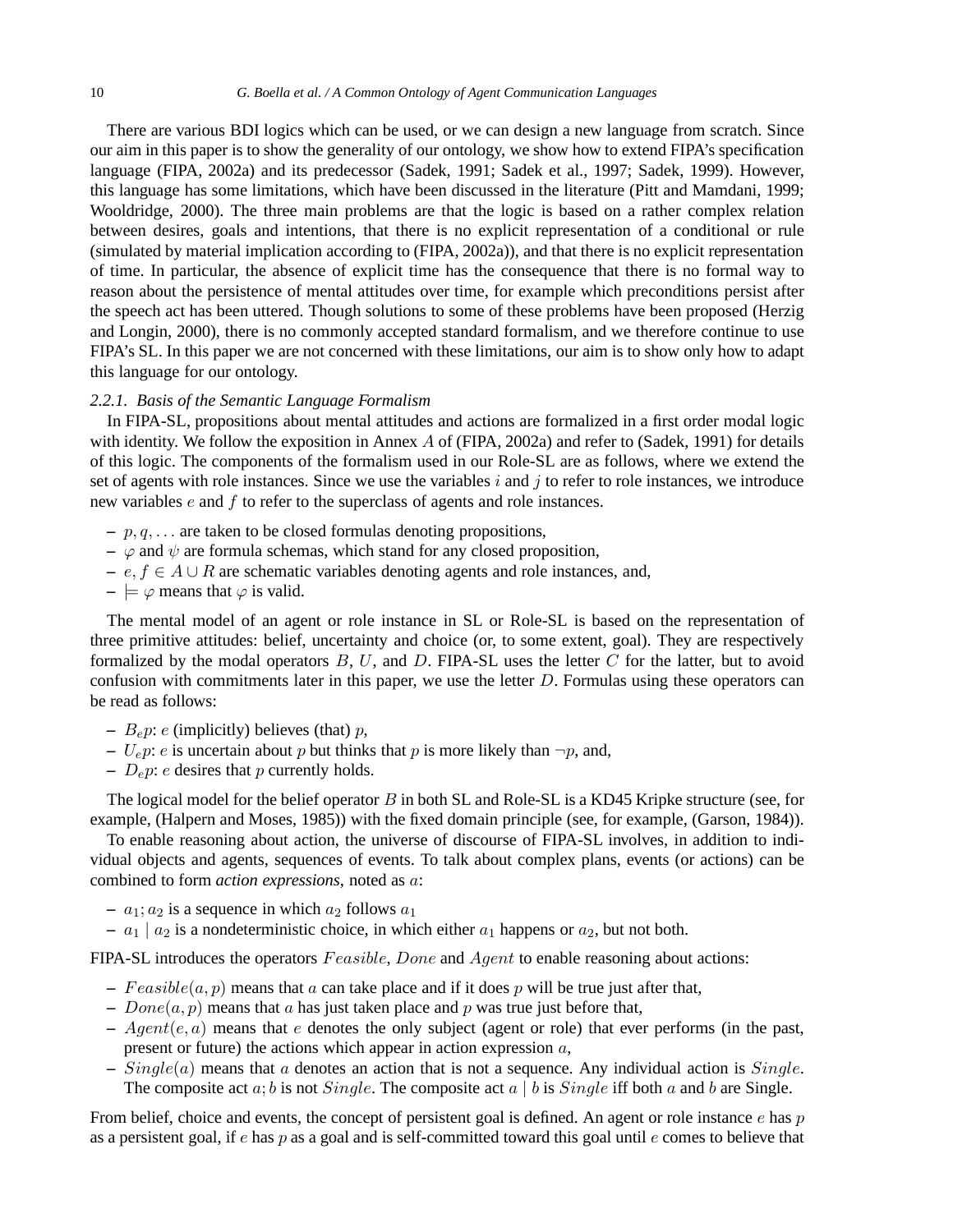the goal is achieved or to believe that it is unachievable. Intention is defined as a persistent goal imposing the agent to act. Formulas as  $PG_{e}p$  and  $I_{e}p$  are intended to mean that "e has p as a persistent goal" and "e has the intention to bring about  $p$ ", respectively. The definition of  $I$  entails that intention generates a planning process. See Sadek (1992); Cohen and Levesque (1990) for the details of a formal definition of intention.

The FIPA documentation notes that there is no restriction on the possibility of embedding mental attitude or action operators. For example, formula  $U_eB_fI_fDone(a, B_e p)$  informally means that agent or role instance e believes that, probably, agent or role instance f thinks that f has the intention that action a be done before which e has to believe p.

FIPA-SL also uses various abbreviations, including the following ones:

- 1.  $Feasible(a) = Feasible(a, True)$
- 2.  $Done(a) = Done(a, True)$
- 3.  $Done(j, a) = Done(a) \wedge Agent(j, a).$
- 4.  $Possible(\varphi) = (\exists a) Feasible(a, \varphi)$
- 5. Bif<sub>e</sub> $\varphi = B_e \varphi \vee B_e \neg \varphi$

The mapping of our ontology on Role-SL is as follows:

- **–** The set of agents A and role instances R are mapped to indexes of modal operators, and can be used in the description of actions. The sets of roles types  $RT$  and sessions  $S$  can be used in the description of role instances using the function PL. We write  $xrs$  for  $PL(x, r, s)$ .
- **–** The set of dialogue types DT and the function SDT giving the dialogue type of a dialogue session are represented by a special proposition  $dialogue(s, d)$ , and similarly for the other relations. The relation between roles and dialogue types can be used as a constraint: if an agent plays a role in a session, then the role must be allowed given the dialogue type of the session. Similarly other kinds of constraints can be expressed in Role-SL.
- The beliefs B and intentions I as well as the function  $AD : A \cup R \mapsto B \cup I$  associating mental attitudes with agents and role instances are represented by modal formulas.
- **–** Speech act utterances U are included in the set of actions.
- **–** The constitutive rules CR are represented by formulas of Role-SL.
- **–** The function CRD associating a speech act type and dialogue type with each constitutive rule, is represented by prefixing all rules with the relevant speech act type and dialogue type.
- The function  $CRM : CR \mapsto 2^M$  detailing which mental attitudes are affected by a constitutive rule is made explicit by the description of the mental attitude in the constitutive rule.

Moreover, the semantic model of FIPA-SL leads to the properties of FIPA-SL in Table 2. In Role-SL, we have to decide whether we accept the properties for the role instances only, or also for the agents. Property 0, 1 and 2 are related to the logic of action and we therefore accept it both for role instances as for the agents, e or f. Property 3, 4 and 5 are related to the pre and postconditions of speech acts, and we therefore accept them only for role instances,  $i$  and  $j$ . The following three properties are of particular interest for the role model.

- **–** Each role has correct knowledge about its own mental states, in particular, its beliefs about its intentions are correct. These rules correspond to FIPA's (2002a) schema  $\varphi \leftrightarrow B_e\varphi$ , (called Property 0 in Table 2, since it has no explicit name in FIPA) where  $\varphi$  is starting by an operator formalizing a mental attitude of agent or role instance e.
- $\sim$  Property 1 and 5 hold only under some conditions, and we therefore add a condition  $\Phi$  to the properties of FIPA-SL. For example, Property 5 holds only for feasibility preconditions that persist. We do not discuss these conditions in this paper, see the FIPA documentation for details. Properties 3, 4 and 5 are discussed in Section 3, when we present the speech acts together with their feasibility preconditions FP and rational effects RE.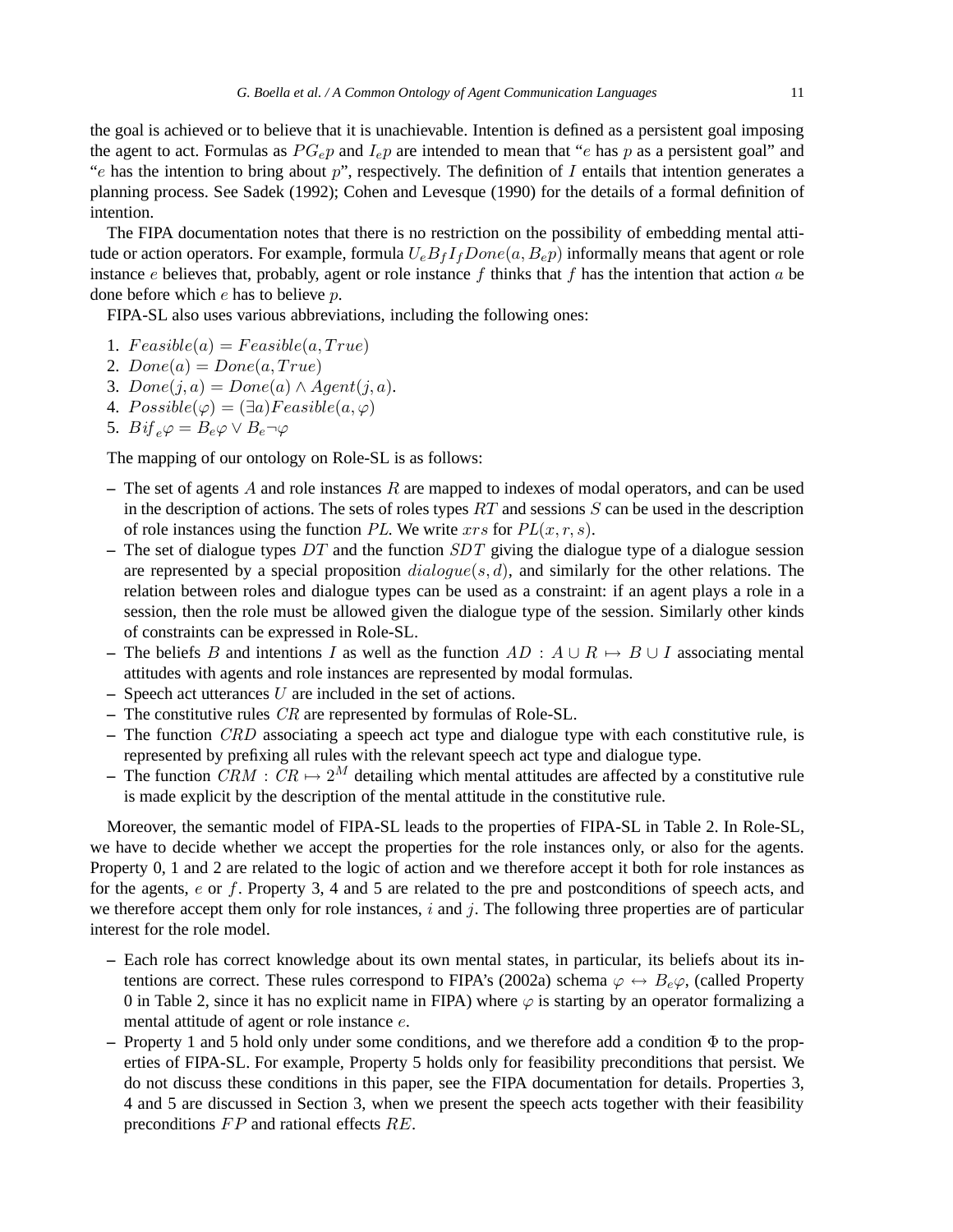| Property 0 |                                                                                                                                                                                                                  | (RL1) |
|------------|------------------------------------------------------------------------------------------------------------------------------------------------------------------------------------------------------------------|-------|
|            | $\begin{cases} ((B_e I_e p) \leftrightarrow I_e p) \wedge ((B_e \neg I_e p) \leftrightarrow \neg I_e p) \\ ((B_e B_e p) \leftrightarrow B_e p) \wedge ((B_e \neg B_e p) \leftrightarrow \neg B_e p) \end{cases}$ | (RL2) |
| Property 1 | $\Phi \wedge I_e p \rightarrow I_e Done(\text{act}_1 \mid \ldots \mid \text{act}_n)$                                                                                                                             | (RL3) |
| Property 2 | $I_eDone (act) \rightarrow B_eFeasible (act) \vee I_eB_eFeasible (act))$                                                                                                                                         | (RL4) |
| Property 3 | $I_iDone(act) \rightarrow I_iRE(act)$                                                                                                                                                                            | (RL5) |
| Property 4 | $B_i((Done(act) \wedge Agent(j,act)) \rightarrow I_jRE(act))$                                                                                                                                                    | (RL6) |
| Property 5 | $B_i(\Phi \wedge Done(\mathit{act}) \rightarrow FP(\mathit{act}))$                                                                                                                                               | (RL7) |

Table 2 The properties of FIPA-SL

#### *2.2.2. Extensions for public mental attitudes*

In our model, we have to add axioms which are necessary due to the separation of role instances from agents. Adding axioms to a logical system raises the question whether the system is still consistent, and even when the system remains consistent, whether the new axioms do not interfere with the existing properties. This is the main logical issue in this paper; the other issues are of a more conceptual nature. We do not give a formal proof of the consistency of our system, because the full logical details of FIPA-SL and therefore also Role-SL are beyond the scope of this paper, but we rely on the following intuitive argument. The axioms which make mental attitudes public are the most challenging ones, since they imply properties not found in FIPA: if a role instance believes some mental attitude of a role instance, then also the other role instances engaged in the same session will believe it. First note that SL and therefore Role-SL only models what holds after a speech act; there is no reference to the past (or, in general, reference to time). Then, if we consider what can be derived from speech acts only, these properties can be interpreted in FIPA too. *It means that an agent has communicated all its beliefs, and that agents believe of other agents only what has been communicated to them.* Consequently, since our model can be interpreted as a special case in which agents immediately tell all they know to the other agents, and FIPA is generally applicable, so also to this special case, our axioms do not lead to inconsistency. The remaining axioms are harmless, since they only derive beliefs for particular kinds of formulas.

The first two properties concern the public character of mental attitudes when they are attributed to roles. Since the constitutive rules CR have as effect public mental attitudes, all inferences on the basis of speech acts are public. This motivates rules (RL8) and (RL9), expressing that each role instance has complete knowledge about the other role instances' beliefs and intentions. For example, from left to right, if an agent y in role  $r_2$  in session s has the belief that p, expressed by  $B_{\nu r_2s}p$ , then this implies that any other agent x playing any role  $r_1$  in the same session s believes this,  $B_{xr_1s}B_{yr_2s}p$ . Since properties always refer to the same session, we leave out the session to increase readability, and we write  $B_{yr2}p$  implies  $B_{xr_1}B_{yr_2}p$ , or that  $B_i\neg p$  implies  $B_jB_i\neg p$ , where  $i = xr_1$  and  $j = yr_2$ . The reading from right to left is analogous. If role instance  $yr_2$  believes something about  $xr_1$ 's beliefs, then role instance  $xr_1$  actually believes that. Note that if  $xr_1 = yr_2$ , the rule coincides with Property 0 of FIPA-SL in Table 2 reflecting positive and negative introspection:

$$
(B_{yr_2}p \leftrightarrow B_{xr_1}B_{yr_2}p) \land (\neg B_{yr_2}p \leftrightarrow B_{xr_1} \neg B_{yr_2}p) \tag{RL8}
$$

$$
(I_{yr2}p \leftrightarrow B_{xr_1}I_{yr2}p) \land (\neg I_{yr2}p \leftrightarrow B_{xr_1} \neg I_{yr2}p)
$$
\n(RL9)

Another aspect of the fact that communication is public, is that the agents are aware of the communication. So if a belief is associated with a role instance, then it is believed by all agents participating in the same dialogue session. Under the same conditions as in the previous two rules, if an agent  $y$  in role  $r_2$  in session s has the public belief that p, expressed by  $B_{\nu r_2s}p$ , then this implies that any other agent x playing any role  $r_1$  in the same session s believes this privately,  $B_x B_{\nu r_2s} p$ .

$$
(B_{yr_2}p \land play(x, r_1) \leftrightarrow B_xB_{yr_2}p) \land (\neg B_{yr_2}p \land play(x, r_1) \leftrightarrow B_x \neg B_{yr_2}p) \tag{RL10}
$$

$$
(I_{yr_2}p \land play(x, r_1) \leftrightarrow B_xI_{yr_2}p) \land (\neg I_{yr_2}p \land play(x, r_1) \leftrightarrow B_x \neg I_{yr_2}p) \tag{RL11}
$$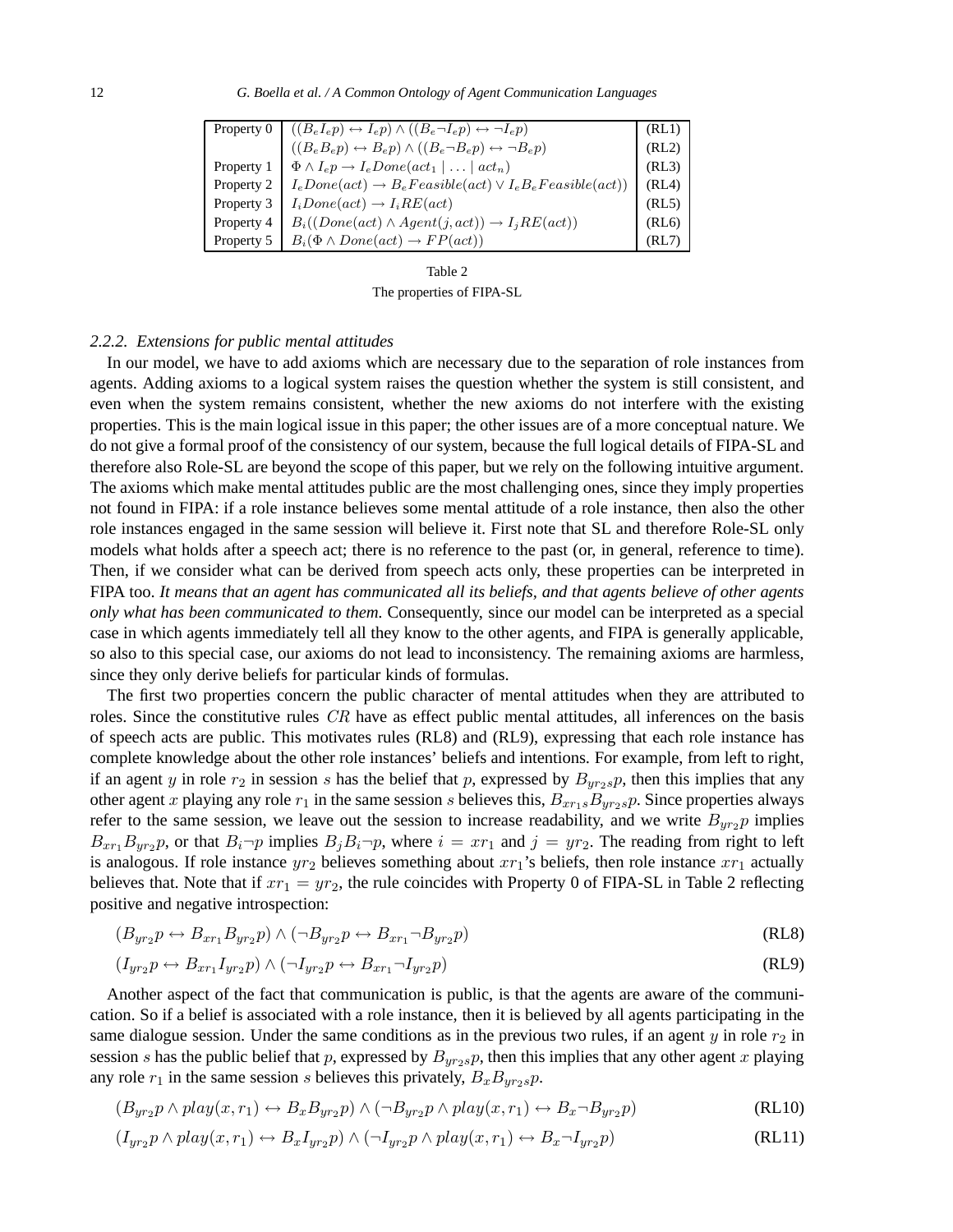In FIPA the architecture used for the exchange of messages is not part of the logical formalism, but it is described in a separate document, FIPA (2002b). A speech act is put inside a message which is exchanged between agents on an agent platform. We need the following rule to link the logical model with such a message architecture and information about the roles of agents. The action send() corresponds to (part of) the FIPA message structure specification, with parameters speech act type (sa  $\in SA$ ), sender ( $x \in A$ ), receiver ( $y \in A$ ), content (p), and conversation-id ( $s \in S$ ). Information about the roles that agents are playing in the current session s is stored in relation PL.

 $Done(send(sa, x, y, p, s, ...)) \wedge PL(x, r_1, s) \wedge PL(y, r_2, s) \rightarrow Done(sa(xr_1s, yr_2s, p))$  (RL12)

#### **3. From FIPA to roles**

For the role-based semantics for FIPA communicative acts we have to define the constitutive rules CR of our dialogue game. Using Role-SL, the mapping from FIPA to roles may seem straightforward, since we have defined Role-SL as an extension of FIPA-SL. The constitutive rules are therefore simply the instantiations of property (RL6) and (RL7) of FIPA. However, we have to define the sincerity and cooperativity assumption of FIPA, and we have to show that the resulting formalization using public mental attitudes instead of private mental attitudes has the expected behavior in the FIPA protocols.

In Section 3.1 we formalize the sincerity, cooperativity and reliability assumption in Role-SL, in Section 3.2 we compare the formalization the FIPA speech acts in Role-SL with their formalization in FIPA-SL, and finally in Section 3.3 we illustrate the formalization by an example.

## *3.1. The formalization of sincere cooperative agents, and other agent types*

In this section we formalize sincerity, cooperativity and reliability in Role-SL. In the following Section 3.2, we consider in more detail how these kinds of properties are modeled in FIPA-SL. Roughly, sincerity is explicit in FIPA-SL, but cooperativity and reliability are represented more implicitly.

FIPA assumes *sincerity*, in the sense that an agent can make an *inform* speech act only when it believes the content is true, and it requests or proposes something only when it has the intention that it be achieved. This roughly corresponds to the version of sincerity given by Sadek, inspirator of the FIPA approach.

"*Sincerity*: An agent i cannot have the intention that an agent j comes to believe a proposition  $p$ without believing p herself or without having the intention to come to believe it. (Sadek, 1999, p. 182)"

In our role-based model, we model a weaker kind of sincerity. In our model, sincerity means that the public beliefs or intentions of the role instances are attributed also to the agents themselves. This is a common assumption in everyday life (Goffman, 1959). In our visualization of role-based communication in Figure 2, this kind of sincerity represents an implication from the top level to the bottom level. We model it in three steps. First, we have preconditions and effects, attached to speech acts. These generate public beliefs about role instances, similar to the original sincerity properties for agents in FIPA. Second, we add an explicit property of sincerity, modeled by rule (RL13) and (RL14). Third, we assume that whenever an agent is a FIPA agent, then it must be sincere. Using these steps, an agent can be sincere in one role, or in one session, and insincere in another. As before, we do not explicitly represent the session in the properties, so it is implicitly assumed that all references to role instances refer to the same session.

$$
B_{xr}\varphi \wedge \textit{since } (x, r, \varphi) \to B_x \varphi \tag{RL13}
$$

$$
I_{xr}\varphi \wedge \textit{since} \, re(x,r,\varphi) \to I_x\varphi \tag{RL14}
$$

However, this does not imply that our model of Role-SL, together with the sincerity assumption, coincides with the FIPA model, since we do not have an implication the other way around. In other words, like FIPA we model the implication of public mental attitudes towards the private ones, but in the constitutive rules of the game we refer only to public mental attitudes. We do *not* assume that private mental attitudes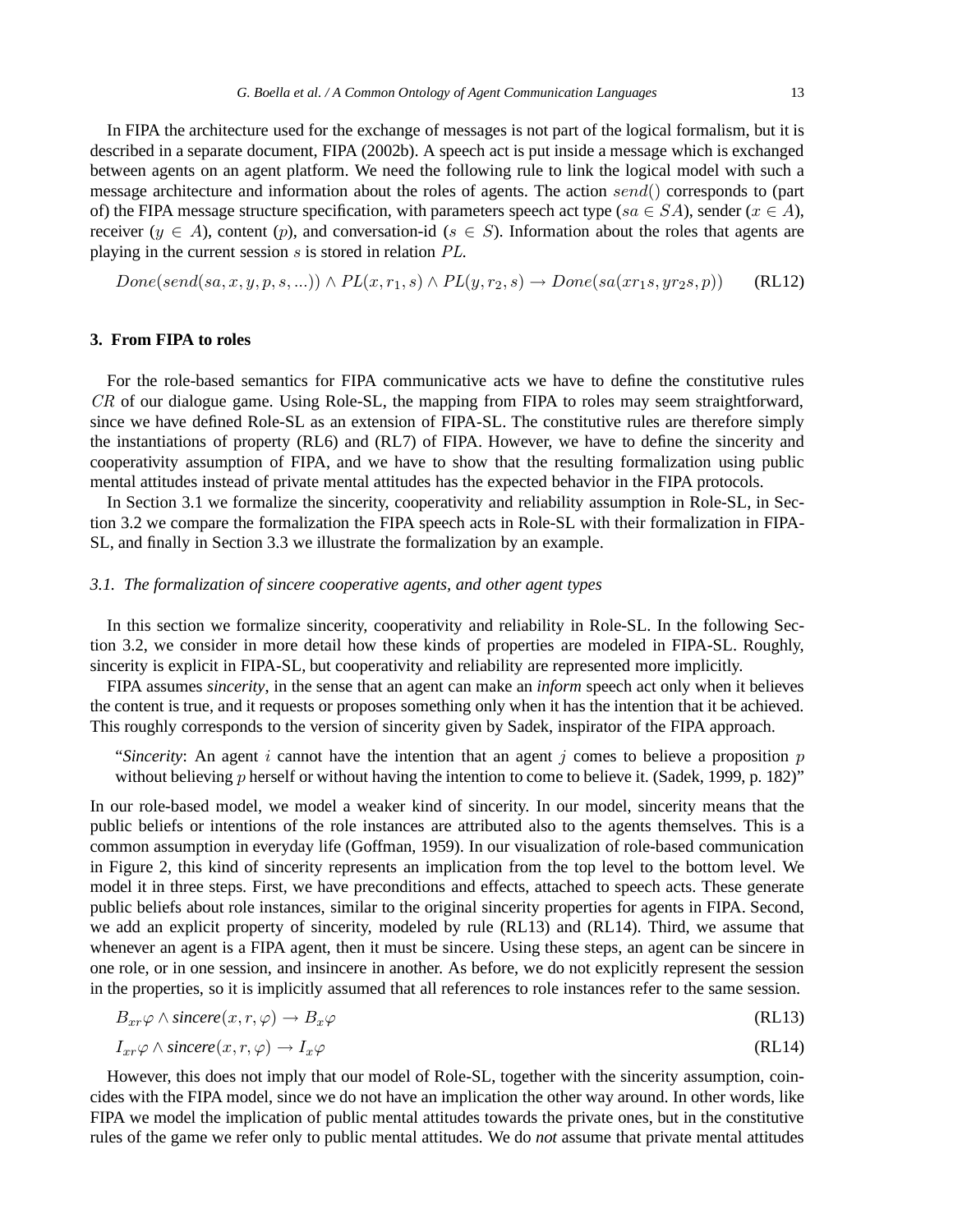are made public, and therefore we do not assume that the private mental attitudes can be reused to check the preconditions of speech acts. In other words, the preconditions of speech acts are exclusively used to infer the public mental attitudes attributed to role instances and not to plan speech acts. In FIPA, preconditions are used to plan a speech act. Insincere speech acts are not possible since the speaker must believe the preconditions before executing a speech act. In our approach, instead, the private mental state of the speaker is kept separate from the public mental attitudes, unless sincerity is explicitly assumed. In this way it is possible to perform a speech act where neither preconditions are believed nor effects are intended by the speaker.

*Cooperativity* is implicit in FIPA. Although there is no formal property in FIPA-SL or in the speech acts discussed in the next section, if agents are not cooperative, there is no communication. It is assumed that agents recognize the intentions of other agents, and try to help them in reaching their intentions. Historically, the implicit assumption of cooperativity makes sense, because part of the FIPA framework was developed originally for designing cooperative natural language dialogue systems (Sadek, 1999), on the basis of the plan-based theory of speech acts, and a theory of rational agents (Cohen and Perrault, 1979; Allen and Perrault, 1980; Lochbaum, 1998). Such approaches propose general principles for planor intention recognition: based on the actions of the speaker, the hearer can try to recognize the underlying intention or plan, and subsequently adjust her (cooperative) response. The most obvious cooperative principle is intention adoption:

"The *minimal principle of cooperation* (or the *intention adoption principle*) states that agents must not only react when they are addressed but, more than that, they must adopt the interlocutor's intention whenever they recognize it, and if there have no objection to adopt it." (Sadek, 1999, p. 182)

However, when agent communication languages are used in applications on the internet, or for noncooperative interaction types like negotiation and debate, cooperativity can no longer be assumed as a general principle. Only in specific circumstances it makes sense to assume cooperativity, for example among agents that are known or trusted.

In our role-based model, we can make implicit cooperativity assumptions explicit. In particular, a successful *request* may add an intention to the intentions of the hearer, but only when we have a rule such as (RL15), that specifies that the hearer is cooperative. Cooperativity is a role-role relationship, which depends on the social context in which an interaction takes place.

$$
B_{yr_2}(I_{xr_1} Done(act) \land cooperative(yr_2, xr_1, Done(act))) \rightarrow I_{yr_2} Done(act)
$$
\n(RL15)

Besides sincerity and cooperativity, the FIPA documentation also mentions *reliability*, though it neither assumes nor formalizes reliability:

"Whether or not the receiver does, indeed, adopt belief in the proposition will be a function of the receiver's trust in the sincerity and reliability of the sender." (FIPA, 2002a)

We explain the role of reliability in FIPA, using our model of role-based communication in Figure 2. The constitutive rules of the communication game operate on the mental states of the role instances. Because of the feasibility precondition, an *inform* creates a proposition  $\varphi$  in the beliefs of the speaker  $xr_1$ , and a intention that  $yr_2$  will come to believe  $\varphi$ . Only if the hearer  $yr_2$  believes that the speaker is reliable, rule (RL16) will transfer the belief to the hearer's beliefs:

$$
B_{yr_2}(I_{xr_1}B_{yr_2}\varphi \wedge reliable(xr_1,\varphi)) \to B_{yr_2}\varphi \tag{RL16}
$$

In particular, we assume that all roles are assumed to be reliable about their own mental states; however, this assumption does not extend to the private beliefs of agents, but remains confined to the beliefs of the roles they play. In our framework, when a speaker says something about its own beliefs or intentions, the belief that it believes what has said will be immediately added to the role of the hearer as a belief of the speaker role, without implying that the agent playing the hearer role believes it as well.

For more about issues of trust and reliability, we refer to Demolombe (2001); Liau (2003); Dastani et al. (2004).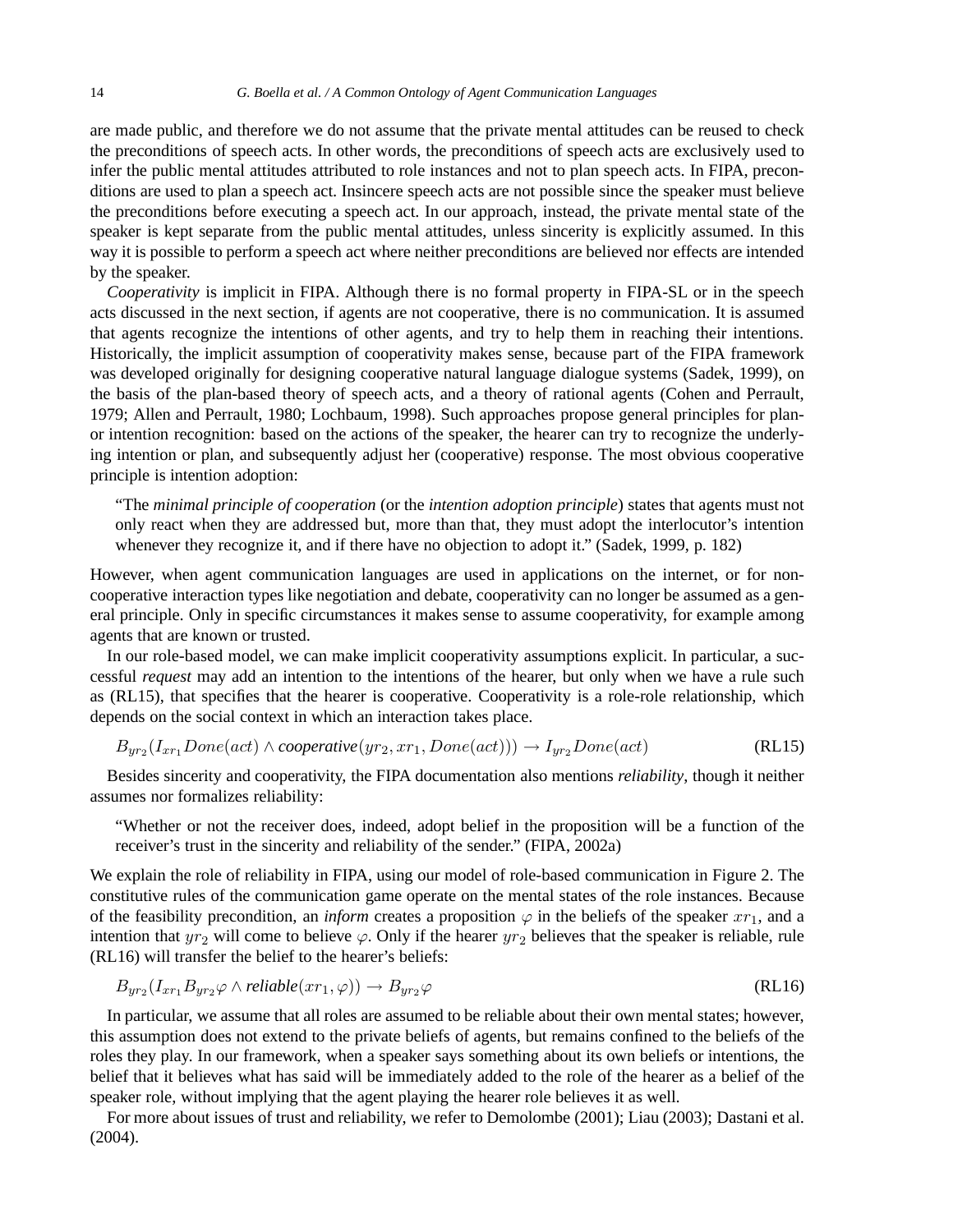| $\langle x, \text{inform}(y, \varphi) \rangle$                                                                | $FP:B_x\varphi \wedge \neg B_x(Bif_y\varphi \vee Uif_y\varphi)$                                           |     |
|---------------------------------------------------------------------------------------------------------------|-----------------------------------------------------------------------------------------------------------|-----|
|                                                                                                               | $RE: B_u\varphi$                                                                                          | (1) |
| $\langle x, request(y, act) \rangle$                                                                          | FP: $FP(act)[x \setminus y] \wedge B_xAgent(y,act) \wedge \neg B_xI_yDone(act)$                           |     |
|                                                                                                               | RE: Done(act)                                                                                             | (2) |
| $\langle x, \textit{agree}(y, \langle x, \textit{act} \rangle, \varphi) \rangle \equiv$                       | FP: $B_x \alpha \wedge \neg B_x (Bif_y \alpha \vee Uif_y \alpha)$                                         |     |
| $\langle x, \text{inform}(y, I_x\nDone(\langle x, \text{act}\rangle, \varphi))\rangle$                        | RE: $B_u \alpha$ ,                                                                                        |     |
|                                                                                                               | $\alpha = I_x Done(\langle x, act \rangle, \varphi)$                                                      | (3) |
| $\langle x, \text{refuse}(y, \langle x, \text{act} \rangle, \varphi) \rangle \equiv$                          | FP: $B_x \neg feasible(\langle x, act \rangle) \wedge B_x(B_j feasible(\langle x, act \rangle)) \vee$     |     |
| $\langle x, disconfirm(y, feasible(\langle x, act \rangle))\rangle;$                                          | $U_x feasible(\langle x, act \rangle) \wedge B_y \alpha \wedge \neg B_x (Bif_y \alpha \vee Uif_y \alpha)$ |     |
| $\langle x, \text{inform}(y, \varphi \wedge \neg \text{Done}(\langle x, \text{act} \rangle) \wedge$           | RE: $B_y(\neg feasible(\langle x, act \rangle) \wedge B_y \alpha)$                                        |     |
| $\neg I_xDone(\langle x, act \rangle))$                                                                       | $\alpha = \varphi \wedge \neg Done(\langle x, act \rangle) \wedge \neg I_x Done(\langle x, act \rangle)$  | (4) |
| $\langle x, \text{propose}(y, \langle x, \text{act}\rangle, \varphi) \rangle \equiv$                          | FP: $B_x \alpha \wedge \neg B_x (Bif_y \alpha \vee Uif_y \alpha)$                                         |     |
| $\langle x, \text{inform}(y, I_y\nDone(\langle x, \text{act}\rangle, \varphi)$                                | RE: $B_u\alpha$                                                                                           |     |
| $\rightarrow I_xDone(\langle x, act \rangle, \varphi))$                                                       | $\alpha = I_y Done(\langle x, act \rangle, \varphi) \rightarrow I_xDone(\langle x, act \rangle, \varphi)$ | (5) |
| $\langle x, accept \text{ proposal}(\langle y, act \rangle, \varphi) \rangle \equiv$                          | FP: $B_x \alpha \wedge \neg B_x (Bif_y \alpha \vee Uif_y \alpha)$                                         |     |
| $\langle x, \text{inform}(y, I_x\nDone(\langle y, act \rangle, \varphi)) \rangle$                             | RE: $B_u\alpha$                                                                                           |     |
|                                                                                                               | $\alpha = I_xDone(\langle y, act \rangle, \varphi)$                                                       | (6) |
| $\langle x, reject \; proposal(y, \langle y, act \rangle, \varphi, \psi) \rangle \equiv$                      | FP: $B_x \alpha \wedge \neg B_x (Bif_y \alpha \vee Uif_y \alpha)$                                         |     |
| $\langle x, \text{inform}(y, \neg I_x \text{Done}(\langle y, \text{act}\rangle, \varphi) \land \psi) \rangle$ | RE: $B_u \alpha$                                                                                          |     |
|                                                                                                               | $\alpha = \neg I_x Done(\langle y, act \rangle, \varphi) \wedge \psi$                                     | CZ. |

The definition of speech acts in FIPA-SL

#### *3.2. The translation from FIPA to roles*

FIPA-SL contains twenty-two speech acts. Most of them are defined in terms of *inform* and *request*. The purpose of an *inform* act for the speaker is to get the hearer to believe some information. The purpose of a *request* is to get the hearer to do some act. This requires that the speaker does not already believe that the hearer has such an intention.

In this paper we consider seven speech acts. The FIPA definitions of speech acts in terms of feasibility preconditions (FP) and rational effects (RE) are summarized in Table 3. The ones we have selected are the most basic and often used ones, and we choose these to illustrate both the translation and two protocols, the request interaction protocol (FIPA, 2002c), and the propose interaction protocol. The request protocol uses *request*, *agree* and *refuse*, and the propose protocol uses *propose*, *accept proposal* and *reject proposal*. The difference between a *request* and a *propose* is that a *request* concerns an action of the hearer, whereas a *propose* concerns an action of the speaker.

Note that while in Table 3 the definitions are given on agents x and y, in Table 4 they are given on role instances *i* and *j*.

The definitions we use in Role-SL are given in Table 4, which are based on the following simplifications:

- 1. We have left out preconditions concerning uncertain beliefs, as represented by the modal operator Uif in FIPA-SL, since they are not relevant for the general principle, and in most uses of FIPA-SL they are removed. For example, the feasibility precondition of *inform* in the FIPA documentation is  $B_i\varphi \wedge \neg B_i(Bif_j\varphi \vee Uif_j\varphi)$ , but we left out the  $Uif\varphi$  (and we wrote  $Bif_i\varphi$  in full). However, if needed for some application, the extension with uncertain beliefs is straightforward.
- 2. In *request*, we drop the felicity precondition from FIPA that  $i$  thinks it feasible for  $j$  to perform  $act$ .
- 3. We use  $Done(j, act)$  rather than  $Done(act)$  as RE, which means that  $Agent(j, act)$  is a RE rather than a FP.
- 4. Note that unlike the speech act definitions based on *inform*, *request* does not have a sincerity precondition:  $B_iI_iDone(j,act)$ . This does not matter, because agents are considered to be reliable about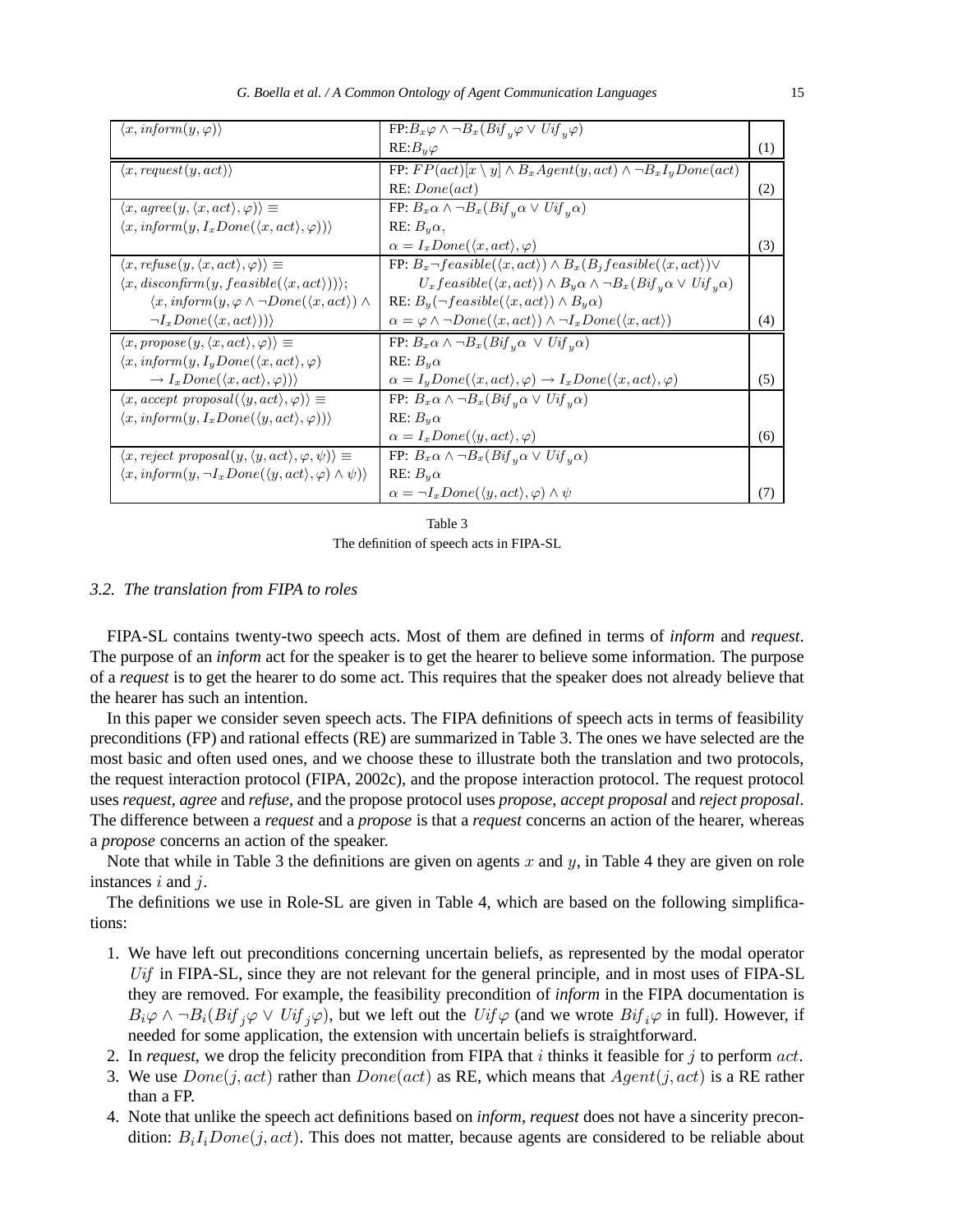| $\langle i, \text{inform}(j, \varphi) \rangle$                                         | $FP:B_i\varphi \wedge \neg B_i(B_j\varphi \vee B_j \neg \varphi)$ |      |
|----------------------------------------------------------------------------------------|-------------------------------------------------------------------|------|
|                                                                                        | $RE:B_j\varphi$                                                   | (8)  |
| $\langle i, request(j, act) \rangle$                                                   | $FP: \neg B_iI_jDone(j, act)$                                     |      |
|                                                                                        | RE: Done(j, act)                                                  | (9)  |
| $\langle i, agree(j,act)\rangle \equiv$                                                | $FP: B_iI_iDone(i, act) \wedge$                                   |      |
| $\langle i, \text{inform}(j, I_i Done(i, act)) \rangle$                                | $\neg B_i(B_iI_iDone(i,act) \vee B_i\neg I_iDone(i,act))$         |      |
|                                                                                        | RE: $B_iI_iDone(i,act)$                                           | (10) |
| $\langle i, reflex(j, act) \rangle \equiv$                                             | FP: $B_i \neg I_i Done(i, act) \wedge$                            |      |
| $\langle i, \text{inform}(j, \neg I_i Done(i, act)) \rangle$                           | $\neg B_i(B_j \neg I_i Done(i, act) \vee B_jI_iDone(i, act))$     |      |
|                                                                                        | RE: $B_i \neg I_i$ Done(i, act)                                   | (11) |
| $\langle i, \text{propose}(j, \text{act}) \rangle \equiv$                              | FP: $B_i(I_iDone(i, act) \rightarrow I_iDone(i, act)) \wedge$     |      |
| $\langle i, \text{inform}(j, I_j\nDone(i, act) \rightarrow I_i\nDone(i, act)) \rangle$ | $\neg B_i(B_i(I_iDone(i, act) \rightarrow I_iDone(i, act)) \vee$  |      |
|                                                                                        | $B_i \neg (I_i Done(i, act) \rightarrow I_iDone(i, act))$         |      |
|                                                                                        | RE: $B_j(I_jDone(i, act) \rightarrow I_iDone(i, act))$            | (12) |
| $\langle i, accept \; proposal(j, act) \rangle \equiv$                                 | FP: $B_iI_iDone(i, act) \wedge$                                   |      |
| $\langle i, \text{inform}(j, I_i Done(j, act)) \rangle$                                | $\neg B_i(B_jI_iDone(j,act) \vee B_j\neg I_iDone(j,act))$         |      |
|                                                                                        | RE: $B_iI_iDone(j, act)$                                          | (13) |
| $\langle i, reject \; proposal(j, Done(j, act)) \rangle \equiv$                        | FP: $B_i \neg I_i$ Done(j, act) $\wedge$                          |      |
| $\langle i, \text{inform}(j, \neg I_i Done(j, act)) \rangle$                           | $\neg B_i(B_i \neg I_i Done(j, act) \vee B_iI_iDone(j, act))$     |      |
|                                                                                        | RE: $B_i \neg I_i$ Done(j, act)                                   | (14) |

The definition of speech acts in Role-SL

their own intentions (see RL16), so we can derive this condition whenever it is needed from the rational effect.

- 5. We also drop the conditions under which requests or proposals are agreed to be carried out. These are better dealt with in Section 4 below, where we explain conditional proposals, which are easier to understand starting from the Social Commitments approach.
- 6. In the definition of *refuse* we also leave out some additional idiosyncrasies of FIPA, like the fact that a refusal is expressed as a *disconfirm*, which is similar to *inform*. 1 In FIPA, the reason for encoding refusal as an *inform* lies in the fact that FIPA assumes that a refusal should be motivated by the infeasibility of the requested act, and that the agent who cannot perform the requested act should inform the requester about the reasons for the infeasibility. In our perspective, this move is in line with the fact that we dropped this feasibility requirement from *requests*. In fact we have reinterpreted *refuse*, as the opposite of an *agree*.

Despite the compact representation in Table 3 and 4, often it is easier to consider the instantiations of FIPA properties as they appear in this Table 3. We therefore list the instantiations of the speech acts in Table 5.

In the instantiation it must be noted that:

- **–** The consequent of the instantiated rules starts always with a public mental attitude of a role: this means that every role believes the effect of the rule. For this reason we leave out the belief modality in the speech acts in instances of Property (RL6) and (RL7).
- **–** Φ in precondition: these properties hold only if they persist in time, as in FIPA.
- **–** We assume reliability about the mental states of roles. For example, for our interpretation of the RE of *inform* above in (CR19), we translated the RE to an intention of the speaker. In that case, we would end up with  $B_jDone(\text{agree}(i,j,Done(i,act))) \rightarrow I_iB_jI_i(Done(i,act))$ . So it is the communicative intention of i, that j will believe that i wants to do the action. Following Sadek et al. (1997)), we can simplify this kind of  $I_i B_j I_i(...)$  -formula into  $I_i...$ , if we assume that the hearer takes

<sup>&</sup>lt;sup>1</sup>The difference depends on the precondition of the hearer being uncertain about the proposition or its negation.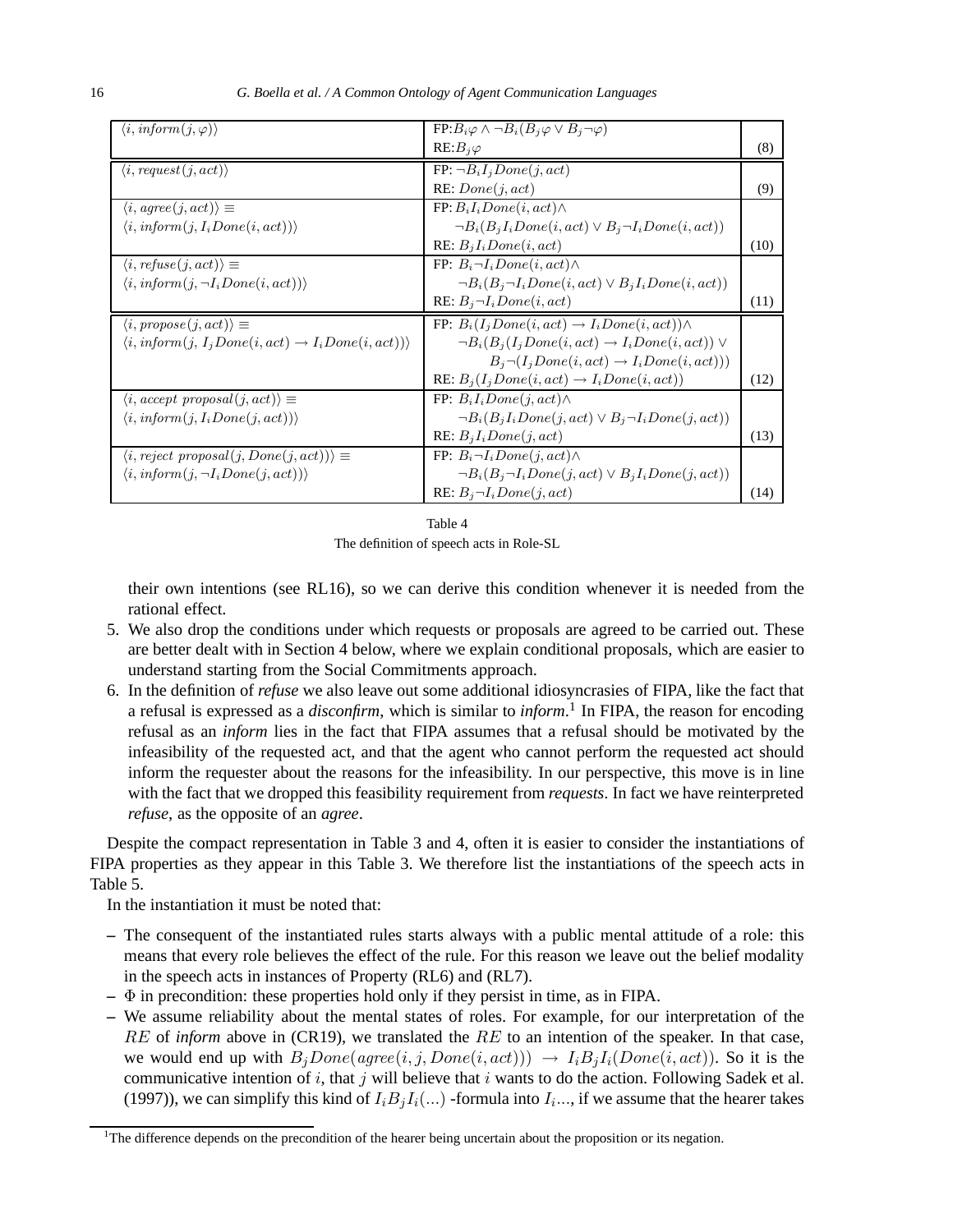| inform   | FP        | $Done(inform(i, j, \varphi)) \rightarrow B_i \varphi$                                            | (CR17) |
|----------|-----------|--------------------------------------------------------------------------------------------------|--------|
|          | <b>FP</b> | $Done(inform(i, j, \varphi)) \rightarrow \neg B_i(B_i \varphi \vee B_i \neg \varphi)$            | (CR18) |
|          | RE        | $Done(inform(i, j, \varphi)) \rightarrow I_iB_j\varphi$                                          | (CR19) |
| request  | FP        | $Done(request(i, j, Done(j, act))) \rightarrow \neg BiI_iDone(i, act)$                           | (CR20) |
|          | RE        | $Done(request(i, j, Done(j, act))) \rightarrow I_i Done(j, act)$                                 | (CR21) |
| agree    | <b>FP</b> | $Done(agree(i, j, Done(i, act))) \rightarrow B_iI_iDone(i, act)$                                 | (CR22) |
|          | FP        | $Done(age(i, j, Done(i, act))) \rightarrow \neg B_i(B_iI_iDone(i, act)) \vee$                    | (CR23) |
|          |           | $B_i \neg I_i Done(i, act)$                                                                      |        |
|          | <b>RE</b> | $Done(age(i, j, Done(i, act))) \rightarrow I_i Done(i, act)$                                     | (CR24) |
| refuse   | FP        | $Done(refuse(i, j, Done(i, act))) \rightarrow B_i \neg I_i Do\overline{ne(i, act)}$              | (CR25) |
|          | <b>FP</b> | $Done(refuse(i, j, Done(i, act))) \rightarrow \neg B_i(B_j \neg I_i Done(i, act)) \vee$          | (CR26) |
|          |           | $B_iI_iDone(i, act)$                                                                             |        |
|          | <b>RE</b> | $Done(refuse(i, j, Done(i, act))) \rightarrow \neg I_i Done(i, act)$                             | (CR27) |
| propose  | FP        | $Done(propose(i, j, Done(i, act))) \rightarrow B_i(I_jDone(i, act) \rightarrow I_iDone(i, act))$ | (CR28) |
|          | FP        | $Done(propose(i, j, Done(i, act))) \rightarrow$                                                  | (CR29) |
|          |           | $\neg B_i((B_iI_iDone(i,act) \rightarrow I_iDone(i,act) \vee$                                    |        |
|          |           |                                                                                                  |        |
|          |           | $B_i \neg (I_i Done(i, act) \rightarrow I_iDone(i, act)))$                                       |        |
|          | <b>RE</b> | $Done(propose(i, j, Done(i, act))) \rightarrow B_j(I_jDone(i, act) \rightarrow I_iDone(i, act))$ | (CR30) |
| accept   | FP        | $Done(accept \; proposal(i, j, Done(j, act))) \rightarrow B_iI_iDone(j, act)$                    | (CR31) |
| proposal | <b>FP</b> | $Done(accept\ proposal(i, j, Done(j, act))) \rightarrow \neg B_i(B_jI_iDone(j, act))$            | (CR32) |
|          |           | $B_i \neg I_i Done(j, act)$                                                                      |        |
|          | RE        | $Done(accept\ proposal(i, j, Done(j, act))) \rightarrow I_iDone(j, act)$                         | (CR33) |
| reject   | <b>FP</b> | $Done(reject\ proposal(i, j, Done(j, act))) \rightarrow B_i \neg I_i Done(j, act)$               | (CR34) |
| proposal | <b>FP</b> | $Done(reject\ proposal(i, j, Done(j, act))) \rightarrow \neg B_i(B_j \neg I_i Done(j, act) \vee$ | (CR35) |
|          |           | $B_iI_iDone(i, act)$                                                                             |        |

Rules expressing preconditions and effects of speech acts in the FIPA translation

the speaker to be *reliable* concerning reports about its own mental states. By rule (RL16) we derive (CR24) above.

Analogously in rule (CR30), the effect of a *propose* is directly believed by the addressee j, since it concerns a mental attitude of role  $i$ , who is thus considered reliable about it. Note the contrast with for example the effect of agree in (CR24). This effect is directly expressed by a public intention of the speaker  $i$ , which is, thus also believed by the hearer  $j$ . In contrast, the effect of a *propose* is expressed as a material implication between two intentions, since it represent the way FIPA-SL allows to model conditional intentions. For this reason, the implication must be nested inside a belief operator.

**–** Moreover, the second precondition is usually canceled by the intended effect if it is successful.

#### *3.3. Example*

We have made substantial changes to the FIPA semantics, and we therefore have to illustrate that our mapping works. We illustrate it using an example.

To illustrate the rules, we give a example of a short negotiation about household tasks, that we will use to illustrates the distinction between the FIPA approach and the social commitment approach.

x-1: Could you do the dishes? y-1: Only if you put the garbage out.

x-2: OK.

The dialogue can be interpreted as follows. Initially, agent x makes a *request* in role  $i = xr_1s$ . Then y makes a counter proposal in role  $j = yr_2s$ , but because there are no speech acts to represent counter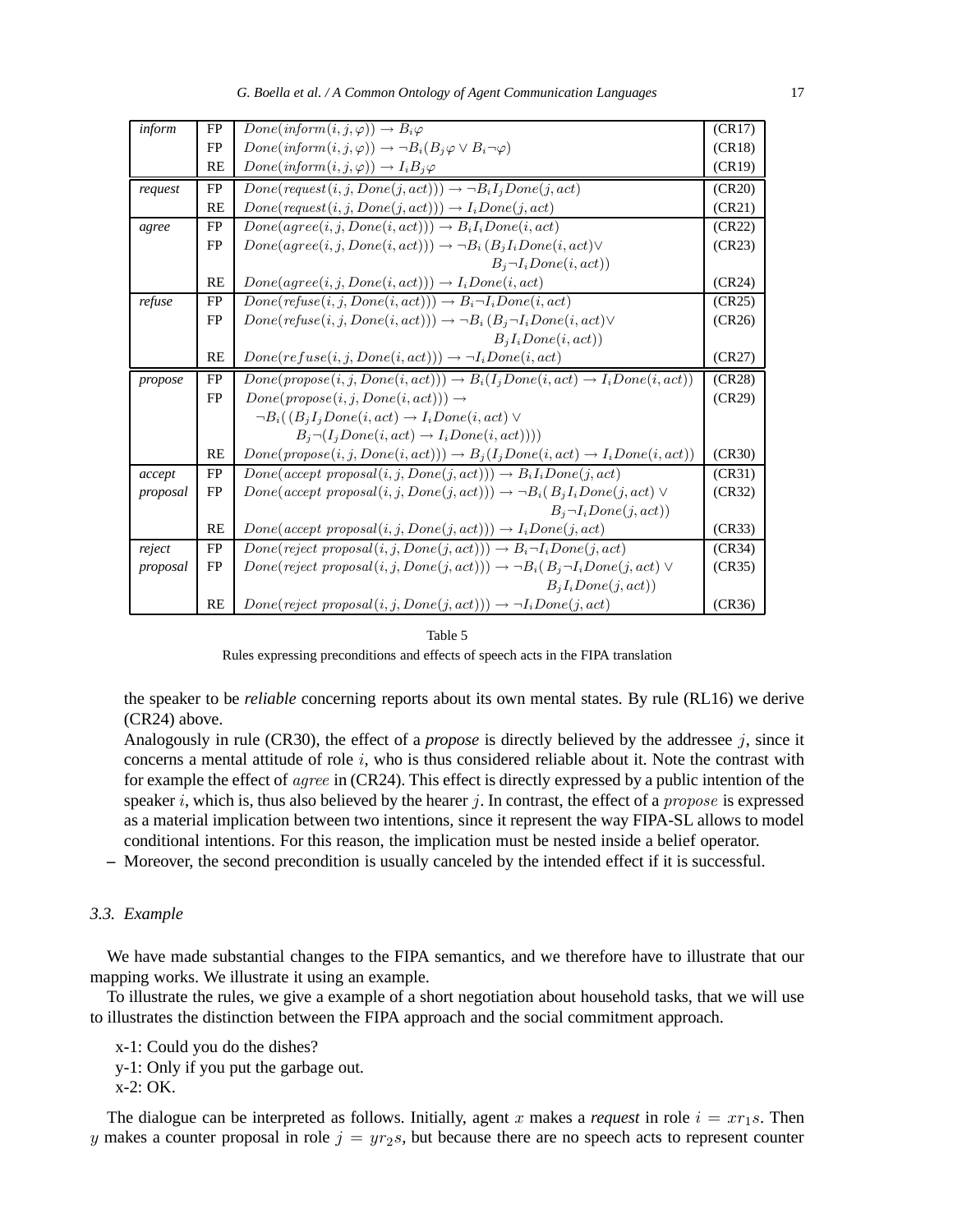proposals, we model this as an implicit refusal, followed by a conditional proposal from  $y$ . Note that the original FIPA definition of *propose* does not allow conditional proposals, however, as shown in the next section, this is the interpretation of proposals given by social commitments approach. So in order to make the two languages comparable we drop the condition that the agent of the proposed action is the speaker and we allow to propose joint plans which are sequences of actions by different agents. We discuss this issue in more depth in Section 6.2.

In order to deal with composite actions, and actions executed by various agents, we have to make explicit some rationality assumptions which are assumed in the FIPA model (p. 38). Typically, such assumptions depend on the agent planning architecture:

 $-$  A rationality constraint concerning the intention that other agents perform an action: if i wants that action  $act$  is done by j, then i has the intention that j has the intention to do  $act$ :

$$
I_i Done(j, act)) \rightarrow I_iI_jDone(j, act))
$$
\n(RL37)

**–** Some FIPA axioms concern the execution of complex actions. For example Property 1 in Table 2. In a similar vein, we add two rules concerning the distribution of tasks. Taking inspiration from (Cohen and Levesque, 1990), we add a rule to express that if an agent intends a joint action, then it intends that each part is done at the right moment. If  $act = act_1; ...; act_n$ , where ";" is the sequence operator, act is a joint action:

$$
I_iDone(act) \rightarrow (Done(act_1(i_1); \dots; act_k(i_k)) \rightarrow I_iDone(act_{k+1}(i)))
$$
 (RL38)

If  $act_{k+1}(j)$  and  $i \neq j$ , then by axiom RL37:

$$
I_i Done(act) \rightarrow (Done(act_1(i_1); \dots; act_k(i_k)) \rightarrow I_iI_jDone(act_{k+1}(j)))
$$
 (RL39)

Each agent in the group wants that the others do their part.

In our example, we introduce a composite plan which is the concatenation of  $j$ 's action of doing the dishes and the action by i of moving the garbage out:  $\text{k}$ itchen $(i, j) \equiv \text{dishes}(j)$ ; garbage $(i)$ .

#### **Example 1**

| x-1: Could you do the dishes?         | request(i, j, Done(j, dishes))                |
|---------------------------------------|-----------------------------------------------|
| y-1: Only if you put the garbage out? | refuse(j, i, Done(j, dishes))                 |
|                                       | propose(j, i, Done(kitchen(i, j)))            |
| x-2: OK.                              | $accept\ proposal(i, j, Done(kitchen(i, j)))$ |

We start with an empty set of facts about the mental attitudes of x and y. In Table 6 we depict the evolution of the public mental states of agents x and y in their roles i and j.

After turn x-1 we apply rules (CR20) and (CR21). So that it adds to the public mental state of i the precondition of a *request* and its rational effect. Since the mental states are public, from  $I_iDone(j,dishes)$ (by RL37), we could also write  $I_iI_jDone(j,dishes))$ ) we can derive that also j is aware of this intention  $B_iI_iDone(j,dishes)$  (RL9) and from Proposition 0 (RL1) that also i is aware of his own intentions  $B_iI_iDone(j,dishes).$ 

If we assume persistence for the sincerity precondition, and for the mental attitudes which are not immediately contradicted by later updates, rules (CR25), (CR26) and (CR27) produce the next state of affairs after the implicit refusal of y-1. The second precondition from  $(CR26)$  is canceled by the success of the effect. A proper representation of this kind of reasoning requires an explicit notion of time and persistence, and rules about changes as a result of actions and events. See Boella et al. (2007) for an initial attempt based on defeasible logic with temporal operators.

The implicit proposal of y-1 is interpreted using rules  $(CR28) - (CR30)$ . It adds a public belief of j about a relation between the intentions of  $i$  and  $j$  of doing the kitchen work together.

 $B_i(I_i Done(kitchen(i,j)) \rightarrow I_iDone(kitchen(i,j)))$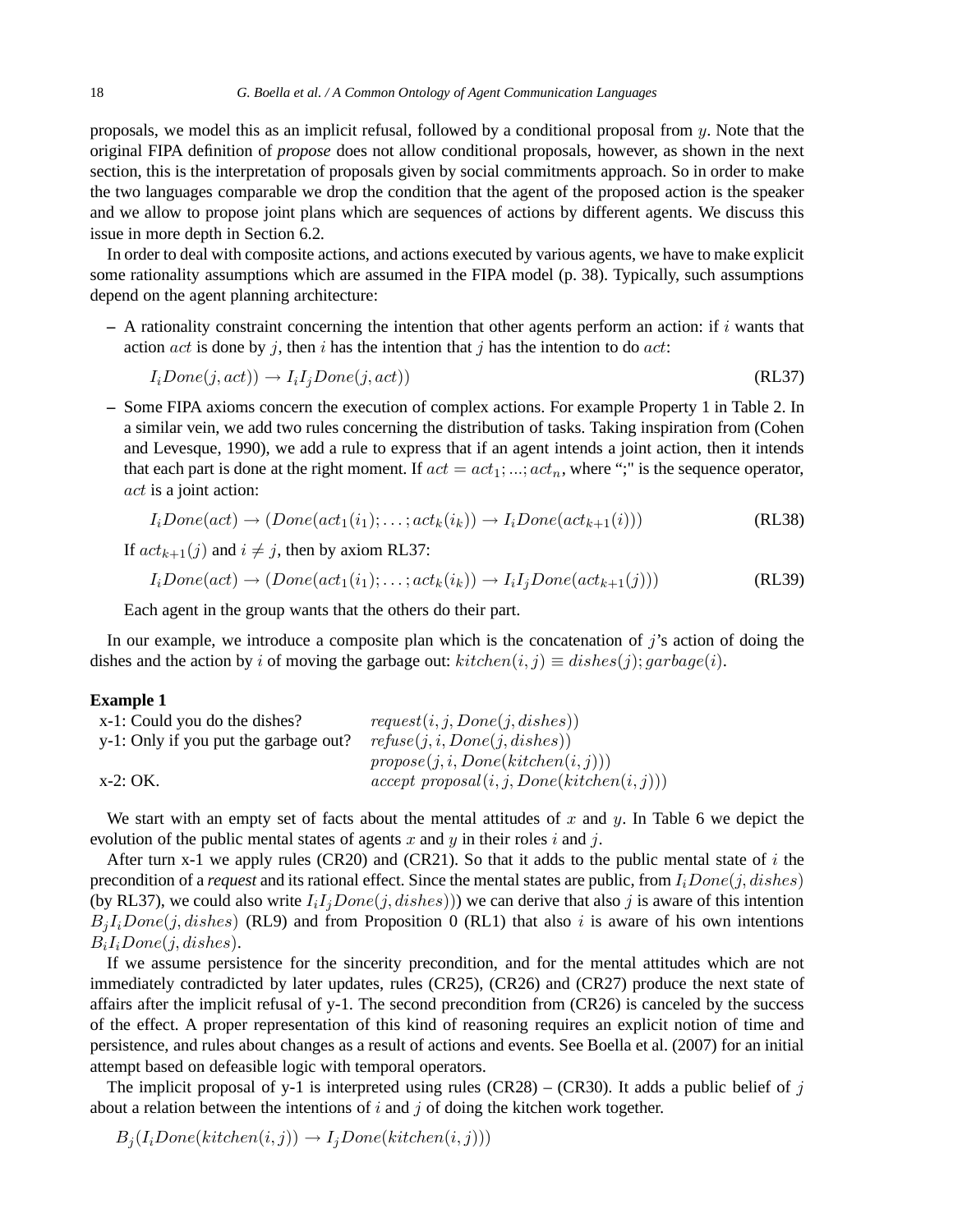|          | Role instance $i$                                            | Role instance $j$                                            |
|----------|--------------------------------------------------------------|--------------------------------------------------------------|
| $x-1$ :  | <b>BELIEFS</b>                                               | <b>BELIEFS</b>                                               |
| request  | $\neg B_i I_j Done(j, dishes)$                               |                                                              |
|          | <b>INTENTIONS</b>                                            | <b>INTENTIONS</b>                                            |
|          | Done(j, dishes)                                              |                                                              |
| $y-1$ :  | <b>BELIEFS</b>                                               | <b>BELIEFS</b>                                               |
| refuse   |                                                              |                                                              |
|          | <b>INTENTIONS</b>                                            | <b>INTENTIONS</b>                                            |
|          | Done(i, dishes)                                              | $\neg I_i Done(i, dishes)$                                   |
| $y-1$ :  | <b>BELIEFS</b>                                               | <b>BELIEFS</b>                                               |
| propose  | $I_i Done(kitchen(i, j)) \rightarrow I_jDone(kitchen(i, j))$ | $I_iDone(kitchen(i, j)) \rightarrow I_jDone(kitchen(i, j))$  |
|          | <b>INTENTIONS</b>                                            | <b>INTENTIONS</b>                                            |
|          | Done(j, dishes)                                              |                                                              |
| $x-2$ :  | <b>BELIEFS</b>                                               | <b>BELIEFS</b>                                               |
| accept   | $I_i Done(kitchen(i, j)) \rightarrow I_jDone(kitchen(i, j))$ | $I_i Done(kitchen(i, j)) \rightarrow I_jDone(kitchen(i, j))$ |
| proposal | $I_i Done(kitchen(i, j))$                                    | $I_i Done(kitchen(i,j))$                                     |
|          | $I_j Done(kitchen(i, j))$                                    | $I_i Done(kitchen(i,j))$                                     |
|          | $I_iDone(j, dishes))$                                        | $I_iDone(j, dishes)$                                         |
|          | $Done(j, dishes) \rightarrow I_iDone(i,garbage)$             | $Done(j, dishes) \rightarrow I_iDone(i,garbage)$             |
|          | <b>INTENTIONS</b>                                            | <b>INTENTIONS</b>                                            |
|          | Done(kitchen(i, j))                                          | Done(kitchen(i,j))                                           |
|          |                                                              | Done(j, dishes)                                              |

An example of dialogue interpretation in Role-SL. Note that  $kitchen(i, j) \equiv dishes(j); garbage(i)$ .

Since this belief concerns the mental states of  $j$ , and every role is considered reliable about his own mental states (CR30), then also  $i$  publicly adopts this belief:

 $B_i(I_i Done(kitchen(i,j)) \rightarrow I_jDone(kitchen(i,j)))$ 

Note the implication here. The implication derives from the fact that the proposal still needs to be accepted by  $i$ , before  $j$  will really adopt the conditional intention.

Finally, after acceptance x-2 by rules (CR31) – (CR33) the state of the public mental attitudes is updated. Note that rule (CR33) implicitly implements rule (RL16) so that the intention of conditionally moving the garbage is immediately public:

 $I_iDone(kitchen(i,j))$ 

At this point more information can be inferred than the one provided by those rules.

First of all, by *modus ponens*, given the intention of i, it is possible to derive the intention of j to do the kitchen work:

 $I_jDone(kitchen(i,j))$ 

Moreover, it is possible to infer from the intention of j of doing the kitchen work that j has the intention to do his part of the plan, since it is the right moment (from rule RL38):

 $I_jDone(j,dishes(j))$ 

Moreover, from rule (RL37), we can infer that after j does the dishes  $(Done(j,dishes))$ , j will adopt the intention of moving the garbage out:

 $Done(j, dishes) \rightarrow I_iDone(i,garbage)$ 

Note that  $\neg I_iDone(j,dishes)$ , which persists from the refusal, is now overridden by the new inference  $I_jDone(j,dishes).$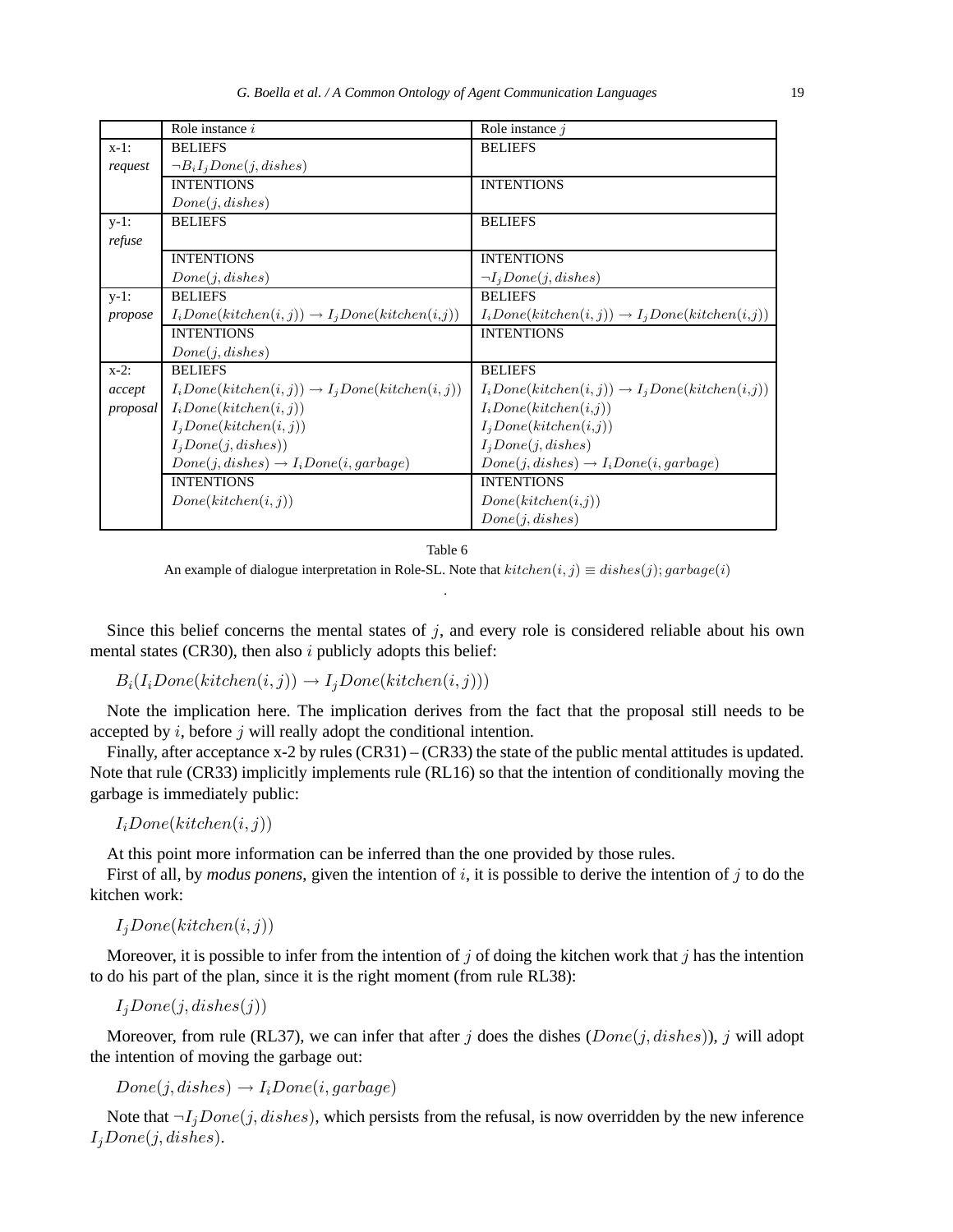

Fig. 4. Commitment State Automaton (Fornara and Colombetti, 2004).

| Action | Change                               |                                                                            |
|--------|--------------------------------------|----------------------------------------------------------------------------|
| make   | empty                                | $\rightarrow$ $C($ <i>unset</i> , <i>i</i> , <i>j</i> , $\varphi   \psi$ ) |
| set    | $C$ (unset, i, j, $\varphi   \psi$ ) | $\rightarrow$ $C(pending, i, j, \varphi   \psi)$                           |
| cancel | $C(-,i,j,\varphi   \psi)$            | $\rightarrow$ $C(canceled, i, j, \varphi   \psi)$                          |
|        |                                      |                                                                            |

| I<br>I |  |  |
|--------|--|--|
|--------|--|--|

Commitment Change Rules, solid lines in Figure 4 (Fornara and Colombetti, 2004).

The example shows the interplay between mental attitudes and how the public character of roles' mental attitudes is used to make inferences in the interpretation process. Note that from the example nothing can be inferred about the private mental states of agents  $x$  and  $y$ . To make these inferences it is necessary to assume explicitly the sincerity of both agents.

#### **4. From commitments to roles**

In this section we show how to define a social semantics in the role-based model. We selected the version of Fornara and Colombetti (2004), because it is worked out in detail.

#### *4.1. Social Commitment Semantics*

The social commitment approach uses an operational semantics, meaning that the semantics of the speech acts of an agent communication language are expressed as changes in the state a commitment can be in. A social commitment is a relationship that gets established between two agents: the *debtor*, i.e., the agent who makes the commitment, and a *creditor*, i.e., the agent to which the commitment is made. The commitment is to achieve or maintain some state of affairs, expressed by a proposition. In many applications, commitments are made under certain conditions. Therefore, the conditions under which commitments are made are also expressed. Representation  $C(state, i, j, φ | ψ)$  expresses a social commitment of status state, between debtor i and creditor j, to accomplish or maintain  $\varphi$ , under condition that  $\psi$ .

A commitment can have different states: *unset* (i.e., to be confirmed), *pending* (i.e., confirmed, but its condition is not true), *active* (i.e., confirmed and its condition is true), *fulfilled* (i.e., its content is true), *violated* (i.e., the content is false even if the commitment was active), or *canceled* (e.g., the debtor does not want to be committed to the action). This state can be modified by speech acts of the participants or by external events, like the execution of an action.

The state changes can be depicted in the form of a finite state automaton (Figure 4). The effects of external events and of speech acts on the status of a commitment are represented in Table 7 and Table 8 respectively. Using these semantics, Fornara and Colombetti define speech acts as given in Table 9. They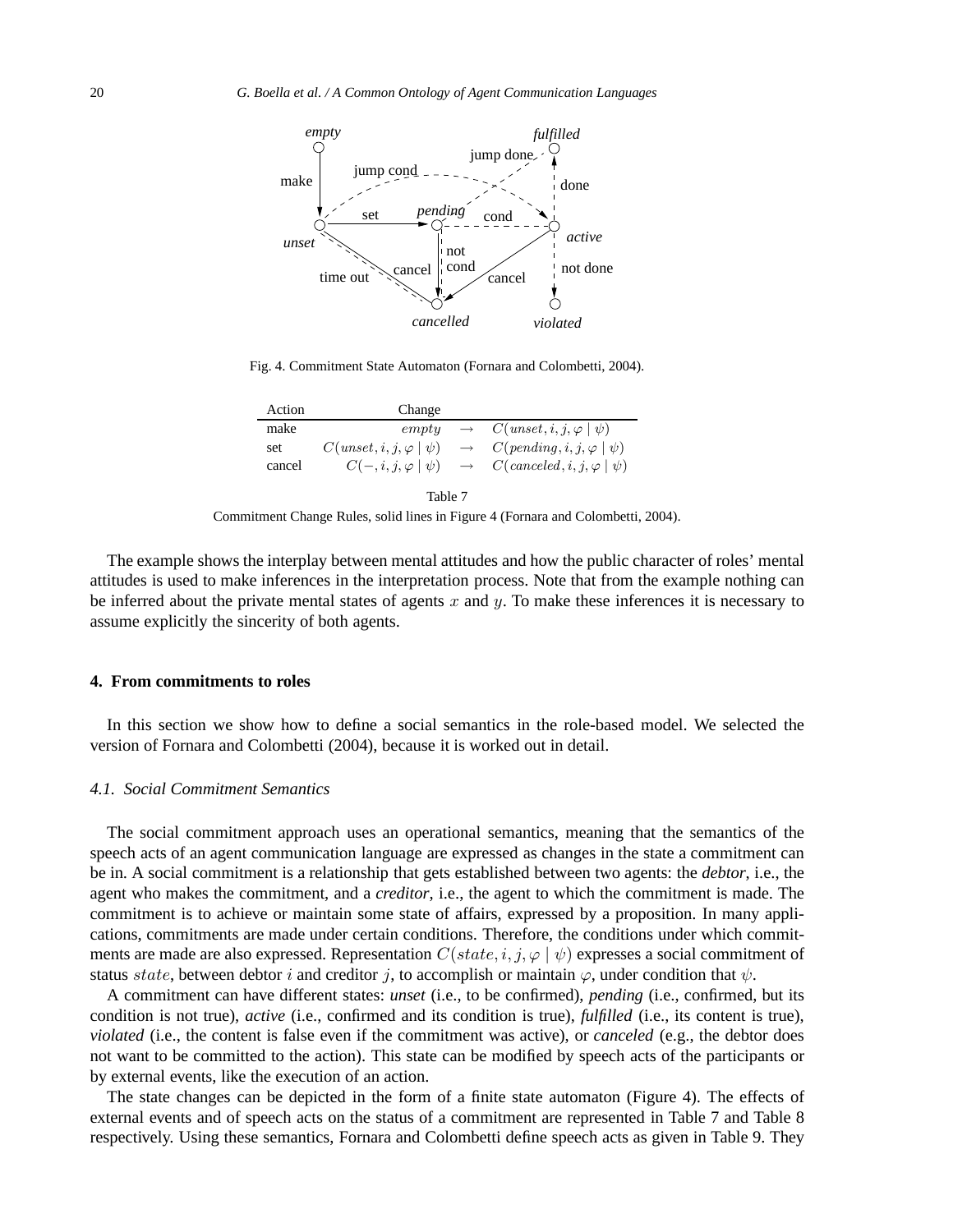| Rule | Label          | Event             | <b>Status Change</b>                          |                   |                                               |
|------|----------------|-------------------|-----------------------------------------------|-------------------|-----------------------------------------------|
|      | done           | $v(\varphi) := 1$ | $C(\textit{active}, i, j, \varphi \mid \top)$ | $\longrightarrow$ | $C(fulfilled, i, j, \varphi   \top)$          |
| 2.   | not done       | $v(\varphi) := 0$ | $C(\textit{active}, i, j, \varphi \mid \top)$ |                   | $C(\text{violated}, i, j, \varphi \mid \top)$ |
| 3.   | condition      | $v(\psi) := 1$    | $C(pending, i, j, \varphi   \psi)$            |                   | $C(\textit{active}, i, j, \varphi \mid \top)$ |
| 4.   | not condition  | $v(\psi) := 0$    | $C(pending, i, j, \varphi   \psi)$            |                   | $C(\text{ canceled}, i, j, \varphi   \psi)$   |
| 5.   | jump condition | $v(\psi) := 1$    | $C(unset, i, j, \varphi   \top)$              |                   | $C(\textit{active}, i, j, \varphi \mid \top)$ |
| 6.   | jump done      | $v(\varphi) := 1$ | $C(pending, i, j, \varphi   \psi)$            |                   | $C(fulfilled, i, j, \varphi   \psi)$          |
| 7.   | time out       |                   | $C(unset, i, j, \varphi   \psi)$              |                   | $C(\text{ canceled}, i, j, \varphi   \psi)$   |

Update Rules: dashed lines in Figure 4 (Fornara and Colombetti, 2004).

| Precondition                       | <b>Definition</b>                                                                     |
|------------------------------------|---------------------------------------------------------------------------------------|
|                                    | $inform(i, j, P) := {C_i().make(i, j, P, T).set(pending)}$                            |
|                                    | $request(i, j, P, Q) := {C_i().make(j, i, P, Q)}$                                     |
|                                    | $promise(i, j, P, Q) := {C_i().make(i, j, P, Q).set(pending)}$                        |
| $\exists C_i$ (unset, i, j, P   Q) | $accept(i, j, C_i(unset, i, j, P   Q)) := \{C_i(unset, i, j, P   Q).set(pending)\}\$  |
| $\exists C_i$ (unset, i, j, P   Q) | $reject(i, j, C_i(unset, i, j, P   Q)) := \{C_i(unset, i, j, P   Q).set(canceled)\}\$ |

Table 9 Speech acts of Fornara and Colombetti

use *unset* for the state resulting from a *request* and *pending* for conditional commitments, whose condition is not yet true.

Our mapping is only partial. For example, we do not have timeouts. There is no translation of the update rules, because we model them by means of the logic, e.g., using *modus ponens* in case of conditionals.

#### *4.2. Translating Commitment States*

In order to perform the translation, we adopt the following methodology: first, we map each commitment state to certain beliefs and intentions of the roles. Second, according to the constitutive rules  $(CR)$ of the role model, a speech act directly changes those beliefs and intentions in such a way to reflect the commitment introduction or change of state.

In a social commitments semantics in general, the difference between propositional and action commitment lies only in the type of their content: an action or a proposition. Fornara and Colombetti (2004) do not have a separate type of action in their language. They can only distinguish the kind of proposition: an informative proposition , or a proposition that represents a desired state of affairs. Therefore there is no substantial difference between an *inform* and a *promise* in Table 9. By contrast, according to Walton and Krabbe (1995), a propositional commitment can be seen as a kind of action commitment to defend it. In the mapping between social commitments and the role model a new distinction emerges: rather than having commitment stores, we model propositional commitments as beliefs of the role and action commitments as intentions. How to capture the idea of a commitment to defend one's position is discussed in Section 5. In this section we focus on action commitment only.

Here, we represent conditional commitments  $C(state, i, j, p | q)$  as a conditional intention p, for example, of role i in case q is true:  $B_i(q \rightarrow I_i(p))$ . Note that since the condition q is outside the intention operator, the whole implication is nested in a (public) belief of the role, as we did with the translation of FIPA. We believe that conditional attitudes are better accounted for in a conditional logic, like Input/Output logic (Makinson and van der Torre (2000)). As in Section 3, we stick to FIPA's solution for the sake of clarity, while being aware of its limitations. Moreover, like in Section 3, we use a simplified notation  $Done(i,act)$ to indicate that agent i is supposed to perform the action  $act$ . The  $Done()$  construct turns an action into a proposition, expressing a state of affairs.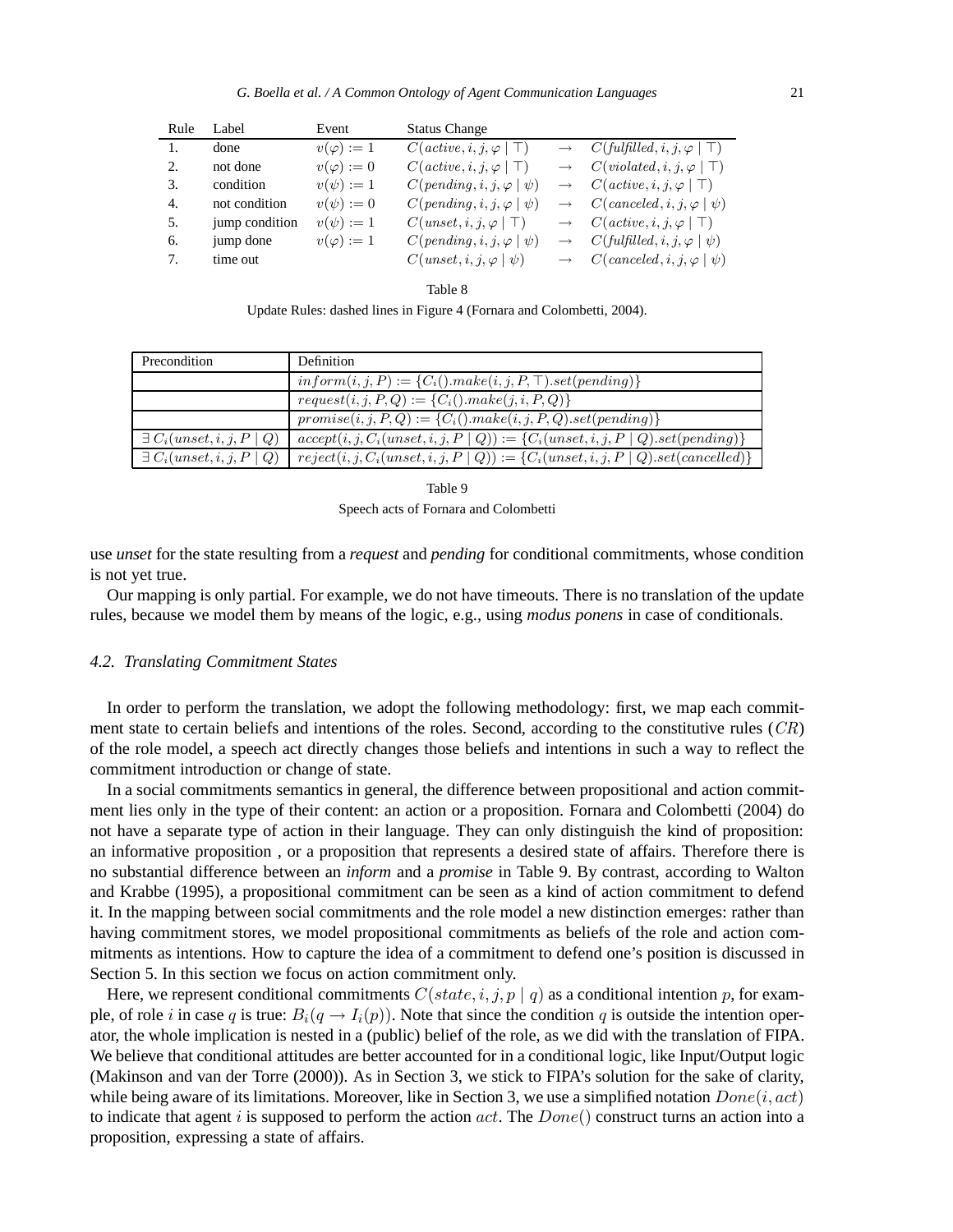Given these preliminaries, the state translations are as follows:

**–** An *unset* commitment corresponds to a conditional intention believed by the creditor.

$$
C(unset, i, j, Done(i, act) \mid q) \equiv B_j(q \rightarrow I_j I_i Done(i, act))
$$
\n
$$
(CR40)
$$

In the antecedent of this rule, the commitment condition  $q$  becomes a condition on the intention assumed by the creditor. At this stage, no mental attitude is attributed to the debtor: it has not publicly assumed any intention, but has only been publicly requested to.

**–** A commitment is *pending* when it is a conditional intention of the creditor and the debtor of the commitment conditionally wants to perform the action provided the associated condition  $q$  is true, and the creditor has this as a belief:

$$
C(pending, i, j, Done(i, act) | q) \equiv B_j(q \rightarrow I_j I_i Done(i, act)) \land B_i(q \rightarrow I_iDone(i, act)) \land B_j(q \rightarrow I_iDone(i, act))
$$
 (CR41)

In the automaton of Figure 4, the *unset* and *pending* states are disjoint. In the above formulation however, *pending* implies *unset*. So if it is necessary to mirror the exact definition, the *unset* state must be augmented, e.g.:

$$
C(unset, i, j, Done(i, act) | q) \equiv B_j(q \rightarrow I_j I_i Done(i, act)) \land (\neg B_i(q \rightarrow I_i Done(i, act)) \lor \neg B_j(q \rightarrow I_iDone(i, act)))
$$
(CR40')

**–** A commitment is *active* when it is both an intention of the debtor and of the creditor, and the pending condition is true:

$$
C(\text{active}, i, j, \text{Done}(j, \text{act}) \mid \top) \equiv I_i \text{Done}(i, \text{act}) \land I_j \text{Done}(i, \text{act}) \tag{CR42}
$$

Note that to make a pending commitment active, it is sufficient that the condition  $q$  is believed to be true, since from

 $B_i(q \wedge (q \rightarrow I_i Done(i,act)))$ 

we can derive  $I_i(Done(i,act))$  with rule (RL1).

**–** Commitments are *violated* or *fulfilled* when they are intentions of the creditor and the content of the commitment is respectively true or false according to the beliefs of the creditor (abstracting here from temporal issues):

$$
C(fulfilled, i, j, Done(i, act) | T) \equiv B_j Done(i, act) \land I_jDone(i, act)
$$
\n
$$
(CR43)
$$

$$
C(violated, i, j, Done(i, act) \mid \top) \equiv B_j \neg Done(i, act) \land I_j Done(i, act)
$$
\n
$$
(CR44)
$$

Since roles are public, fulfilment and violation are not dependent on what the agents subjectively believe about the truth value of the content of the commitment, but on roles' public beliefs.

**–** Finally, a commitment is *canceled* if the creditor does not want the intention to be achieved anymore, regardless if the debtor still wants it:

$$
C(canceled, i, j, Done(i, act) \mid q) \equiv \neg I_j Done(i, act)
$$
\n
$$
(CR45)
$$

#### *4.3. Translating Speech Acts*

Given the definition of the commitment state in terms of the mental states of the roles, we can provide the following translation of the speech acts semantics defined by Fornara and Colombetti (2004). In this section, we deal only with speech acts introducing action commitments, like *request*, *propose*, *promise*, *accept* and *reject*, while speech acts introducing propositional commitments, such as assertions, are discussed in Section 5.

The translation of the speech act can be directly done using the translation of commitments above and applying it to the definition of speech acts in Fornara and Colombetti (2004). However, as in the case of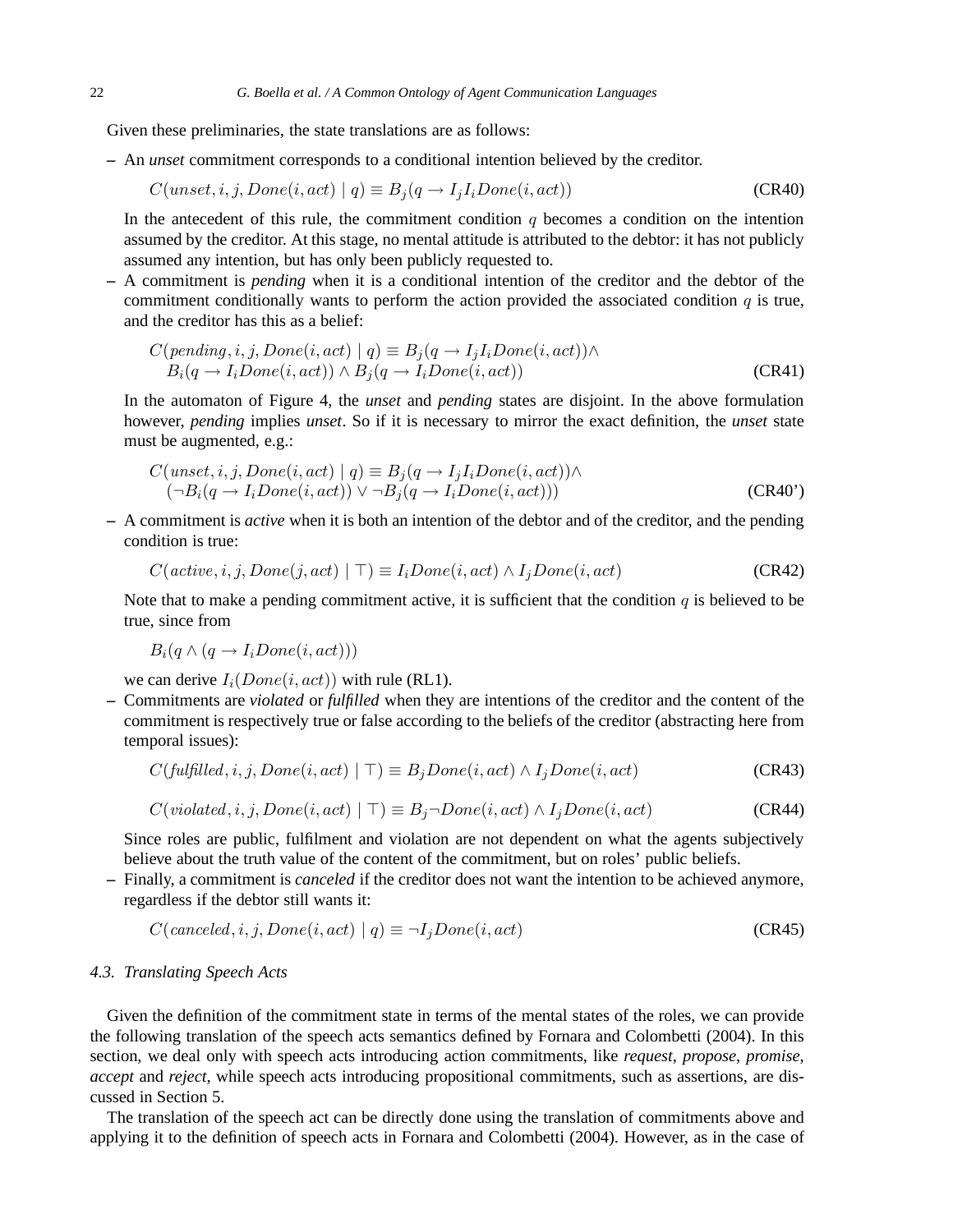| promise | $Done(promise(i, j, Done(i, act), q)) \rightarrow (q \rightarrow I_jI_iDone(i, act)) \wedge$                    | (CR46) |
|---------|-----------------------------------------------------------------------------------------------------------------|--------|
|         | $B_i(q \rightarrow I_iDone(i, act)) \wedge$                                                                     |        |
|         | $B_i(q \rightarrow I_iDone(i, act))$                                                                            |        |
| request | $Done(request(i, j, Done(j, act), q)) \rightarrow (q \rightarrow I_i I_j Done(j, act))$                         | (CR47) |
| accept  | $Done(accept(i, j, Done(i, act), q)) \rightarrow (q \rightarrow I_jI_iDone(i, act)) \rightarrow$                | (CR48) |
|         | $(B_i(q \rightarrow I_iDone(i, act)) \wedge$                                                                    |        |
|         | $B_i(q \rightarrow I_i Done(i, act)))$                                                                          |        |
| reject  | $Done(reject(i, j, Done(j, act), q)) \rightarrow (q \rightarrow I_jI_iDone(i, act)) \rightarrow$                | (CR49) |
|         | $(B_i \neg I_i Done(i, act) \wedge B_j \neg I_iDone(i, act))$                                                   |        |
| propose | $Done(propose(i, j, Done(j, p), q)) \rightarrow (Done(i, q) \rightarrow I_iI_jDone(j, p)) \wedge$               | (CR50) |
|         | $(B_i(s \rightarrow I_iDone(i, q)) \wedge$                                                                      |        |
|         | $B_i(s \rightarrow I_i Done(i,q))$                                                                              |        |
|         | where $s \equiv B_i(Done(i, q) \rightarrow I_j(Done(j, p))) \wedge B_j(Done(i, q) \rightarrow I_j(Done(j, p)))$ |        |

| Table 10                                       |
|------------------------------------------------|
| Speech acts and the translation of commitments |

FIPA, we also provide the rules for translating speech acts into mental attitudes; they are summarized in Table 10.

Even if the translation is straightforward, some consideration are needed:

- **–** First of all, in contrast with the FIPA translation, speech acts affect both the beliefs and intentions of speaker and hearer and not only of the speaker. This represents the fact that a commitment is seen as a relationship, which is publicly established.
- **–** Second, the interpretation of *promise* and *accept* in Fornara and Colombetti (2004) needs some discussion. According to Guerini and Castelfranchi (2007) the definition above is too weak: a *promise* needs to be explicitly accepted, and then kept. It is not enough that  $j$  has indicated to prefer  $i$  to do the action, and that i and j believe that i has an intention to do the action; what is missing is j's belief, as a result of the acceptance, that  $i$  will actually do it. Nevertheless, we think that the conditional nature of a promise, i.e., that it requires explicit acceptance, is well covered by the combination of rules (CR46) and (CR48). Rule (CR46) covers only an initiative to make a promise; the promise is only complete when accepted, and fulfilled when successful.
- **–** A *request* introduces an unset commitment with the receiver as debtor, i.e., to perform the requested action (Rule CR40). It does not create any intention for the addressee until he has accepted it.
- **–** *Accept* and *reject* change the state of an existing unset commitment to *pending* and *canceled* respectively. In order to account for this fact, we insert in the antecedent of the rules for *accept* and *reject* the reference to the configuration of beliefs and intentions that represent an existing commitment.
- **–** A *propose* is a complex speech act composed by a *request* and a conditional *promise*; it introduces an unset commitment with the receiver as debtor and a pending commitment with the speaker as debtor. Since a *propose* is used in a negotiation, q and p refer respectively to an action of the speaker and of the receiver.

$$
propose(i, j, Done(j, p), Done(i, q)) \equiv
$$
  
request(i, j, Done(j, p), Done(i, q)); promise(i, j, Done(i, q), s) (CR51)

where  $s \equiv B_i(Done(i, q) \rightarrow I_jDone(j, p)) \wedge B_j(Done(i, q) \rightarrow I_jDone(j, p))$ , i.e., p is a pending commitment of the receiver.

## *4.4. Example*

We now return to the running example, to illustrate some of the details of our interpretation of the social commitment approach. We now use notation  $\varphi | \psi$  for conditional commitments, as in the original. The result is shown in Table 11.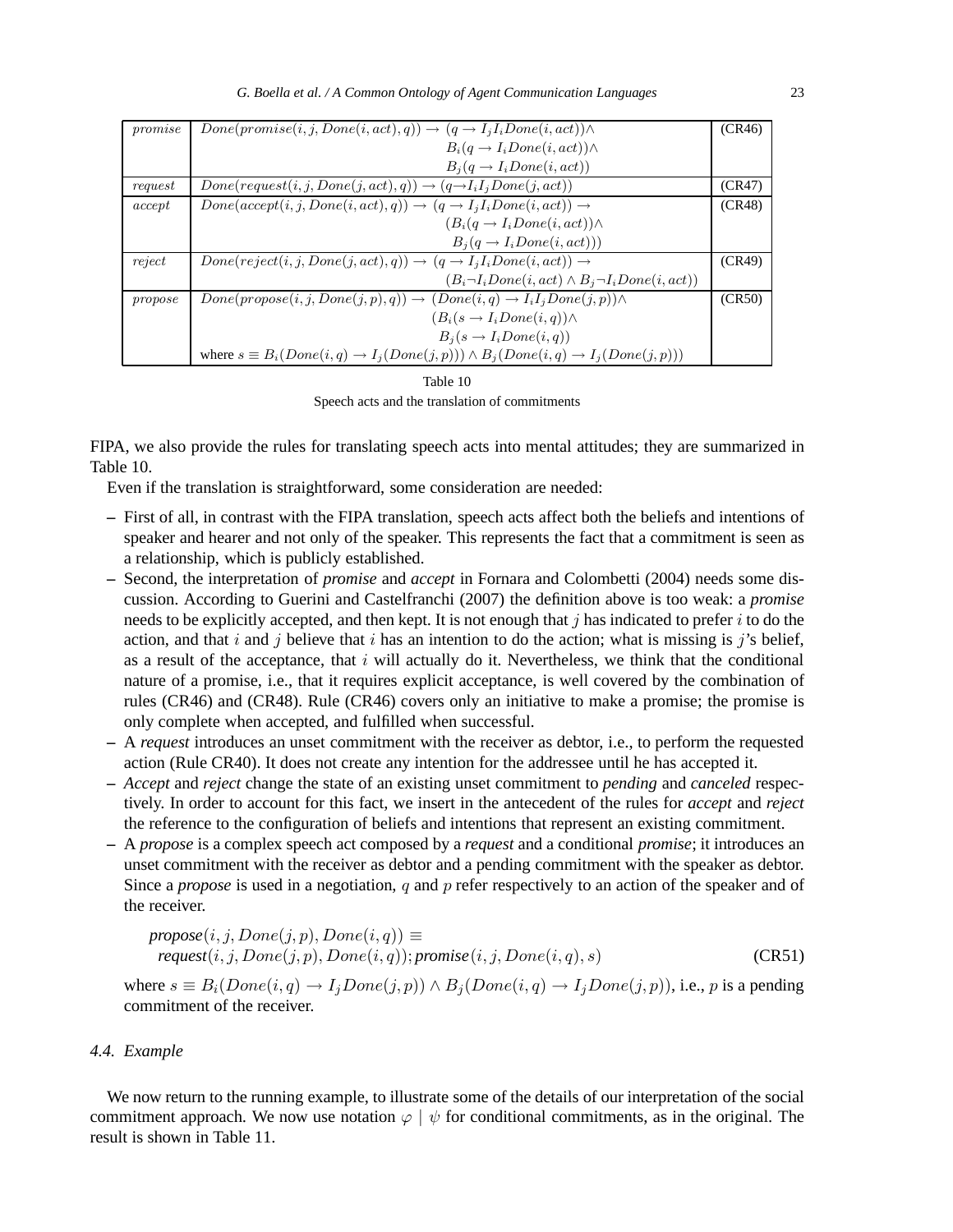| $x-1$ : | request(i, j, Done(j, dishes)   T)                  | C(unset, j, i, Done(j, dishes)   T)                                  |
|---------|-----------------------------------------------------|----------------------------------------------------------------------|
| $v-1$ : | reject(j, i, Done(j, dishes)   T)                   | $C(canceled, j, i, Done(j, dishes)   T)$                             |
|         | $propose(j, i, Done(i, garbage)   Done(j, dishes))$ | $C(unset, i, j, Done(i, garbage)   Done(j, dishes))$                 |
|         |                                                     | $C(pending, j, i, Done(j, dishes)   \sigma)$                         |
|         |                                                     | $\sigma \equiv C(pending, i, j, Done(i, garbage)   Done(j, dishes))$ |
| $x-2$ : | $accept(i, j, Done(i, garbage)   Done(j, dishes))$  | $C(pending, i, j, Done(i, garbage)   Done(j, dishes))$               |
|         |                                                     | C(pending, j, i, Done(j, dishes)   T)<br>$(resolving \sigma)$        |

The running example, in the social commitments approach

x-1: Could you do the dishes?

y-1: Only if you put the garbage out

x-2: OK.

We start from state *empty*. According to Fornara and Colombetti (2004), the *request* from x in role  $r_1$ ,  $(xr_1 = i)$ , creates an unset commitment waiting for acceptance. Now y in role  $r_2$ ,  $(yr_2 = j)$  responds with a conditional acceptance, which could be seen as a kind of counter proposal. However, there are two issues for discussion.

First, a *request* can only be accepted or rejected, but not be adjusted by a counter proposal. So just like in Section 3 we must interpret j's response here as rejection, followed by a conditional proposal.

Second, in Fornara and Colombetti's account, rendered in rule (CR50), conditional proposals for  $\varphi | \psi$ are seen as a combination of a *request* for  $\varphi$  with a conditional *promise* to make sure that  $\psi$ .<sup>2</sup> The *promise* is again conditional on a statement  $\sigma$  which implies the conditional commitment  $\varphi | \psi$  under discussion. A *promise* is in turn interpreted as combination of a *make* and a *set* action, resulting in the *pending* state. So under this interpretation a *promise* does not need acceptance<sup>3</sup>.

Our interpretation of the dialogue above, would be as in Table 11. Remember that  $i = xr_1, j = yr_2$  for some roles  $r_1, r_2$ . So we end up with the following set of commitments.

 ${C(pending, i, j, Done(i, garbage) | Done(j, dishes))}, C(pending, j, i, Done(j, dishes) | T)}$ 

This is a conditional commitment of i to put the garbage out, provided j does the dishes, and a commitment of  $j$  to indeed do to the dishes, given the context of this other commitment. Note that once we have resolved  $\sigma$  the conditional nature of the commitment of j to do the dishes, is lost.

Using the translation rules, in particular (CR41), we get the situation described in Table 12. Note that due to the public nature of commitments, as defined in terms of intentions and beliefs, it is not necessary to resort to the reliability rule like in Section 3.3. Consider for example the case of the *reject*, which is defined in terms of beliefs of both debtor and creditor.

<sup>&</sup>lt;sup>2</sup>Thanks to the formalization of conditional proposal, it is possible to write  $propose(j, i, Done(i, garbage))$  $Done(j, dishes)$ ; by contrast, in FIPA, we had to resort to the notion of joint plan to approximate the same notion, establishing an equivalence between  $\text{k}$ itchen $(i, j)$  and  $\text{dishes}(j)$ ;  $\text{garbage}(i)$ .

 $3$ We believe this interpretation of proposals is conceptually mistaken. First, proposals are concerned with actions to be done by the speaker; requests deal with actions to be done by the hearer. Second, implicit requests are better made explicit in the agent communication protocol. Third, promises do need acceptance. Nevertheless we continue with Fornara and Colombetti's interpretation here for the sake of the argument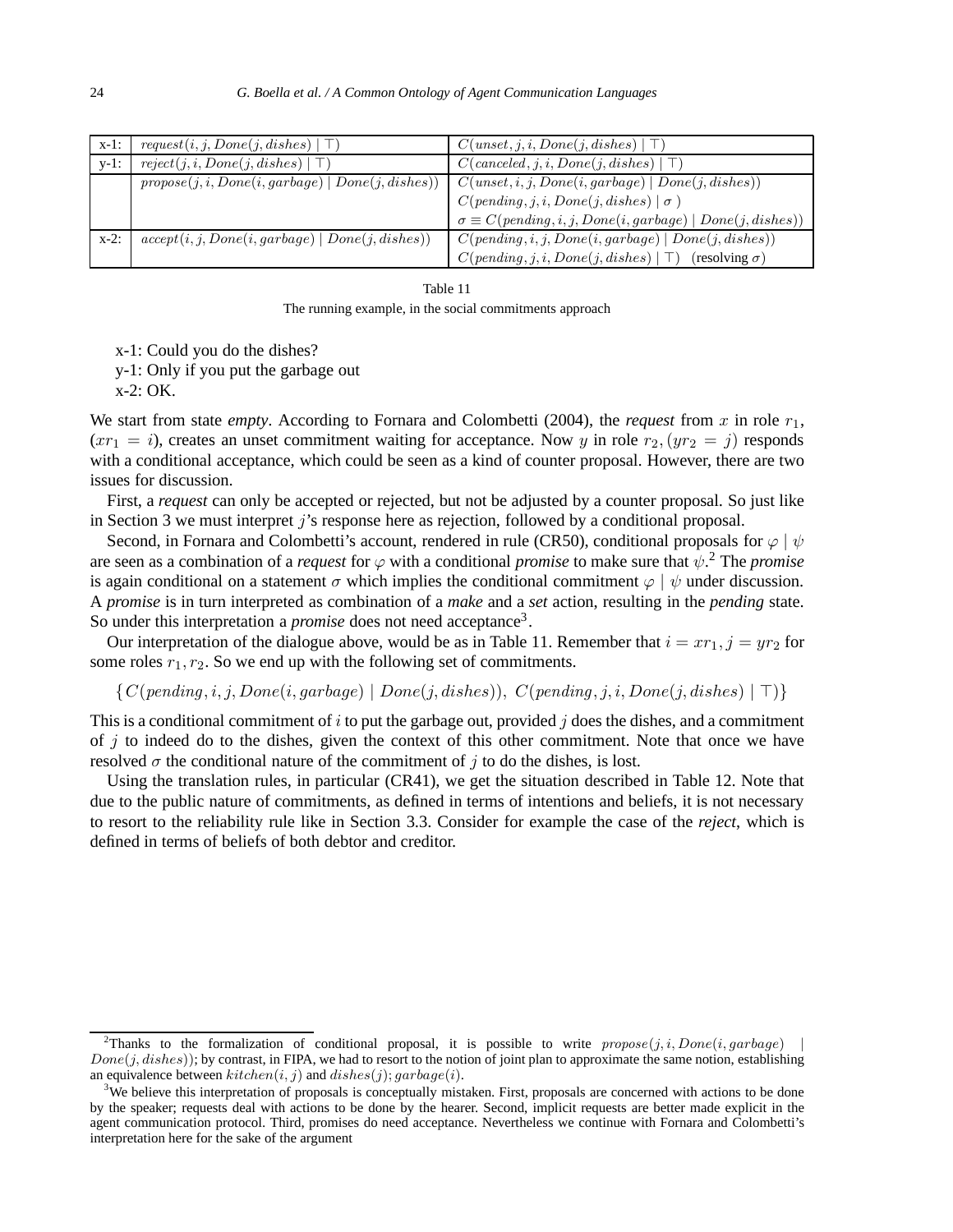|         | Role $i$                                                                      | Role $j$                                           |
|---------|-------------------------------------------------------------------------------|----------------------------------------------------|
| $x-1$ : | <b>BELIEFS</b>                                                                | <b>BELIEFS</b>                                     |
| request | $\top \rightarrow I_i(I_j(Done(j,dishes)))$                                   |                                                    |
|         | <b>INTENTIONS</b>                                                             | <b>INTENTIONS</b>                                  |
|         | $I_j(Done(j, dishes))$                                                        |                                                    |
| $y-1$ : | <b>BELIEFS</b>                                                                | <b>BELIEFS</b>                                     |
| reject  | $\top \rightarrow I_i(I_j(Done(j,dishes)))$                                   |                                                    |
|         | $\neg I_j(Done(j, dishes))$                                                   | $\neg I_i(Done(j, dishes))$                        |
|         | <b>INTENTIONS</b>                                                             | <b>INTENTIONS</b>                                  |
|         |                                                                               | $\neg I_j(Done(j, dishes))$                        |
| $y-1$ : | <b>BELIEFS</b>                                                                | <b>BELIEFS</b>                                     |
| propose | $\top \rightarrow I_i(I_j(Done(j, dishes)))$                                  |                                                    |
|         | $\neg I_i(Done(j, dishes))$                                                   | $\neg I_j(Done(j, dishes))$                        |
|         |                                                                               | $Done(j, dishes) \rightarrow$                      |
|         |                                                                               | $I_i(I_i(Done(i,garbage))))$                       |
|         | $s \rightarrow I_i(Done(j, dishes))$                                          | $s \rightarrow I_i(Done(j, dishes))$               |
|         | where $s \equiv B_i(Done(j, dishes) \rightarrow I_i(Done(i,garbage))) \wedge$ |                                                    |
|         | $B_i(Done(j, dishes) \rightarrow I_i(Done(i,garbage)))$                       |                                                    |
|         | <b>INTENTIONS</b>                                                             | <b>INTENTIONS</b>                                  |
|         |                                                                               | $\neg I_j(Done(j, dishes))$                        |
| $x-2$ : | <b>BELIEFS</b>                                                                | <b>BELIEFS</b>                                     |
| accept  | $\top \rightarrow I_i(I_j(Done(j,dishes)))$                                   |                                                    |
|         | $s \rightarrow I_j(Done(j, dishes))$                                          | $s \rightarrow I_j(Done(j, dishes))$               |
|         | $Done(j, dishes) \rightarrow I_i(Done(i,garbage))$                            | $Done(j, dishes) \rightarrow I_i(Done(i,garbage))$ |
|         | S                                                                             | $\mathcal{S}_{\mathcal{S}}$                        |
|         | $I_j(Done(j, dishes))$                                                        | $I_j(Done(j,dishes))$                              |
|         | <b>INTENTIONS</b>                                                             | <b>INTENTIONS</b>                                  |
|         |                                                                               | Done(j, dishes)                                    |

The running example in the translated social commitments approach

#### **5. Persuasion dialogues in the social commitments approach**

The purpose of this section is to extend social commitment approaches to persuasion dialogues to show that our role-based semantics is general enough. A similar extension could be made for FIPA, but this extension is more interesting, due to the ambiguity of the term commitment.

We distinguish action commitments from propositional commitments, because an action commitment is fulfilled when the hearer believes that the action is performed, whereas a propositional commitment is fulfilled only when the hearer concedes to the proposition. Using the role-based semantics, we will show that propositional commitments are related to public beliefs, and action commitments to public intentions. Consider for example the following two sentences:

- (1)  $\Lambda$  promises  $\overline{B}$  to deliver the goods before Friday.
- (2) A informs B that Al Gore would have been a better president than Bush.

The first sentence commits agent A to the delivery of goods before Friday and the second sentence commits agent A to defend the argument that Al Gore would have been a better president than Bush. We say that the first sentence leads to an *action commitment* and the second sentence leads to a *propositional commitment*. Researchers in the social commitment approach to agent communication (Castelfranchi, 1995; Singh, 2000; Fornara and Colombetti, 2004) focus on the former, because they are interested in task oriented dialogues and negotiation. Researchers in the argumentation tradition on the other hand (Hamblin, 1970; Walton and Krabbe, 1995), focus on the latter: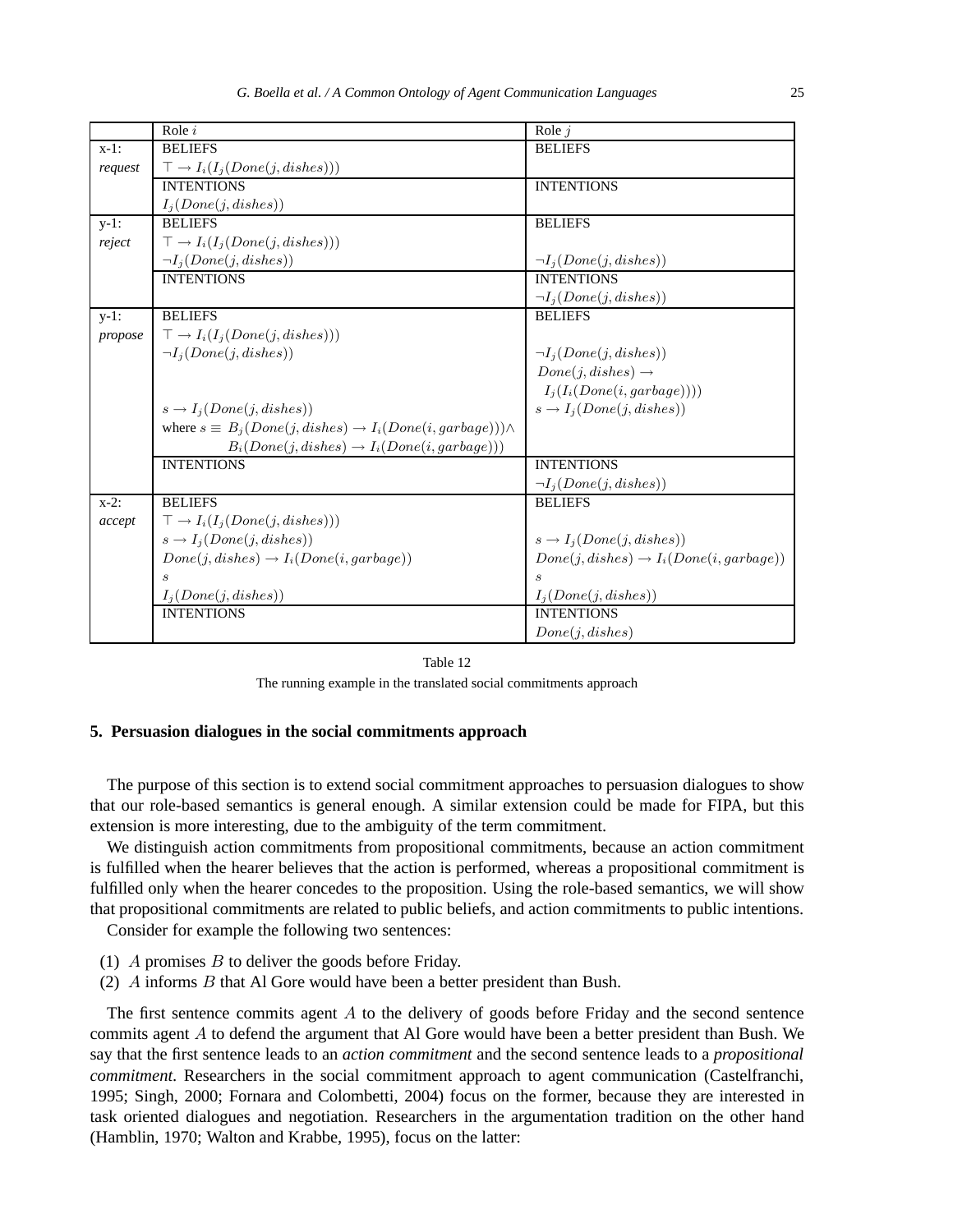"to assert a proposition may amount to becoming committed to subsequently defending the proposition, if one is challenged to do so by another speaker" (Walton and Krabbe, 1995).

Despite these differences, someone could argue that a promise and an assertion have the same effect: they create a commitment of the speaker, respectively an action commitment or a propositional commitment. This is coherent with the idea that the meaning of a speech act is defined in terms of the attitudes of the speaker, without any effects on the hearer. But according to Kibble (2005), the meaning of a speech act must also be defined in terms of the effects on the hearer. In particular, an assertion that goes unchallenged may count as a concession for the hearer. This corresponds to the 'silence means consent' principle, already studied by Mackenzie (1979). Walton and Krabbe argue that in case of a concession, the hearer becomes weakly committed to the proposition: the hearer can no longer make the speaker defend the proposition by challenging him, albeit the hearer does not have to defend the proposition himself if challenged. After an assertion the hearer can make a concession explicitly, or implicitly by not challenging the assertion. So we reinforce Kibble's claim that speech acts also have an effect on the attitudes of the hearer. To show the feasibility of the semantics, we model persuasion dialogues loosely inspired by the  $PPD<sub>0</sub>$ protocol of Walton and Krabbe (1995). We illustrate the approach by a dialogue that involves a mixture of propositional and action commitments. Despite the differences, action commitment and propositional commitment have more than accidental similarities too. This needs some argument, because

". . . the word commitment and the corresponding verb commit are used in many different ways, and there is no reason to suspect that there is a common core meaning in all of them." (Walton and Krabbe, 1995, p 13).

Our general intuition is that through making a commitment, the number of future options becomes restricted. For action commitment, this can be explained by referring to the well-known slogan that "intention is choice with commitment" (Cohen and Levesque, 1990). Having the stability provided by commitments makes sense when re-planning is costly, and when certain resources must to be reserved in advance, e.g. time slots in an agenda (Bratman, 1987). The same holds for commitments made to other agents. For example, by agreeing to meet on Friday at noon, future options to do other things on Friday become restricted. Analogously, conceding to an action of another agent means agreeing not to prevent him from doing the action by making other conflicting commitments. For example, a concession to do an action which requires a car, implies that the conceder will not use the car for other purposes. The relation between commitment and concession is similar to the one between obligation and permission.

If we view argumentation or persuasion as a kind of game in which players make moves, a propositional commitment can also be said to limit the future possible moves a player can make. In particular, whenever an agent, the *proponent*, makes an assertion, he is committed to uphold that proposition. This means that all moves which would enable the other player, the *opponent*, to force the proponent to retract the proposition, must be avoided. Here too, commitments restrict the set of future options.

Social commitments are contrasted with the notion of commitment of Cohen and Levesque (1990) used in the definition of intention, due to the interactional character of social commitments. Thus, at first sight, our argument above seems to confuse the two levels. However, when we equate social commitment with either intention (for action commitment) or belief (for propositional commitment) it must be noted that we refer to public intentions and public beliefs, i.e., to the kind of mental attitudes attributed to roles. In this way, we capture both the traditional view of commitment as limiting options and the interactional nature of social commitments.

Just like one needs a specific logic of practical reasoning to explain action commitment, we need a specific persuasion protocol to explain propositional commitment. Here we will take a simple persuasion protocol. Although this protocol is simplified, we believe it is sufficient to illustrate the notion of propositional commitment. The protocol is depicted in Figure 5. The idea behind the protocol corresponds to the following quote, which is often cited to relate propositional commitment to a kind of action commitment:

"Suppose  $X$  asserts that  $P$ . Depending on context,  $X$  may then become committed to a number of things, for example, holding that  $P$ , defending that  $P$  (if challenged), not denying that  $P$ , giving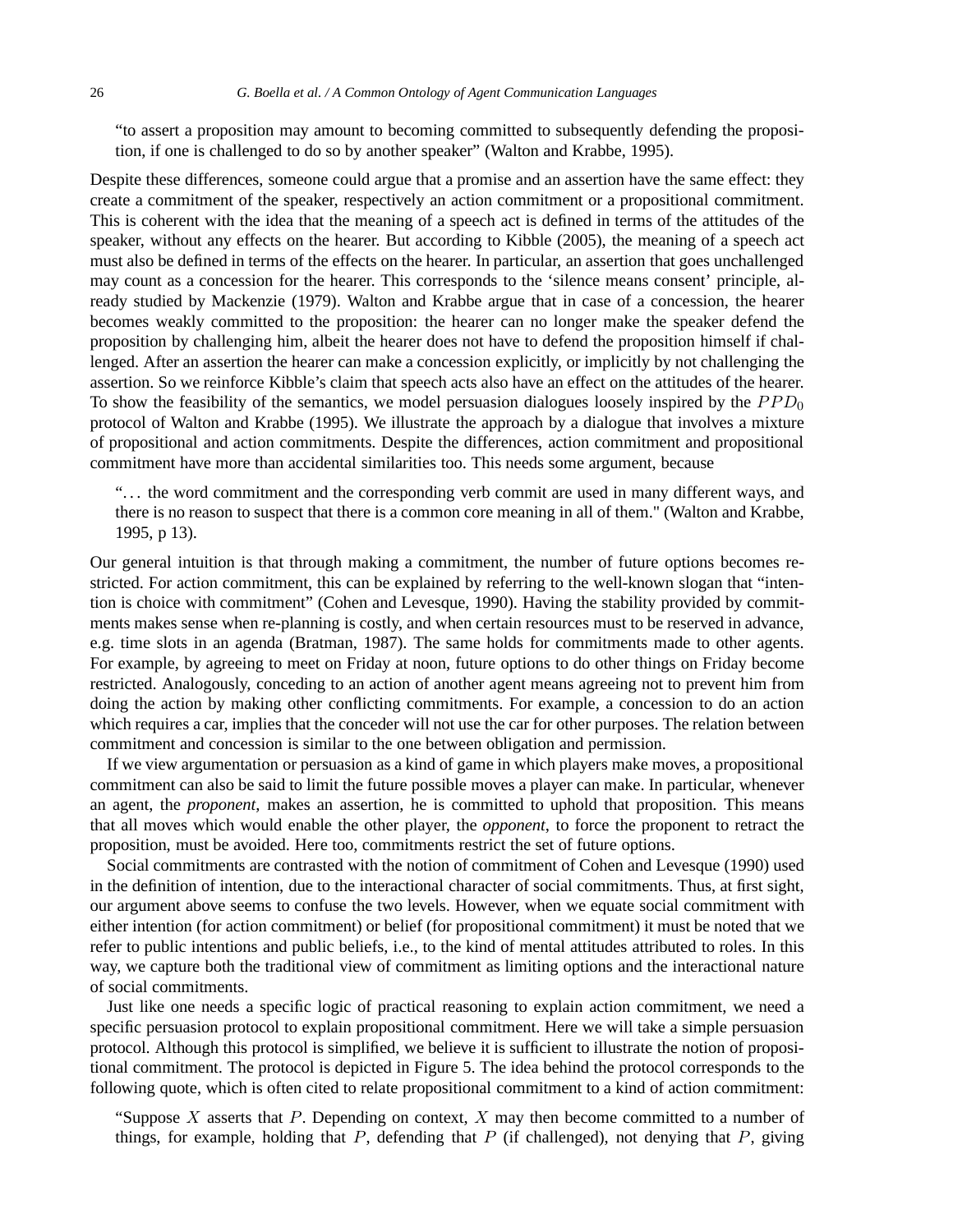

Fig. 5. A protocol for persuasion dialogues.

evidence that P, arguing that P, proving or establishing that P and so on" (Walton and Krabbe, 1995, p23).

The protocol is defined as follows. For each instantiation of the protocol, there are participants in two roles: the *proponent* (pr), and the *opponent* (op). By definition, the proponent is the agent who makes the initial assertion. Proponent and opponent have different burden of proof. Note that the agent who is the opponent of some proposition p, may very well become the proponent of another proposition q later in the dialogue. For this reason, it is crucial that we have an explicit representation of roles.

Following an assertion by the proponent, the opponent can respond by a challenge like a why-question, which essentially requests the proponent to come up with some arguments to support the assertion, or by a rebutting argument. The opponent may also agree with the asserted proposition, or concede the asserted proposition. Agreeing means not only relieving the proponent from the burden of proof, but also adapting the burden of proof towards third parties. Conceding means only that the opponent has given up the right to challenge the proposition, and has relieved the proponent of the burden of proof. Thus agreement implies concession. Alternatively, we can say that not challenging means a concession. In this way we capture Kibble's (2005) idea that entitlement to a commitment comes by default after an assertion.

In response to a challenge, the proponent must give some argument in support of the proposition, which itself consists of one or more assertions, or retract the original assertion. Following the assertion in response to a challenge, the opponent may either concede the proposition, or challenge or concede any of the assertions made by the proponent during the argument in support.

A why-challenge does not add any new material. But an opponent can also challenge propositions by so called rebutting arguments, that provide an independent argument for the opposite assertion. Rebutting arguments can be handled as assertions by the opponent, which trigger another instantiation of the same protocol, with a role reversal. So for rebutting arguments, the burden of proof lies with the rebutter.

The dialogue ends either when the proponent has run out of arguments to support his assertion; in this case he is forced to retract the proposition, or when the opponent has run out of challenges; in this case he is forced to concede. An agreement of the opponent, is essentially an assertion by the opponent. This end condition corresponds to Walton and Krabbe's win and loss rules of PPD<sub>0</sub> persuasion dialogues (Walton and Krabbe, 1995, p.152).

#### *5.1. Propositional commitment*

In our formalization of the persuasion protocol, propositional commitments of the proponent are modeled as public beliefs. Open challenges are modeled as public negated belief of the opponent. In the definition of the update rules in Table 13, the Before and After fields indicate respectively the condition necessary for the utterance to have an effect on the public beliefs, and the effect that results. They should not be confused with the FP and RE conditions of FIPA.

In the translation, we use the principle that a concession  $PP$  is represented by the fact that the debtor  $i$ does not believe that  $\neg p$ . This makes it impossible for the debtor to raise further challenges.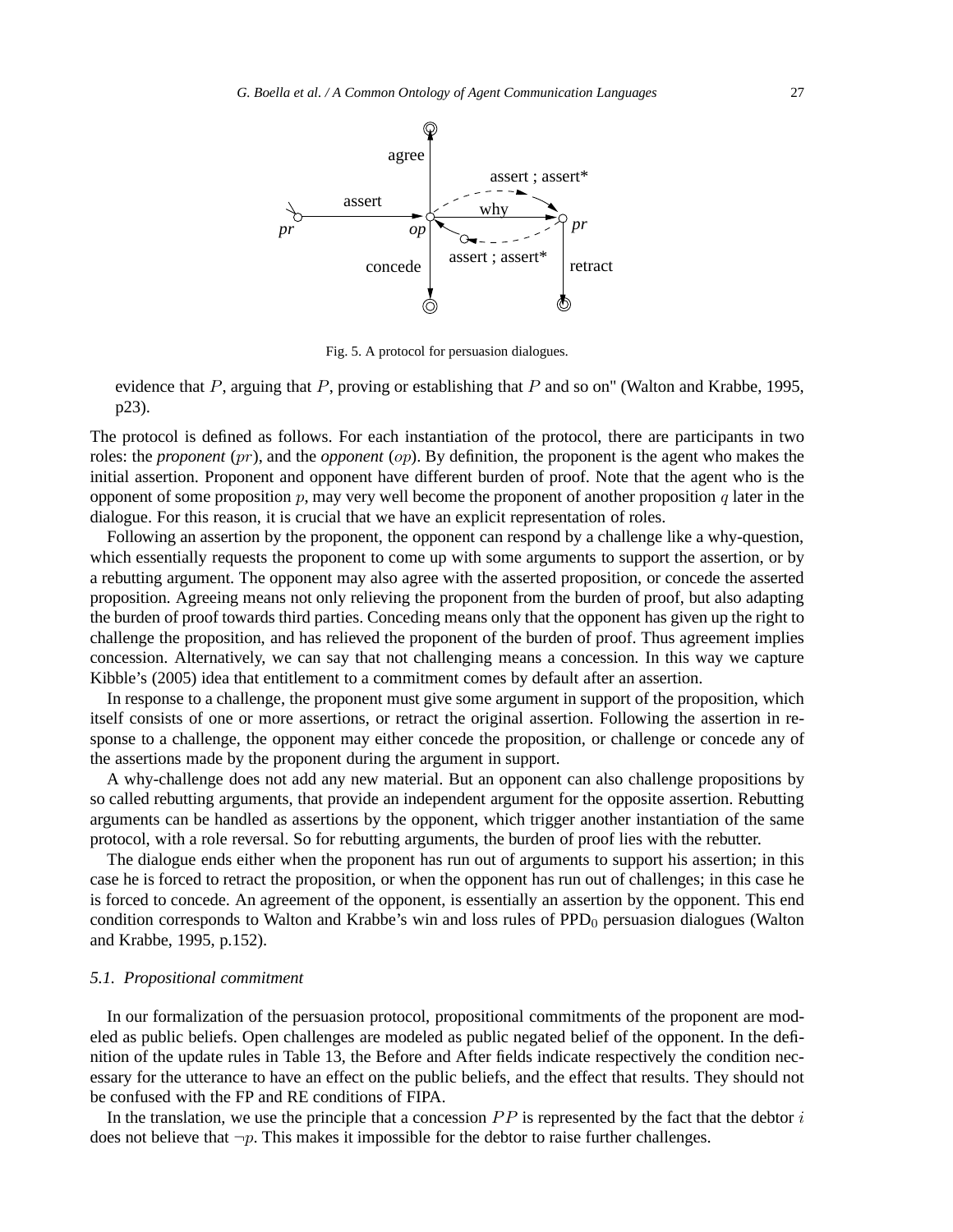| <b>Before</b>           | speech act                              | After          |
|-------------------------|-----------------------------------------|----------------|
|                         | assert(pr, op, p)                       | $B_{pr}p$      |
| $B_{pr}p$               | why(op, pr, p)                          | $\neg B_{op}p$ |
| $B_{pr}p$               | $concede(op, pr, p) \neg B_{op} \neg p$ |                |
| $B_{pr}p$               | agree(op, pr, p)                        | $B_{op}p$      |
| $B_{pr}p, \neg B_{op}p$ | retract(pr, op, p)                      | $\neg B_{pr}p$ |
|                         | Table 13                                |                |

Updates rules in Persuasion protocol; *pr* is the proponent and *op* the opponent, for  $x, y \in A$  and  $s \in S$ .

$$
PP(i,j,p) \equiv \neg B_i \neg p
$$

As usual,  $i$  and  $j$  are the role instances associated with the two interacting agents. A propositional commitment  $PC$  is active when the debtor i believes the proposition, while nothing is required of the creditor  $j$ :

$$
PC(active, i, j, p) \equiv B_i p \tag{CR52}
$$

A propositional commitment PC is fulfilled when the creditor concedes the proposition, and therefore cannot challenge it anymore:

$$
PC(fulfilled, i, j, p) \equiv \neg B_j \neg p \tag{CR53}
$$

A propositional commitment  $PC$  is violated when the debtor's beliefs are in contradiction, due to the failure of defending some previous commitment.

$$
PC(violated, i, j, p) \equiv \neg B_i p \land B_i p \tag{CR54}
$$

Note that a proper treatment of this issue requires a detailed mechanism for dealing with temporal issues which is missing in FIPA-SL. It is not clear whether a conditional propositional commitment is different from a propositional commitment about a conditional, and it is also unclear what it means for a propositional commitment to be *unset* or *pending*. Thus we do not define such states here, nor do we define cancelation, which in addition requires to introduce time.

#### *5.2. Speech acts*

Given the definition of the commitment states in terms of the mental states of the roles, we can provide the following translation of the speech acts semantics. Speech acts affect both the beliefs and intentions of speaker and hearer and not only of the speaker. This represents the fact that in social commitments agents are publicly committed to the mental attitudes attributed by the constitutive rules to the roles they play. No cooperativity or sincerity assumptions are necessary, by contrast to FIPA.

In Table 14 we report the constitutive rules of the speech acts for persuasion:

- **–** An assertion introduces an active propositional commitment of the speaker and, if it is not challenged, it also introduces a concession of the hearer: CR55, CR56.
- **–** Both implicit and explicit concessions are modeled as the absence of the belief to the contrary. This is similar to weak commitment (Gaudou et al., 2006a, eq 17 p.128): CR56, CR59.
- **–** Agreement simply means that the hearer becomes committed too. So agreement implies concession: CR60.
- **–** Asserting an argument against p counts as a rebut-challenge. We simplify here for space reasons the notion of argument: CR57
- **–** A why-challenge asks arguments to support the assertion. It indicates that the opponent is not yet convinced: CR61.
- **–** Not replying to a why challenge with a supporting argument, counts as a retraction: CR62.
- **–** Putting forward an argument in support of the original assertion is a way to reply to a why challenge: CR58.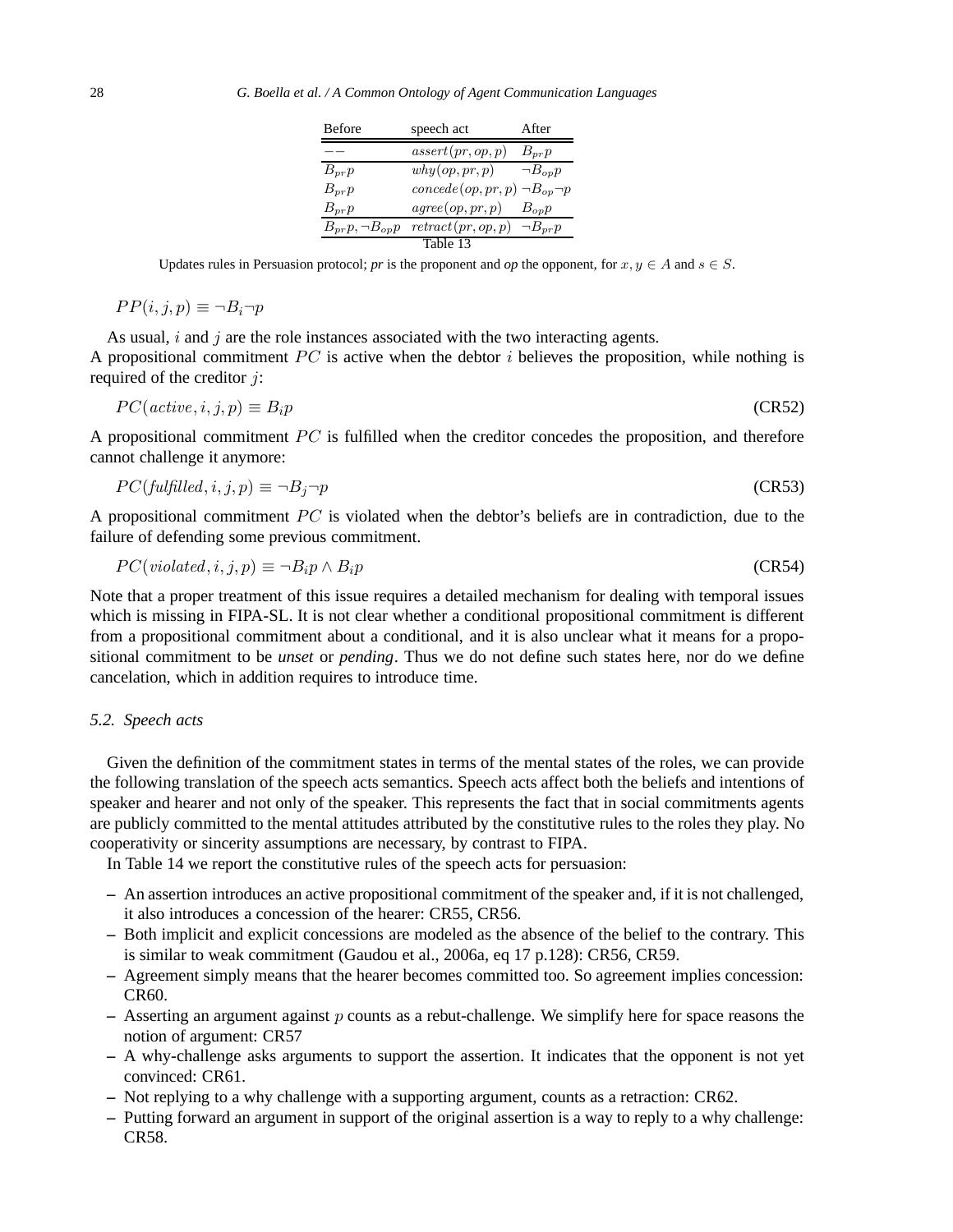| assert  | $Done(assert(i, j, p)) \rightarrow B_i p$                                                                            | (CR55) |
|---------|----------------------------------------------------------------------------------------------------------------------|--------|
|         | $Done(assert(i, j, p)) \wedge (\neg Done(why(j, i, p)) \vee \neg Done(rebut(j, i, p))) \rightarrow \neg B_i(\neg p)$ | (CR56) |
|         | $B_i p \wedge Done(assert(i, j, (q \rightarrow \neg p) \wedge q)) \rightarrow Done(rebut(i, j, p))$                  | (CR57) |
|         | $\neg B_i p \wedge Done(assert(i, j, (q \rightarrow \neg p)) \wedge q) \rightarrow Done(support(i, j, p))$           | (CR58) |
| concede | $B_i p \wedge Done(concede(i, j, p)) \rightarrow \neg B_i(\neg p)$                                                   | (CR59) |
| agree   | $B_i p \wedge Done(\text{agree}(i, j, p)) \rightarrow B_i(p)$                                                        | (CR60) |
| whu     | $B_i p \wedge Done(why(i, j, p)) \rightarrow \neg B_i p$                                                             | (CR61) |
|         | $Done(why(i, j, p)) \wedge \neg Done(support(j, i, p)) \rightarrow \neg B_i(p)$                                      | (CR62) |

Speech acts for persuasion

Replying to a rebut challenge with a counter argument is also compulsory, but because the rebut challenge is performed by means of a set of assertions, this is already accounted for by rule CR58.

Once a concession has been introduced it prevents the agent from committing itself to the opposite proposition, since this would lead to a contradiction:  $\neg B_i(\neg p) \wedge B_i p$ . So now i cannot assert  $\neg p$  nor challenge p, since a challenge is performed by informing about an argument for  $\neg p$ . Avoiding a contradiction explains also why an agent would challenge an assertion, if he previously committed himself to the contrary.

#### *5.3. Example*

In Table 15 we show the interpretation of the following dialogue. For each turn, we report the beliefs and intentions which are created and those which persist from the previous turn.

#### **Example 2**

| $x-1$ :    | Tomorrow the University is open.            | Done(assert(i, j, open))                                             |
|------------|---------------------------------------------|----------------------------------------------------------------------|
|            | $x-2$ : Can you give the exams for me?      | $Done(request(i, j, Done(j, give-exam)))$                            |
|            | y-1: Isn't it closed for the Olympic games? | $Done(assert(j, i, (games \rightarrow \neg open) \land games))$      |
|            |                                             | Done(rebut(j,i,open))                                                |
|            | x-3: Not for exams.                         | $Done(assert(i, j, (exam \land games \rightarrow open) \land exam))$ |
|            |                                             | $Done(rebut(i, j, (games \rightarrow \neg open) \land games))$       |
|            | $y-2$ : I see.                              | Done(agree(j, i, open))                                              |
| $y-3$ : OK |                                             | $Done(accept(j, i, Done(j, give\text{-}exam)))$                      |
|            | $y-4$ : [ <i>j</i> gives the exam]          | $Done(j,give-exam)$                                                  |
|            |                                             |                                                                      |

After i's assertion, if j would not reply, j would be publicly considered to concede that the university is open, by rule CR56:

 $\neg(Done(why(j,i,open)) \lor Done(rebut(j,i,open))) \rightarrow \neg B_i(\neg open)$ 

So  $j$  must reply by doing a *rebut* challenge, after which  $i$  will get stuck in the contradiction, if he does not defend  $B_i(open ∧ ¬open)$ , due to rule CR56:

 $\neg(Done(why(i,j,(games \rightarrow \neg open) \land games)) \vee$  $Done(rebut(i,j,(games \rightarrow \neg open) \land games))) \rightarrow \neg B_i(open)$ 

Since  $i$  replies with a rebutting argument,  $j$  will implicitly concedes if he does not reply (CR56):

 $\neg(Done(why(j,i,(exam \land games \rightarrow open) \land exam))\lor$  $Done(rebut(j,i,(exam \land games \rightarrow open) \land exam))) \rightarrow \neg B_j(\neg open)$ 

However, in y-2, he agrees with  $i$  and adopts his belief.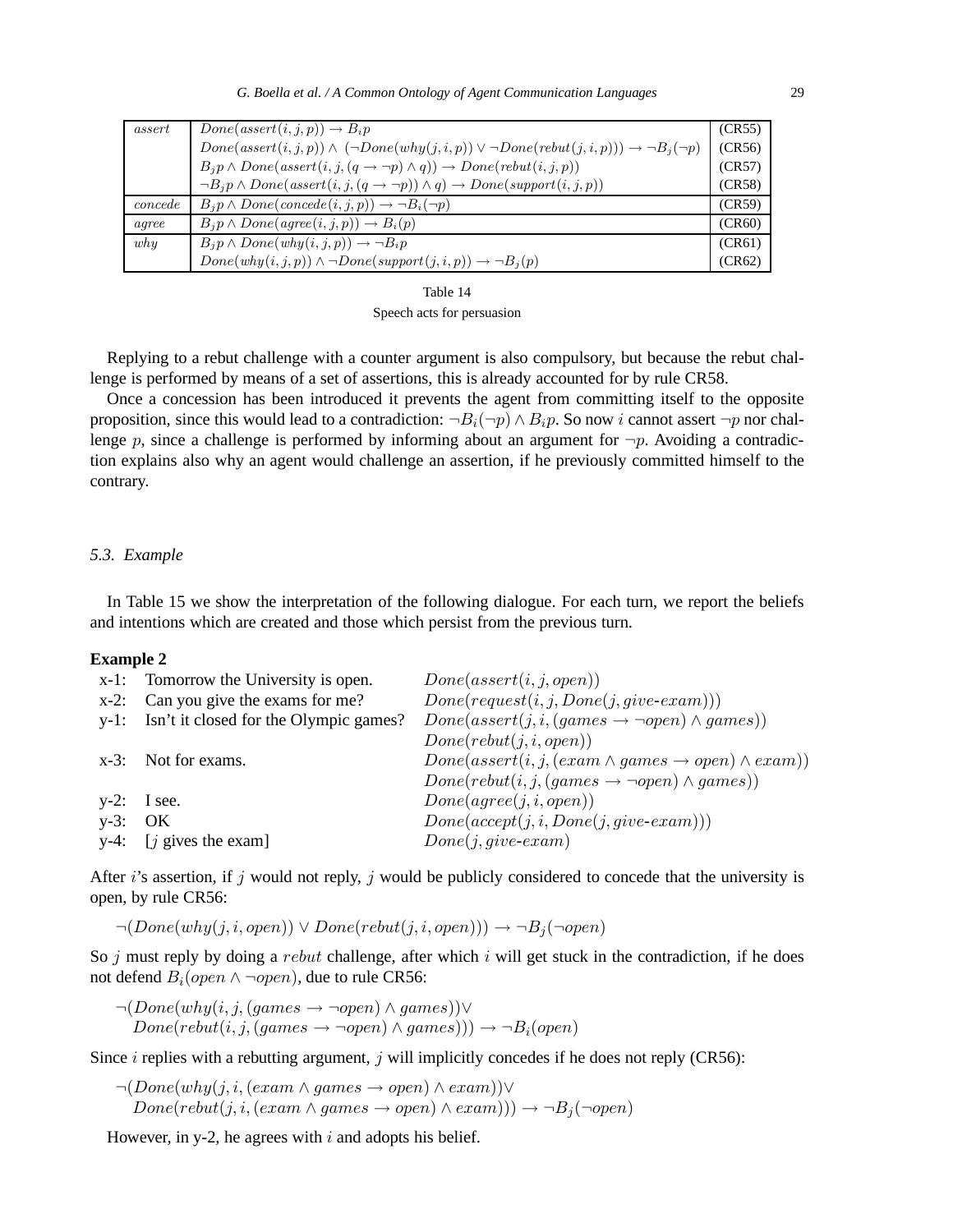30 *G. Boella et al. / A Common Ontology of Agent Communication Languages*

|                  | Proponent i                                       | Opponent $j$                                 |
|------------------|---------------------------------------------------|----------------------------------------------|
| $x-1: assert$    | <b>BELIEFS</b>                                    | <b>BELIEFS</b>                               |
| $x-2$ : request  | open                                              |                                              |
|                  | <b>INTENTIONS</b>                                 | <b>INTENTIONS</b>                            |
|                  | $I_jDone(j,give\text{-}exam)$                     |                                              |
| y-1: assert      | <b>BELIEFS</b>                                    | <b>BELIEFS</b>                               |
| rebut            |                                                   | $(games \rightarrow \neg open) \land games)$ |
|                  |                                                   | $\neg open$                                  |
|                  | open                                              |                                              |
|                  | <b>INTENTIONS</b>                                 | <b>INTENTIONS</b>                            |
|                  | $Done(j, give\text{-}exam)$                       |                                              |
| $x-3$ : assert   | <b>BELIEFS</b>                                    | <b>BELIEFS</b>                               |
| rebut            | $(exam \land games \rightarrow open) \land exam)$ |                                              |
|                  | open                                              | $\neg open$                                  |
|                  | <b>INTENTIONS</b>                                 | <b>INTENTIONS</b>                            |
|                  | $Done(j,give-exam)$                               |                                              |
| $y-2$ : agree    | <b>BELIEFS</b>                                    | <b>BELIEFS</b>                               |
| $y-3$ : $accept$ | open                                              | open                                         |
|                  | <b>INTENTIONS</b>                                 | <b>INTENTIONS</b>                            |
|                  | $Done(j, give\text{-}exam)$                       | $Done(j, give\text{-}exam)$                  |
| y-4: give-exam   | <b>BELIEFS</b>                                    | <b>BELIEFS</b>                               |
|                  | $Done(j,give-exam)$                               | $Done(j, give\text{-}exam)$                  |

Table 15 The interpretation of the dialogue in Example 2.

## **6. Comparisons**

In this section we give two examples of a comparison between FIPA and social commitments using our role semantics, to assess the feasibility of the role semantics as an intermediate language. We want to illustrate that no information gets lost in the translation from the social commitment approach to the beliefs and intentions of roles.

#### *6.1. Comparing Inform*

We first consider the case of *inform*. We show that by first translating a state described in terms of commitments into public beliefs and intentions, and then applying a speech act as defined in Role SL, we get the same results as when we first apply the social commitments version of a speech act, and then translate the resulting state in public beliefs and intentions. The general idea is shown in Figure 6.

Suppose we have a state  $s_1$  with no commitments: state *empty*. According to Fornara and Colombetti (2004), the meaning of an *inform* is the combination of a *make* and a *set* of an unconditional commitment. The result is:

 $C(pending, i, j, \varphi \mid \top)$ 

Because it concerns an unconditional commitment, there is no difference between active and pending commitments. So we use 'jump condition' rule number 5 (See Table 4 in Section 4). We also leave the condition '| ⊤' out of the notation. That produces:

 $C(\textit{active}, i, j, \varphi)$ 

Now we translate according to rule (CR42), which produces

 $B_i\varphi$ 

So the translation of  $s_2$  becomes  ${B_i\varphi}$ . That completes the first half of the diagram.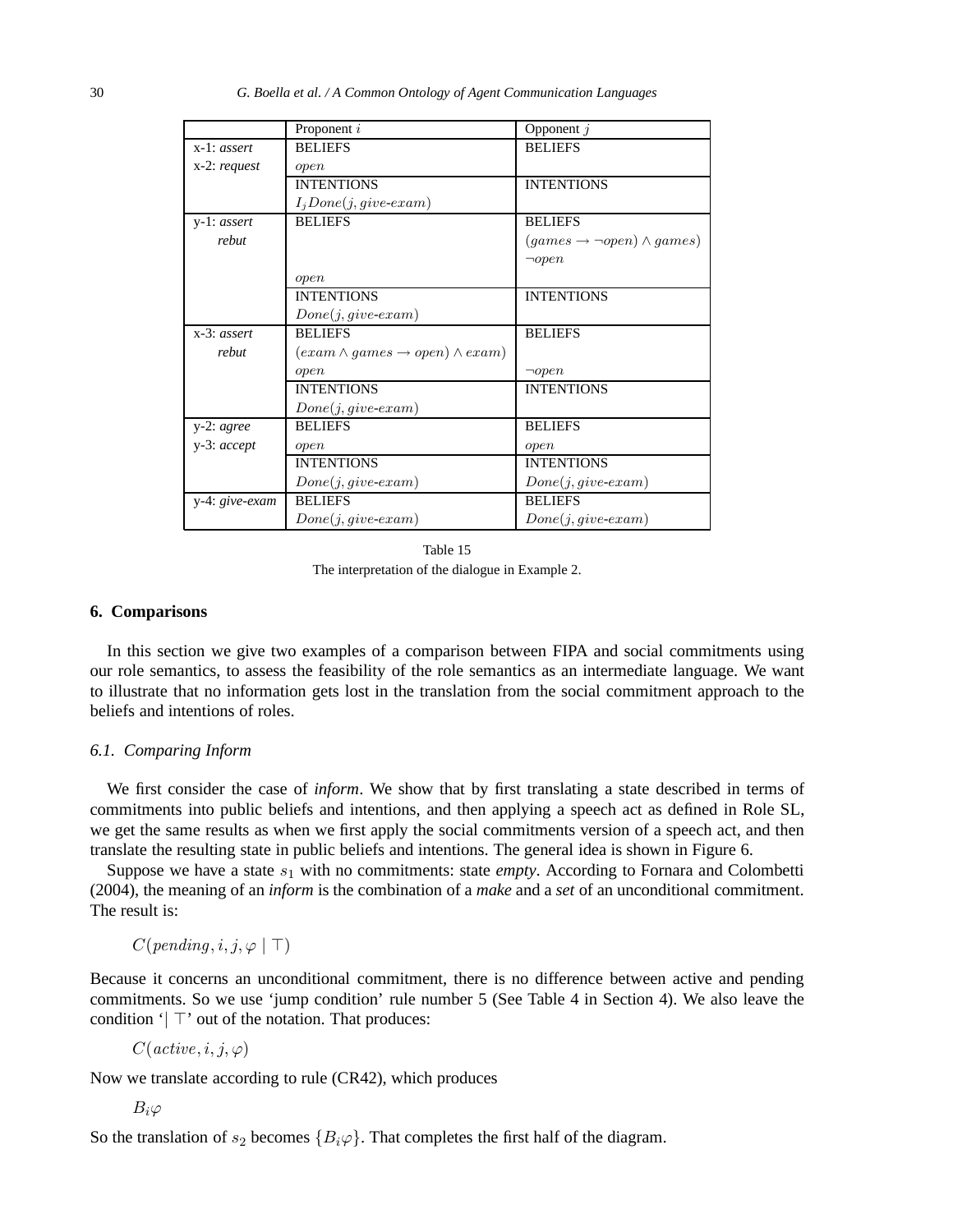



For the role translation, the empty state corresponds to a set of no beliefs or intentions:  $\{\}$ , Now, the meaning of the *inform* speech act, is captured by rules (CR17) – (CR19). So, in the role version of FIPA,  $s_2$  becomes

$$
\{B_i\varphi, \neg B_i(B_j\varphi \vee B_j \neg \varphi), I_iB_j\varphi\}
$$

Clearly, this is more detailed than the translation of the social commitments approach. The FIPA version contains presupposed information about what the speaker does not know beforehand, and about hist intentions. However, we *can* say that going from social commitments to roles, no information is lost.

The difference in the amount of detail between the approaches, becomes even more clear when we compare the outcomes of the garbage example, discussed at the end of Section 3 and Section 4. Here too the social commitments approach is less elaborate.

But in addition to the different level of detail (feasibility preconditions vs operational semantics), there are also important conceptual differences in the way proposals are modeled.

#### *6.2. Propose Interaction Protocol*

As a second example, we have chosen the Propose interaction protocol of FIPA (2002a). This protocol consists of a *propose* followed by an acceptance or a refusal.

For a specific instantiation of the protocol, we compare the set of beliefs and intentions produced by the translation of FIPA and social commitments into the role-based semantics to assess whether the intentions concerning executable actions are the same in the two approaches – the agents would act in a similar fashion – and whether it is possible to find in FIPA the same commitments as in the social commitments approach.

The main difficulty in mapping FIPA onto social commitments concerns the communicative act *propose*. In social commitments approaches, it is viewed as a way to negotiate a joint plan: "If I do  $q$ , then you do p". This can model auctions for example (Fornara and Colombetti, 2004). Instead, the FIPA definition of *propose* refers to one action only.

#### **Example 3**

| $x-1$ :       |                 | <i>propose</i> This bike costs only \$50! |
|---------------|-----------------|-------------------------------------------|
| $y-1$ :       | accept          | All right.                                |
| $x-2$ :       | give            | [ gives bike ]                            |
| $y-2$ : $pay$ |                 | [ pays \$50 ]                             |
|               |                 |                                           |
|               | $y-1'$ : reject | No, that is too much.                     |

We are inspired by the example in FIPA (2002a), which reports the action of selling an item for a given amount of money. Note that the action of selling is conceived of as a joint action composed of giving the item and paying the money, as in Section 3.3:  $\text{sell}(i,j) \equiv \text{give}(i); \text{pay}(j)$ .

We could say that an accepted *propose* act forms a plan to be performed by both agents. Once the intentions of both agents to perform the plan have been formed, the plan is distributed between the agents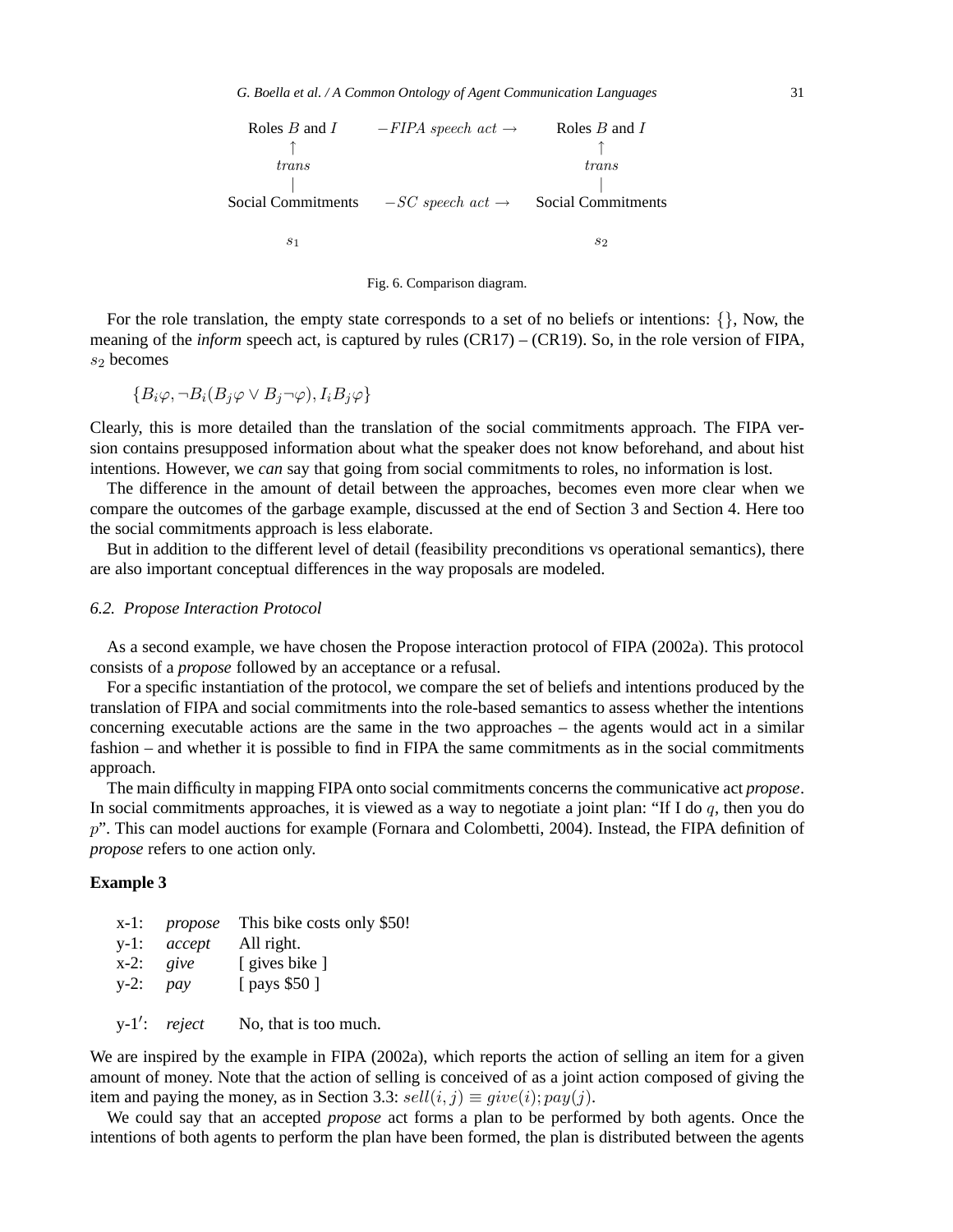|                 | Sender i                                                 | Receiver $j$                                         |
|-----------------|----------------------------------------------------------|------------------------------------------------------|
| x-1: propose    | <b>BELIEFS</b>                                           | <b>BELIEFS</b>                                       |
|                 | $I_jDone(sell(i,j)) \rightarrow I_iDone(sell(i,j))$      |                                                      |
|                 |                                                          | $I_jDone(sell(i,j)) \rightarrow I_iDone(sell(i,j))$  |
|                 | <b>INTENTIONS</b>                                        | <b>INTENTIONS</b>                                    |
|                 | $B_j(I_jDone(sell(i,j)) \rightarrow I_iDone(sell(i,j)))$ |                                                      |
| y-1: accept     | <b>BELIEFS</b>                                           | <b>BELIEFS</b>                                       |
|                 | $I_j Done(sell(i, j)) \rightarrow I_iDone(sell(i, j))$   | $I_jDone(sell(i,j)) \rightarrow I_iDone(sell(i,j))$  |
|                 | $I_j Done(sell(i, j))$                                   | $I_jDone(sell(i,j))$                                 |
|                 | $I_i Done(sell(i, j))$                                   |                                                      |
|                 | $I_i Done(give(i))$                                      | $I_jDone(give(i))$                                   |
|                 | $Done(give(i)) \rightarrow I_iDone(pay(j))$              | $Done(give(i)) \rightarrow I_jDone(pay(j))$          |
|                 | $Done(give(i)) \rightarrow I_jDone(pay(j))$              |                                                      |
|                 | <b>INTENTIONS</b>                                        | <b>INTENTIONS</b>                                    |
|                 |                                                          | $B_iI_jDone(sell(i,j))$                              |
|                 | Done(give(i))                                            |                                                      |
| $x-2$ : give    | <b>BELIEFS</b>                                           | <b>BELIEFS</b>                                       |
|                 | $I_jDone(sell(i,j)) \rightarrow I_iDone(sell(i,j))$      | $I_jDone(sell(i,j)) \rightarrow I_iDone(sell(i,j))$  |
|                 | $Done(give(i)) \rightarrow I_jDone(pay(j))$              | $Done(give(i)) \rightarrow I_jDone(pay(j))$          |
|                 | $Done(give(i)) \rightarrow I_iDone(pay(j))$              |                                                      |
|                 | $I_i Done(jive(i))$                                      | $I_jDone(give(i))$                                   |
|                 | Done(give(i))                                            | Done(give(i))                                        |
|                 | $I_jDone(pay(j))$                                        | $I_jDone(pay(j))$                                    |
|                 | $I_i Done(pay(j))$                                       |                                                      |
|                 | <b>INTENTIONS</b>                                        | <b>INTENTIONS</b>                                    |
|                 |                                                          | Done(pay(j))                                         |
| $y-2: pay$      | <b>BELIEFS</b>                                           | <b>BELIEFS</b>                                       |
|                 | $I_jDone(sell(i, j)) \rightarrow I_iDone(sell(i, j))$    | $I_jDone(sell(i,j)) \rightarrow I_iDone(sell(i,j)))$ |
|                 | $Done(give(i)) \rightarrow I_jDone(pay(j))$              | $Done(give(i)) \rightarrow I_jDone(pay(j))$          |
|                 | $Done(give(i)) \rightarrow I_iDone(I_jDone(pay(j)))$     |                                                      |
|                 | $I_jDone(pay(j))$                                        | $I_jDone(pay(j))$                                    |
|                 | Done(pay(j))                                             | Done(pay(j))                                         |
|                 | <b>INTENTIONS</b>                                        | <b>INTENTIONS</b>                                    |
| $y-1'$ : reject | <b>BELIEFS</b>                                           | <b>BELIEFS</b>                                       |
|                 | $I_jDone(sell(i,j)) \rightarrow I_iDone(sell(i,j))$      | $I_jDone(sell(i,j)) \rightarrow I_iDone(sell(i,j))$  |
|                 | $\neg I_j Done(sell(i, j))$                              | $\neg I_j Done(sell(i, j))$                          |
|                 | <b>INTENTIONS</b>                                        | <b>INTENTIONS</b>                                    |
|                 |                                                          | $B_i \neg I_j Done(sell(i, j))$                      |

| Table 16             |  |  |  |
|----------------------|--|--|--|
| Example 3 with FIPA. |  |  |  |

according to rules RL38 and RL39 which we introduced in Section 3.3, and the intentions concerning the steps of the plan are formed. By contrast, if the proposal is not accepted, as in  $y-1'$ , no intentions are formed according to the plan. The remainder of the translation is straightforward: at each turn, the rules for translating the semantics of FIPA and social commitments into the role-based semantics are applied (see Sections 3 and 4). Then, *modus ponens* and the rules are applied. We assume here that beliefs and intentions which are not affected by subsequent speech acts persist.

## *6.3. Example in FIPA*

In FIPA (see Table 16), the proposal to sell  $propose(i, j, Done(sell(i, j))$  is an *inform* that introduces in the role *i* the belief that the precondition  $I_jDone(sell(i,j)) \rightarrow I_iDone(sell(i,j))$  is true. We skip for space reasons the other feasibility precondition, but the reader can easily check that it is true and consistent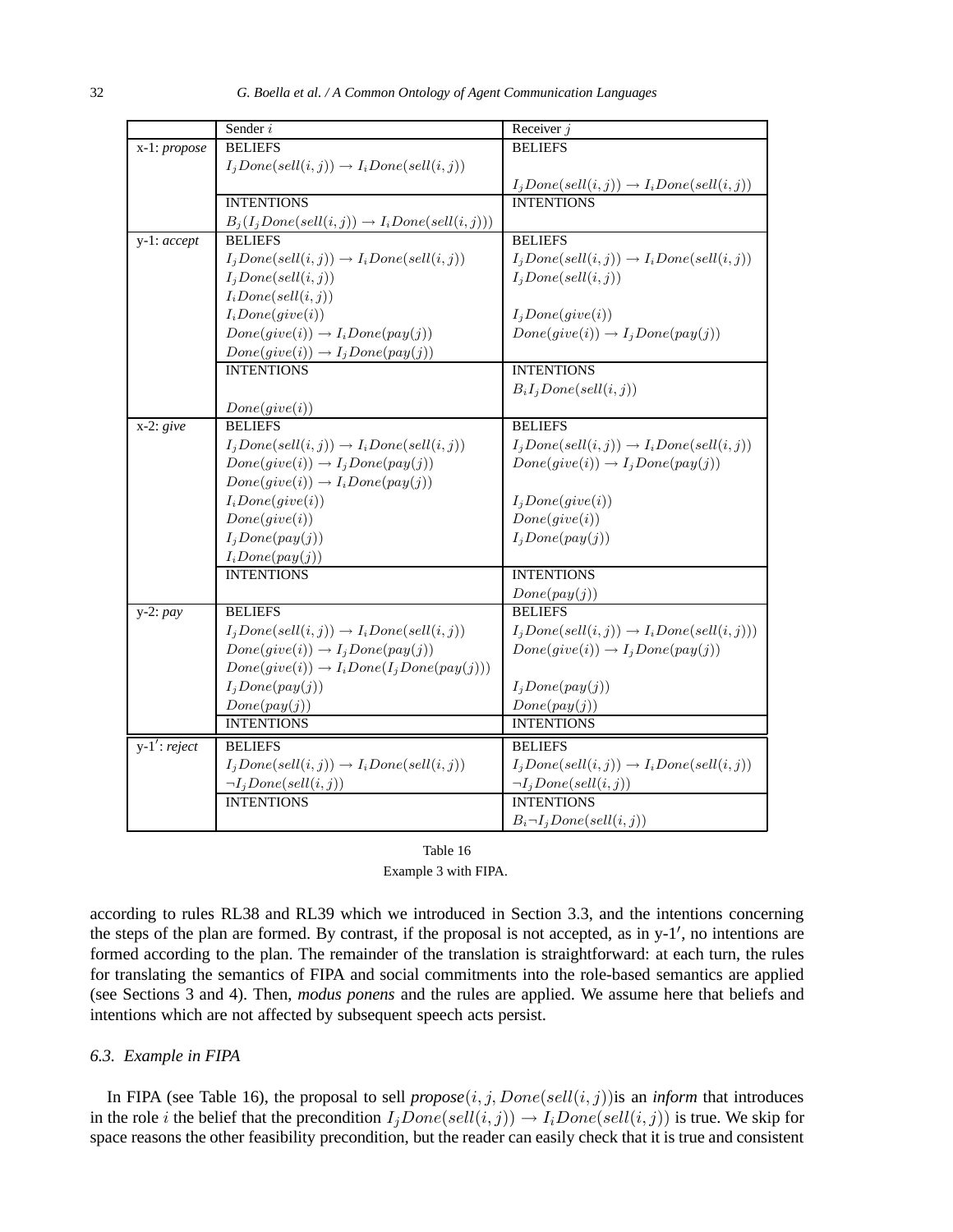with the state of the dialogue. The rational effect is an intention of the speaker, but since the speaker is reliable (it has correct beliefs about its own mental states), after the proposal, the receiver believes  $I_iDone(sell(i,j)) \rightarrow I_iDone(sell(i,j))$  too.

The acceptance of the proposal by j in FIPA is an *inform* that j has the intention  $I_iDone(sell(i,j))$ . Again, the receiver believes the content of the *accept proposal* speech act because an agent in a role is reliable about its own mental states. Since the speaker believes  $I_iDone(sell(i,j)) \rightarrow I_iDone(sell(i,j))$ and  $I_iDone(sell(i,j))$ , it believes also to have  $Done(sell(i,j))$  as a intention (by *modus ponens*) and, by rule (RL1), it actually has the intention to sell. Most importantly, if an agent in a role has the intention to make a joint plan, by the rule RL38, then it has the intention to do its part at the right moment (the others know this) and the intention that the others do their part. The result of the distribution is:  $B_i(Done(give(i)) \rightarrow I_iDone(pay(j))) \land B_j(Done(give(i)) \rightarrow I_jDone(pay(j)))$ . Thus, when  $Done(give(i))$  is true, we derive that both i and j intend j to do its part:  $I_iDone(pay(j))$ . Subsequently, this intention is carried out.

However, if the proposal is rejected, as in y-1', this means that  $j$  has no intention for the joint plan  $sell(i, j): \neg I_jDone(sell(i, j))$ . Consequently, no distribution of intentions is possible, and no individual intention to *give* is formed by  $i$ .

#### *6.4. Example in Social Commitments*

The translation from social commitments ACL semantics to the role-based semantics is accomplished by applying the rules defined in the previous section (see Figure 17). Given the FIPA *propose* speech act, the corresponding speech act in social commitments ACL is  $propose(i, j, Done(give(i)), Done(pay(j))).$ By applying the rule that translates this speech act in the role-based ACL semantics, we get to the state in which both i and j have the belief that  $Done(jive(i)) \rightarrow I_iI_jDone(pay(j))$  representing an unset commitment of j. Moreover, a pending commitment by i is represented by  $s \to I_iDone(give(i)),$ wheres  $\equiv B_i(Done(give(i)) \rightarrow I_iDone(pay(j))) \wedge B_i(Done(give(i)) \rightarrow I_iDone(pay(j))).$ 

The *accept proposal* is modeled by  $accept(j, i, C_i(unset, j, i, Done(pay(j))) | Done(give(i))$  in social commitments semantics. This speech act, whose precondition is true, results in  $j$ 's act of creating the belief of i that j believes  $Done(give(i)) \rightarrow I_jDone(pay(j))$ , thus making the condition s true. The application of *modus ponens* to the belief  $s \to I_iDone(qive(i))$  and this new belief results in the introduction of an active commitment whose debtor is role i:  $I_iDone(give(i)) \wedge I_jDone(give(i))$  When  $give(i)$  is executed, the commitment of i to do  $give(i)$  is fulfilled and the commitment of j to do  $pay(j)$ is active: its condition  $Done(qive(i))$  is satisfied.

The *reject proposal* communicative act in FIPA in social commitments semantics corresponds to the speech act  $reject(j, i, C_i(unset, j, i, Done(pay(j)))$  |  $Done(give(i)))$ . The reject speech act attributes to both i and j the belief that j does not have the intention  $Done(pay(i))$ , thus retaining i's pending commitment from becoming active and canceling the unset commitment from j.

#### *6.5. Comparison*

What are the main differences between these approaches? Table 16 and 17 show that, once translated into the role-based semantics, the resulting intentions of the two approaches coincide, with one significant exception.

The difference can be observed in the first row. After the *propose* act there is no equivalent in FIPA of the belief – publicly attributed to the proponent – that it has the intention that the addressee forms a conditional intention to pay the requested amount of money for the sold item, where the condition consists of the proponent giving the item. Such a belief can be found in the social commitments approach.

This difference is due to the definition of proposing in FIPA. FIPA does not express the advantage of the proposer in proposing the plan. For example, in the selling case, there is no clue of the reason why the joint plan is proposed, namely to receive the specified money. This is left implicit in the definition of the selling act. In social commitments approaches, reciprocity is expressed explicitly by the fact that a *propose*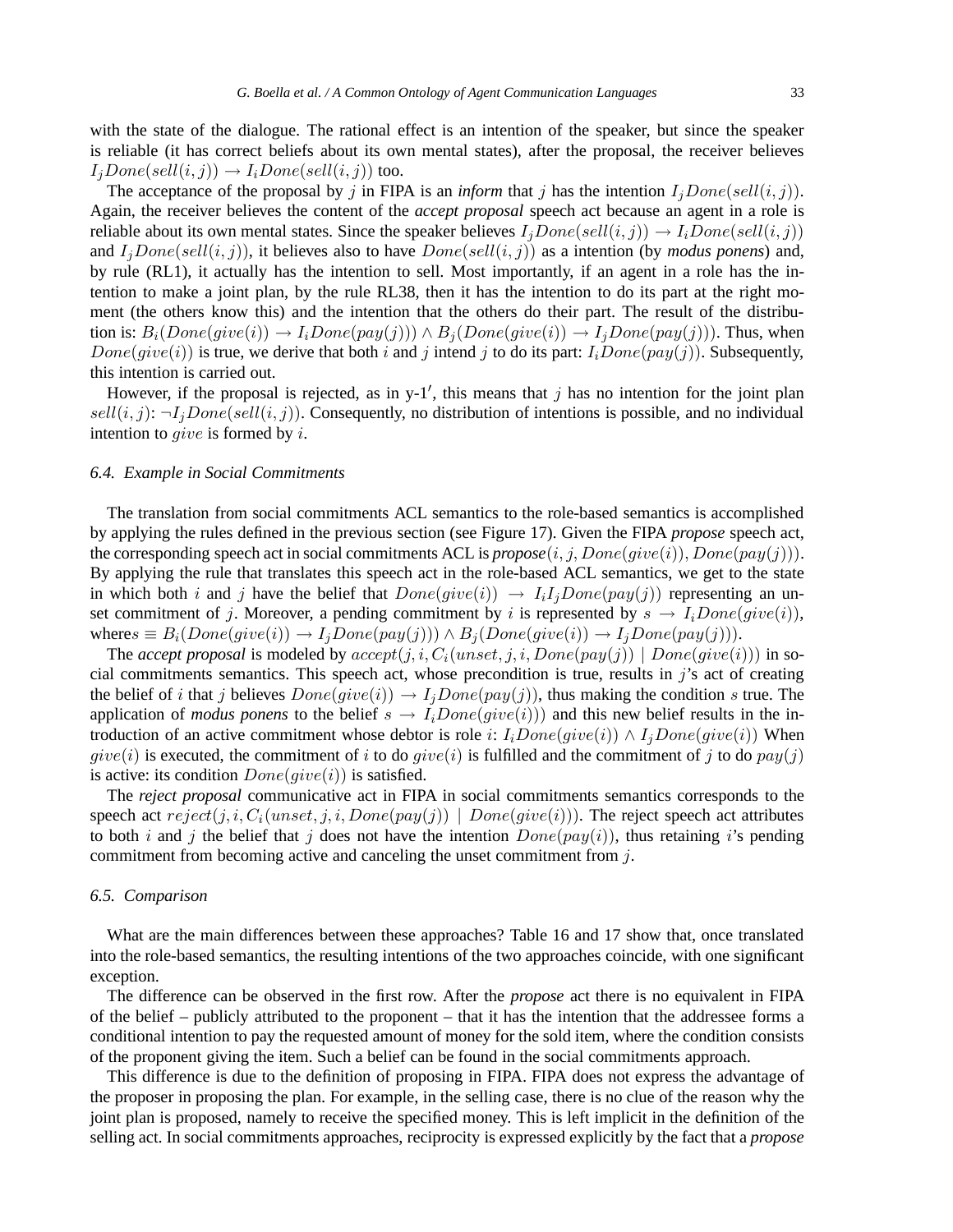|                 | Sender i                                                               |                                             |
|-----------------|------------------------------------------------------------------------|---------------------------------------------|
|                 | <b>BELIEFS</b>                                                         | Receiver $j$<br><b>BELIEFS</b>              |
| x-1: propose    |                                                                        |                                             |
|                 | $Done(give(i)) \rightarrow I_iI_jDone(pay(j))$                         |                                             |
|                 | $s \rightarrow I_i Done(give(i))$                                      | $s \rightarrow I_iDone(give(i))$            |
|                 | where $s \equiv B_i(Done(give(i)) \rightarrow I_jDone(pay(j))) \wedge$ |                                             |
|                 | $B_j(Done(give(i)) \rightarrow I_jDone(pay(j)))$                       |                                             |
|                 | <b>INTENTIONS</b>                                                      | <b>INTENTIONS</b>                           |
| y-1: accept     | <b>BELIEFS</b>                                                         | <b>BELIEFS</b>                              |
|                 | $Done(give(i)) \rightarrow I_iI_j(pay(j))$                             |                                             |
|                 | $s \rightarrow I_i Done(give(i))$                                      | $s \rightarrow I_iDone(give(i))$            |
|                 | $Done(give(i)) \rightarrow I_jDone(pay(j))$                            | $Done(give(i)) \rightarrow I_jDone(pay(j))$ |
|                 | $\mathcal{S}_{\mathcal{S}}$                                            | $\mathcal{S}_{\mathcal{S}}$                 |
|                 | $I_i Done(jive(i))$                                                    | $I_i Done(jive(i))$                         |
|                 | <b>INTENTIONS</b>                                                      | <b>INTENTIONS</b>                           |
|                 | Done(give(i))                                                          |                                             |
| $x-2$ : give    | <b>BELIEFS</b>                                                         | <b>BELIEFS</b>                              |
|                 | $Done(give(i)) \rightarrow I_iI_jDone(pay(j))$                         |                                             |
|                 | $s \rightarrow I_i Done(give(i))$                                      | $s \rightarrow I_i Done(give(i))$           |
|                 | $Done(give(i)) \rightarrow I_jDone(pay(j))$                            | $Done(give(i)) \rightarrow I_jDone(pay(j))$ |
|                 | $I_i Done(jive(i))$                                                    | $I_i Done(jive(i))$                         |
|                 | Done(give(i))                                                          | give (i)                                    |
|                 | $I_jDone(pay(j))$ [MP]                                                 | $I_jDone(pay(j))$                           |
|                 | <b>INTENTIONS</b>                                                      | <b>INTENTIONS</b>                           |
|                 |                                                                        | Done(pay(j))                                |
| $y-2: pay$      | <b>BELIEFS</b>                                                         | <b>BELIEFS</b>                              |
|                 | $I_jDone(pay(j))$                                                      | $I_jDone(pay(j))$                           |
|                 | Done(pay(j))                                                           | Done(pay(j))                                |
|                 | <b>INTENTIONS</b>                                                      | <b>INTENTIONS</b>                           |
| $y-1'$ : reject | <b>BELIEFS</b>                                                         | <b>BELIEFS</b>                              |
|                 | $Done(give(i)) \rightarrow I_iI_jDone(pay(j))$                         |                                             |
|                 | $s \rightarrow I_i Done(give(i))$                                      | $s \rightarrow I_i Done(give(i))$           |
|                 | $\neg I_j Done(pay(j))$                                                | $\neg I_j Done(pay(j))$                     |
|                 | <b>INTENTIONS</b>                                                      | <b>INTENTIONS</b>                           |

Table 17 Example 3 with social commitments.

is composed of a conditional *promise* together with a *request* (see also the model in (Yolum and Singh, 2002)). This provides a way to express any kind of arrangement, even non conventional ones. In social commitments approaches, the subsequent acceptance presupposes the existence of an unset commitment having as debtor the participant to which the proposal was addressed. However, FIPA's *accept proposal* in the second turn fills the gap: when the addressee displays the intention to take part in the joint plan, the distribution of the tasks of giving and paying takes place, generating the appropriate intentions for the two roles.

# **7. Related work**

Here we discuss the historical development of work on the semantics of agent communication languages, work on roles, as well as our own related work.

## *7.1. Agent communication languages*

The linguistic and philosophical theory of speech acts has inspired a number of models of agent communication languages. Most models of communicative acts can be classified into two types, depending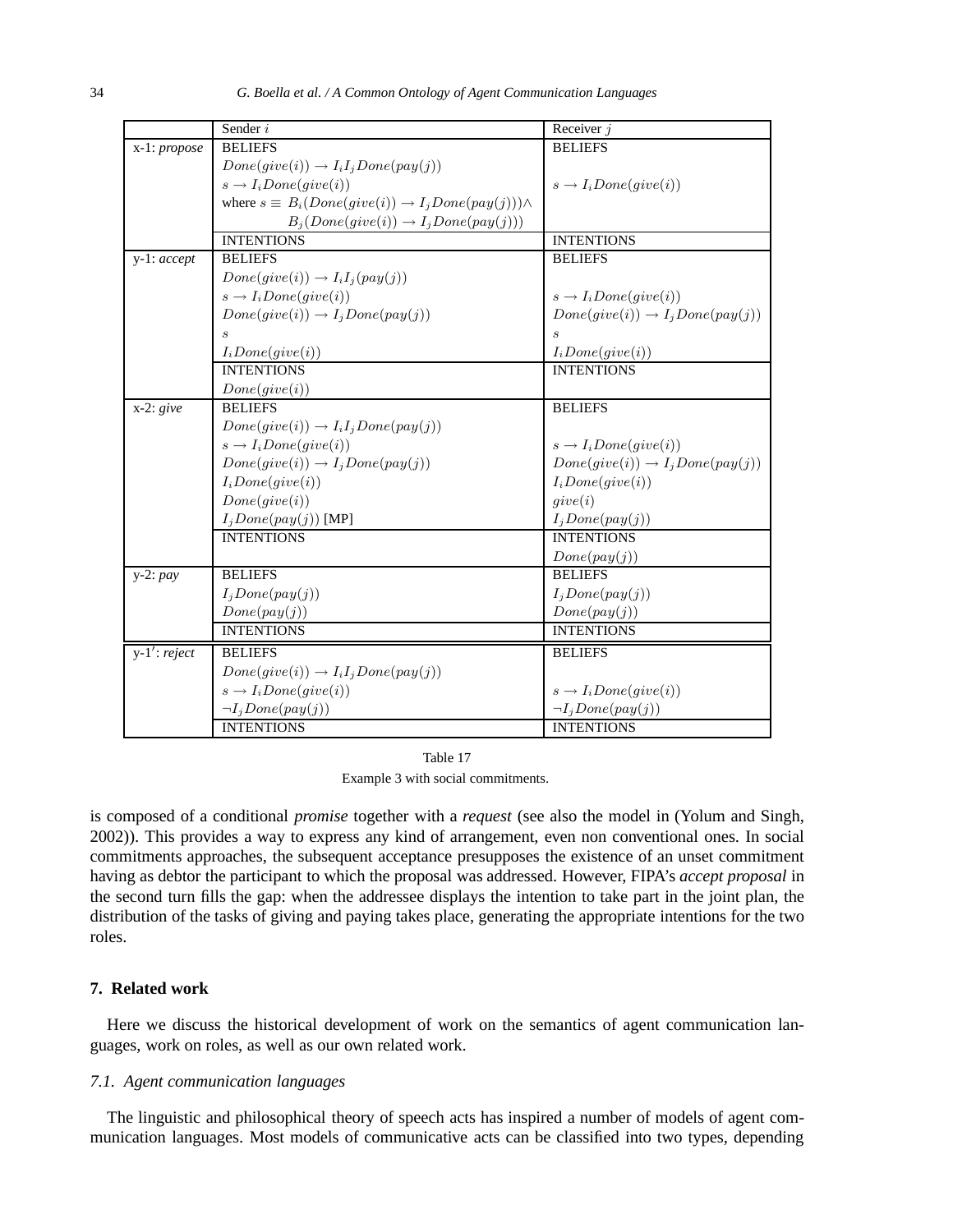on whether they rely on mental attitudes or social commitment, including both action commitment and propositional commitment.

#### *7.1.1. Mental attitudes*

The semantics of agent communication languages provided by the Foundation for Intelligent Physical Agents (FIPA, 2002a), is paradigmatic of the models based on mental attitudes. The FIPA standards and the work at France Telecom on which it is based (Sadek, 1992; Bretier and Sadek, 1997; Sadek et al., 1997), are based on earlier models for natural language interpretation (Cohen and Perrault, 1979; Allen and Perrault, 1980). FIPA has concentrated most on collaborative dialogue types, like information seeking. The sincerity condition assumed by FIPA makes sense for natural language dialogue, because such dialogue agents are designed to be cooperative. However, the generalization of the FIPA language to noncooperative settings has proven to be problematic. The combination of speech act theory (Searle, 1969), with a general theory of planning and action, e.g. (Pollack, 1990), provides a general model of rational interaction. Essentially, the speech acts are treated as any other action, which can be combined into plans by means of their preconditions and intended effects. In FIPA, communicative acts are defined in terms of the mental states of the agent who issues them. Mental states are represented according to the well known Belief-Desire-Intention (BDI) framework (Bratman, 1987; Cohen and Levesque, 1990). The bridge between the communicative acts and the behavior of agents is provided by the notions of rational effect (RE) and feasibility preconditions (FP). The rational effect is the mental state that the speaker intends to bring about in the hearer by issuing a communicative act, and the feasibility preconditions encode the appropriate mental states for issuing a communicative act. To guarantee communication, the framework relies on intention recognition on the part of the hearer.

Despite the fact that FIPA standards are well known, they are not yet widely used in agent applications. One of the reasons might be that it is counterintuitive to generalize the FIPA approach to non-cooperative settings. By definition, the private mental states of agents cannot be inspected, and can therefore not be verified (Pitt and Mamdani, 1999; Wooldridge, 2000). Such an approach is not appropriate in situations in which agents may be insincere or non-cooperative, as in argumentation or negotiation settings. Moreover, a typical agent application involves stake holders with diverse or opposed interests. Typical agent applications will therefore often involve non-cooperative settings.

## *7.1.2. Social commitments: action commitment in negotiation*

Agent communication languages based on social commitment constitute an attempt to overcome the mentalistic assumptions of FIPA by restricting the analysis to public communication (Castelfranchi, 1995; Singh, 2000; Colombetti et al., 2004; Fornara and Colombetti, 2004; Bentahar et al., 2004). Communicative acts are defined in terms of the social commitments they publicly determine for speaker and the hearer. According to Fornara and Colombetti (2004) commitment is "a social relationship between the speaker and the hearer". The notion of social commitment does not refer to intentionality; it is a primitive social notion, developed for modeling mutual commitments in contracts and electronic commerce, for example. A commitment in Fornara and Colombetti (2004) has a *debtor* and *creditor*, i.e., respectively, the agent who makes the commitment, and the agent to which the commitment is made. We could say that the creditor is interested in the content of the commitment. The social commitments approach has focussed on non-cooperative types of dialogue, like negotiation, but not on persuasion. Researchers working in the tradition of Winograd and Flores (1986), such as Singh (2000), are interested in cooperative dialogue and negotiation. Hence they tend to investigate the action commitments, that typically result from directives like *request* and *propose*.

The social commitment approach also has a number of drawbacks. A social commitment describes the status of an agreement about future action. Unlike intentions, as usually conceived, social commitments do not have a causal relation to action. So the use of social commitments to model the effects of communication relies on the notion of obligation to explain how commitments affect the behavior of the individual agents. As it appears, commitments require enforcement mechanisms of obligations, like sanctions (Pasquier et al., 2004). This makes sense for competitive environments, like argumentation dialogue or negotiation, but it does not make sense in cooperative environments, like information seeking or inquiry,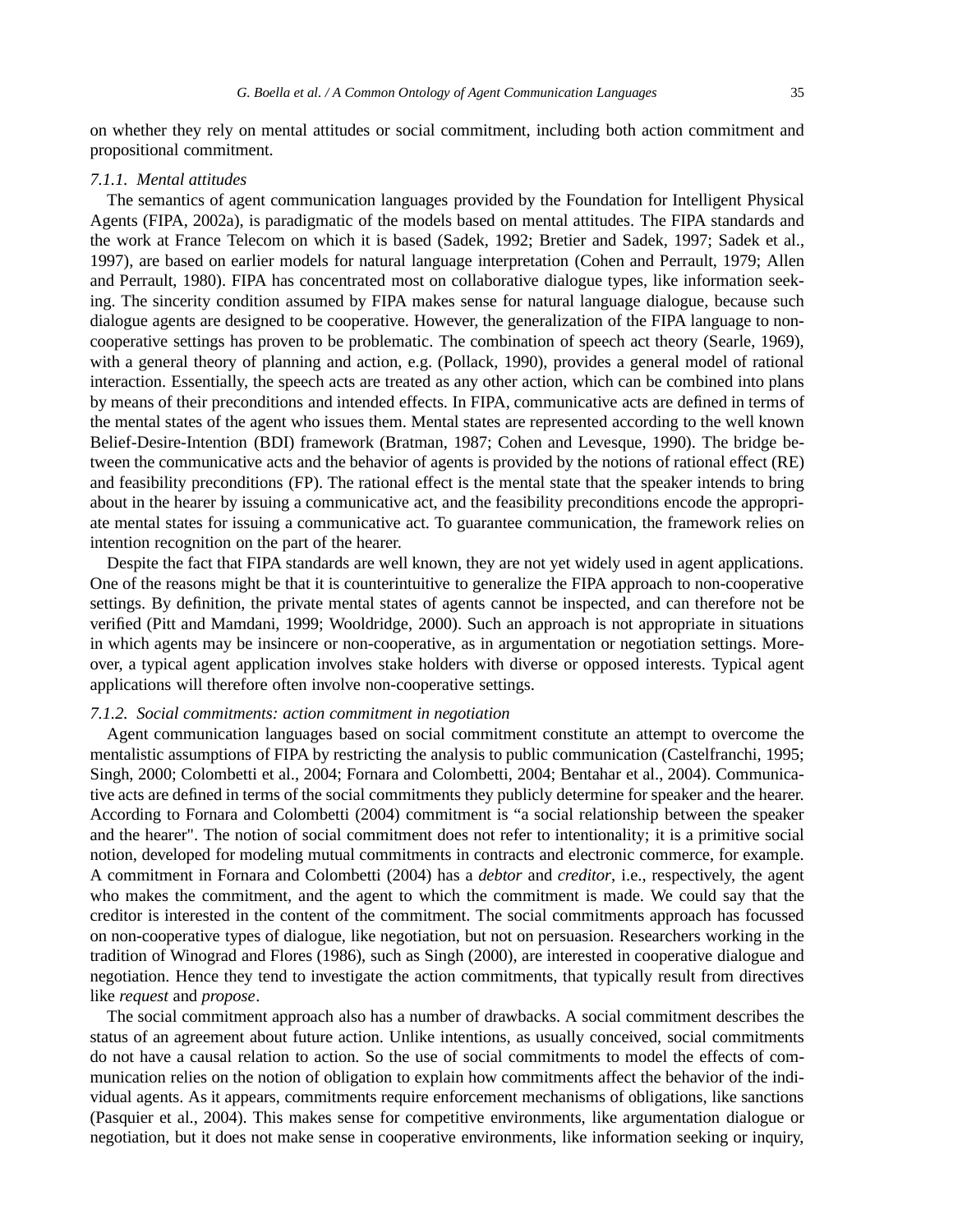where a commitment can simply be interpreted as an expectation. Even though social commitments may be useful in the analysis and design of communication protocols for applications like electronic commerce, this does not mean that they provide an adequate semantics of the speech acts involved.<sup>4</sup> The social semantics is an operational semantics, which translates speech acts to transitions in a data-structure, the commitment automata.

#### *7.1.3. Social commitments: propositional commitment in persuasion*

The argumentation tradition originating with Hamblin (1970) and Walton and Krabbe (1995), focuses on propositional commitments: "to assert a proposition may amount to becoming committed to subsequently defending the proposition, if one is challenged to do so by another speaker" (Walton and Krabbe, 1995). However, this kind of propositional commitment is biased towards argumentation dialogue, with assertive speech acts like 'assert' or 'challenge', failing to be general enough for cooperative dialogues.

In many social semantics the distinction between the commitment to an action and the propositional commitments of assertives becomes blurred. This is a problem when dealing with argumentation and persuasion dialogues where the notion of propositional commitment is basic. According to Bentahar et al. (2004), the difference between an action commitment and a propositional commitment lies only in the type of content, and both kinds of commitment are fulfilled (or violated) if the content is true (false) in the world, albeit the debtor cannot do anything to make a propositional commitment true, whereas he can perform the action object of a commitment. At a closer analysis the definition of fulfillment is not correct for action commitment. According to these authors, a commitment is fulfilled if (at the deadline time) its content is true in the world. This objectivistic solution is too weak: fulfillment does not only depend on what is true in the world, but also on what is believed by the creditor. Thus the creditor can still claim to be entitled to the commitment, until he is convinced and the evidence is shared by both agents. Moreover, this view of fulfillment is not realistic for propositional commitment. For propositional commitments the problem is made worse by the fact that their content is not restricted to actions whose execution can be monitored in the world. Consider, e.g., a commitment towards the fact that Al Gore would have been a better president than Bush. There is no way to fulfill such a hypothetical commitment, unless one of the agents concedes on the basis of arguments. This is the general case in persuasion and argumentation, e.g., in a political debate or in a trial. An alternative solution is to define that a propositional commitment it fulfilled when the creditor also becomes committed to the proposition. But this is too strong, since not all assertions and informs aim to make the hearer believe them, and viceversa, not all informs and assertions aim to satisfy a goal of the creditor to know information. For example, in information seeking, the creditor wants to have reliable information but, in a dispute, he wants to win. In general, and in contrast with action commitment, there is not always a creditor who has the goal to have some information. In our approach, a propositional commitment is fulfilled when the hearer concedes, and, thus, cannot challenge the proposition anymore. Other possible goals, like that the hearer must come to believe the proposition, depend on particular types of dialogues and have their own fulfillment conditions. Our rolebased semantics allows to associate different fulfillment conditions to the roles that belong to different dialogue games.

The social semantics approach – with the noticeable exception of Kibble (2005) – generally only makes the speaker committed to the propositional content of an assertive. It do not express the notion of communicative intention: an *inform* makes mutually believed the intention of the speaker that the addressee believes the proposition. Social semantics delegate to the protocol level the coherence of a dialogue, by dropping communicative intentions from the speech act level. Concerning concessions, inspired by Kibble (2005), we argue that an assertion creates by default a concession of the hearer, which can be in contradiction with his beliefs, unless he challenges the assertion. When the hearer challenges the assertion, the contradiction is passed to the speaker, and forces a retraction of the speaker, if not challenged in turn; and so on, until one of them does not have any arguments left to put forward, and concedes or retracts explic-

<sup>&</sup>lt;sup>4</sup>We are aware of the difference between semantics in computer science, and in linguistics. In linguistics, a semantics of an agent communication language would rather be called a pragmatics, because it mainly concerns the correct use of these acts. See the insightful discussion in Coleman et al. (2006).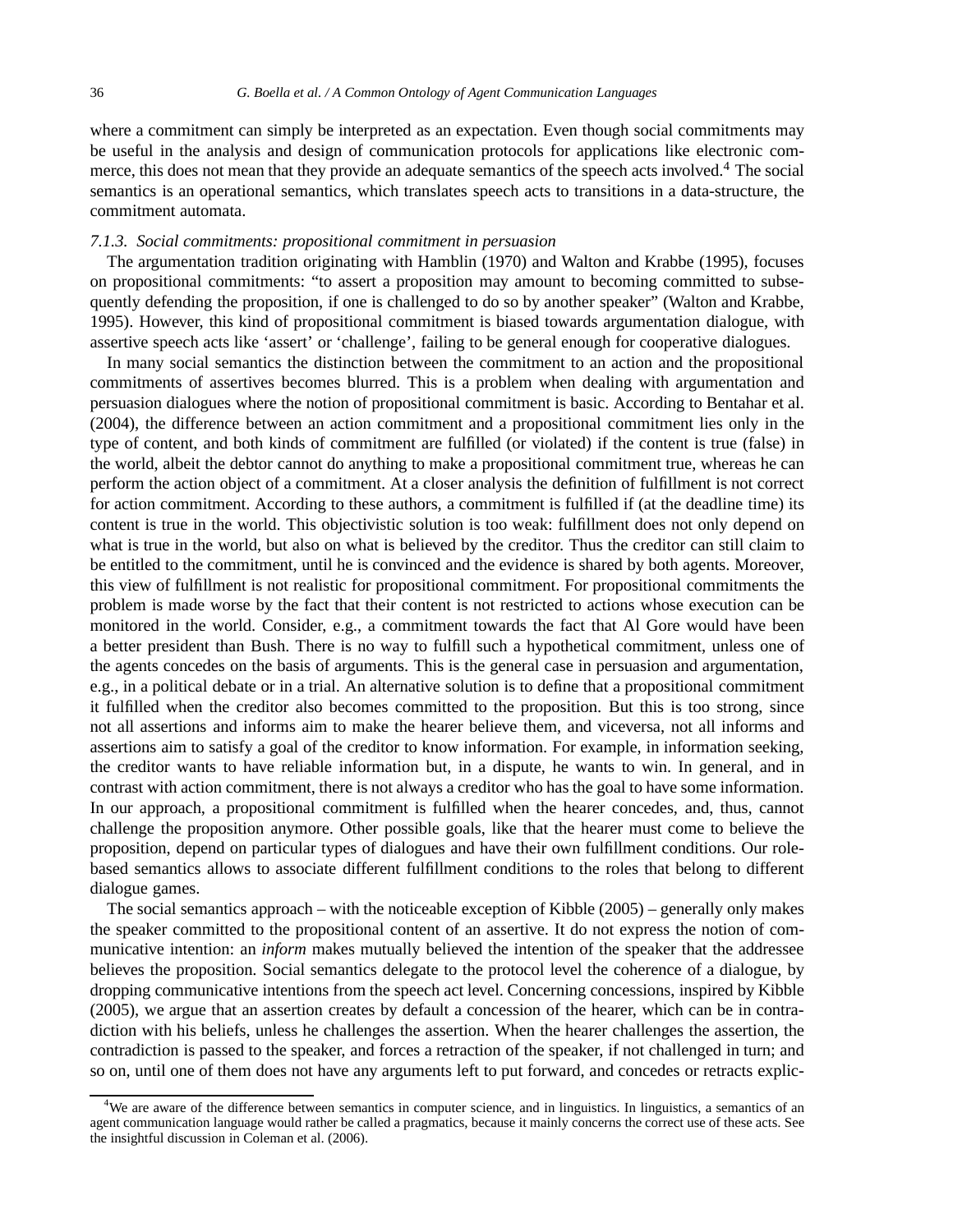itly. Finally, considering the creation of a commitment as a result of an assertion, as social commitments semantics does, is different from the traditional interpretation, which sees propositional commitments as a kind of action commitment to defend the proposition. Instead, a commitment to defend, is typically created by the challenge.

## *7.1.4. Bridges*

Recently, some other papers went in the same direction of redefining FIPA semantics, using public mental states e.g., (Nickles et al., 2006; Verdicchio and Colombetti, 2006; Gaudou et al., 2006a). However, these other solutions need to add to dialogue new theoretical concepts which are not always completely clear or diverge from existing work. In particular, Gaudou et al. (2006a) use an explicit grounding operator, which only partially overlaps with the tradition of grounding in theories of natural language dialogue. Opinions (Nickles et al., 2006) are introduced specifically for modeling dialogue, but with no relation with persuasion and argumentation. Finally, commitments in Verdicchio and Colombetti (2006) roughly overlap with obligations. Moreover, these other approaches relate to the well known FIPA semantics in different degrees: Gaudou et al. (2006a) and Nickles et al. (2006) try to stay close to the original semantics, as we do, while Verdicchio and Colombetti (2006) substitute it entirely with a new semantics, which, among other things, does not consider preconditions of actions.

#### *7.1.5. Other work in agent communication*

In this paper we do not consider the construction of communicative protocols out of individual speech acts. There exist first principle methodologies, in which the semantics of a protocol is defined completely in terms of the semantics of the individual speech acts. Alternatively, larger protocols may be construed from basic protocols consisting of speech acts that naturally belong together. For example, *propose*, *accept* and *reject* form such a basic interaction protocol, see Section 4.

# *7.2. Roles*

The distinguishing feature of our approach is that the public mental attitudes attributed to agents during the dialogue are associated with roles. he importance of roles is recognized in multiagent systems and their function ranges from attributing responsibilities to assigning powers to agents in organizations. In this paper we exploit the notion of roles, as introduced in agent-oriented software engineering, e.g., GAIA (Wooldridge et al., 2000), TROPOS (Bresciani et al., 2004). We distinguish interactive roles, such as speaker, (over)hearer and addressee. Clearly, different constitutive rules apply to speaker and hearer. Further, we could add rules so that the effects of implicit acknowledgement differ between the addressee of a message, and a mere overhearer (Gaudou et al., 2006b). We also distinguish social roles, that belong to a particular type of dialogue. E.g., in argumentation, the 'burden of proof' is different for the proponent or the opponent of a claim. Or consider the fact that a *request* cannot be refused, if there is some authority relation between speaker and addressee. In fact, such a relationship turns a *request* into an order. Note that one agent can play different roles in different interactions with the same or different interlocutors. For example, the buyer of a good may become a seller in a second transaction. Because social roles are associated with dialogue types, each with a specific set of dialogue rules, roles allow us to reason about assumptions in different kinds of dialogues. Thus, sincerity could be assumed in cooperative dialogues, such as information exchange, but not in non-cooperative dialogues, such as persuasion or negotiation. Ostensible beliefs and the grounding operator can only distinguish interactive roles like speaker and addressee, and the effect on different groups of agents.

## *7.2.1. Roles as prescriptions*

Roles in a social institution are traditionally used to determine the obligations, permissions and institutional powers of an agent. Roles prescribe which possible speech acts are allowed for an agent, and possibly which acts must be used to respond. This idea is most prominent in the ISLANDER system (Esteva et al., 2002), in which the roles of agents determine the interface with the environment. In our role model (Boella and van der Torre, 2004) roles are always associated to some kind of institution, see also e.g.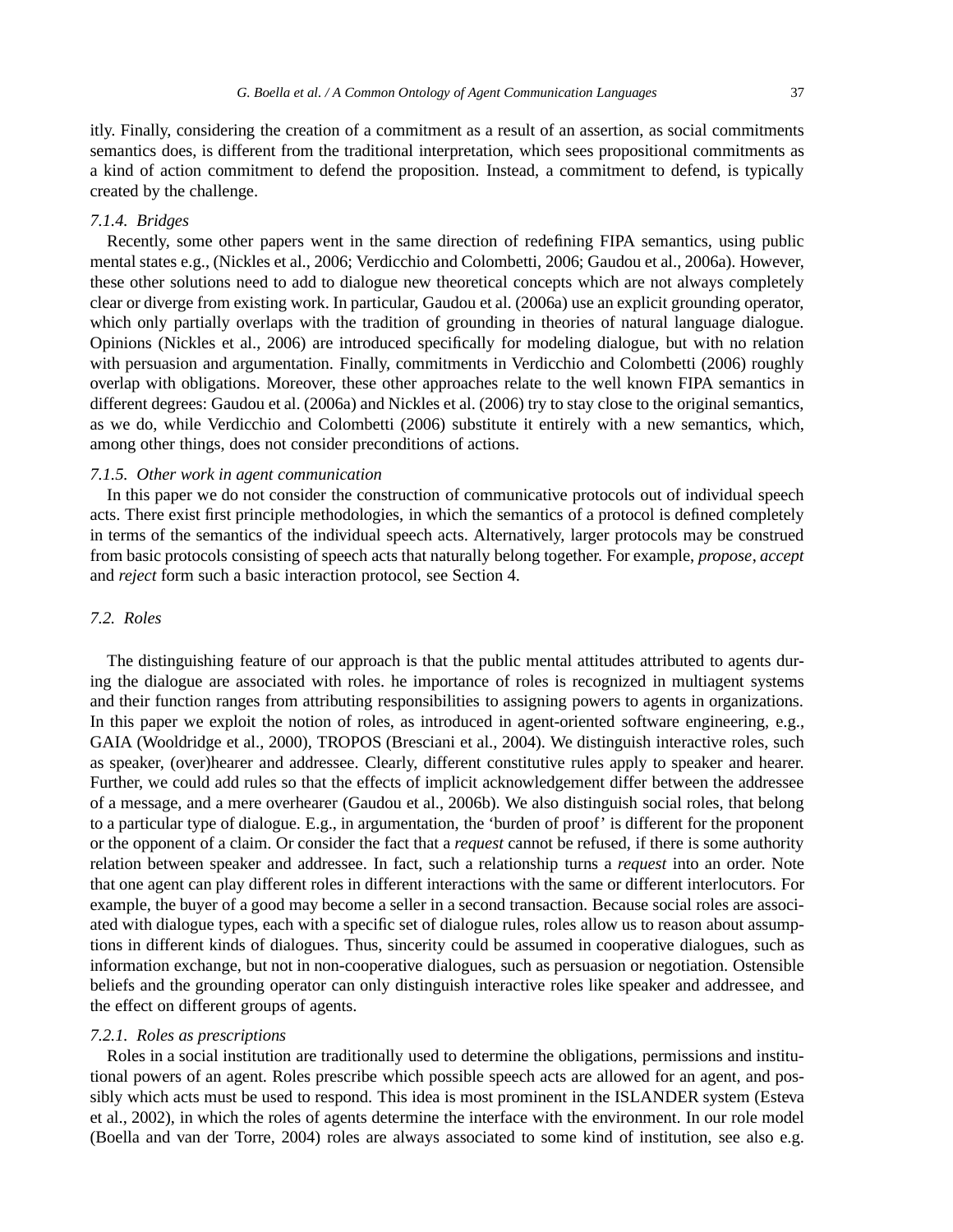Kagal and Finin (2005), which is described by constitutive rules. In the case of dialogue, the institution is represented by the type of dialogue game played by the participants.

In the role-based semantics introduced in this paper, the moves available to the dialogue participants are based on the mental attributes of the roles only, not on the mental attitudes of the agent. Since an agent enters in a dialogue only in a certain role, the communicative actions at his disposal, depend on the role. Thus, agents participating in a dialogue in different roles can perform different kinds of communicative actions. This is due to the fact that the communicative action performed depends on the constitutive rules of the dialogue game: if an agent utters a sentence which is not recognized as a communicative action since the agent is not playing the right role, the communicative action is considered not to be performed.

A typical situation is represented by the Contract Net Protocol (Smith, 1980) where the initiator role and the participant role can perform different actions, e.g., call for proposal and proposal respectively. The initiator and participant role are already present in the Contract Net Protocol. The distinguishing property of our approach is that roles are not simply labels, but they are associated with instances representing the state of the participant in the interaction. The state is represented as a set of beliefs and intentions attributed to the role enacting agent. Such a state is modified by the communicative actions performed during the dialogue according to the constitutive rules of the dialogue game.

Each instance of a dialogue game is associated with instances of the roles played by the agents; so each agent is associated with a different state of the interaction in each dialogue he is participating in. For example, an agent who is playing the role of participant in a Contract Net negotiation, can at the same time participate as initiator in another negotiation to subcontract part of the task. In each of his roles the agent is associated with a set of beliefs and intentions representing the situation of the conversation thus far. Moreover, the price the agent as initiator can pay to a sub-contractor, depends on the price for which it undertook the task, as participant. So all the roles must be related to a common agent, who has to direct the different negotiations according to his private reservation price and to the outcome of the other interactions.

#### *7.3. Roles as expectations*

Agents can make predictions, and use these predictions to coordinate their behavior with an agent, due to the fact that the agent enacts a particular role. This predictive aspect is common in the social sciences, made famous by the restaurant script (Schank and Abelson, 1977) and emphasized in agent theory by Castelfranchi (1998). An example from human life, is the fact that the car of someone taking driving lessons, is clearly marked with a sign, like 'L' or 'E'. This sign does not change the prescriptive status – the traffic code applies just as much – but it signals to other drivers to be careful and more considerate.

In our role-based semantics, expectations are based both on the mental attitudes ascribed to the agent and to the role. To play a role, an agent is expected to act *as if* the beliefs and intentions of the role were his own, and to keep them coherent, as he does for his own mental attitudes. An agent should adopt the role's intentions and carry them out according to the beliefs of the role. This holds despite the fact that the model remains neutral with respect to the motivations that agents may have when playing a role; agents can adopt the mental attitudes attributed to their roles as a form of cooperation, or they can be publicly committed to their roles. The roles' attitudes represent what the agent is publicly held responsible for: if the agent does not adhere to his role, he can be sanctioned or blamed.

Expectations follow also from the objectives of the agents. For agent communication languages, the most convincing example has to do with bargaining. In protocols like the Contract Net, listed above, there are no constraints on the content of proposals. However, purely based on the apparent objectives of agents when entering a conversation in a particular role, we can infer a number of preferences:

- **–** the initiator wants to have some task achieved, otherwise he would not send the call for proposals
- **–** the initiator wants to give up as little as possible, in return for the accomplishment of the task
- **–** a participant may either want to achieve the task, or not. In the first case, he will send some offer. In the last case he will send a reject, or fail to reply.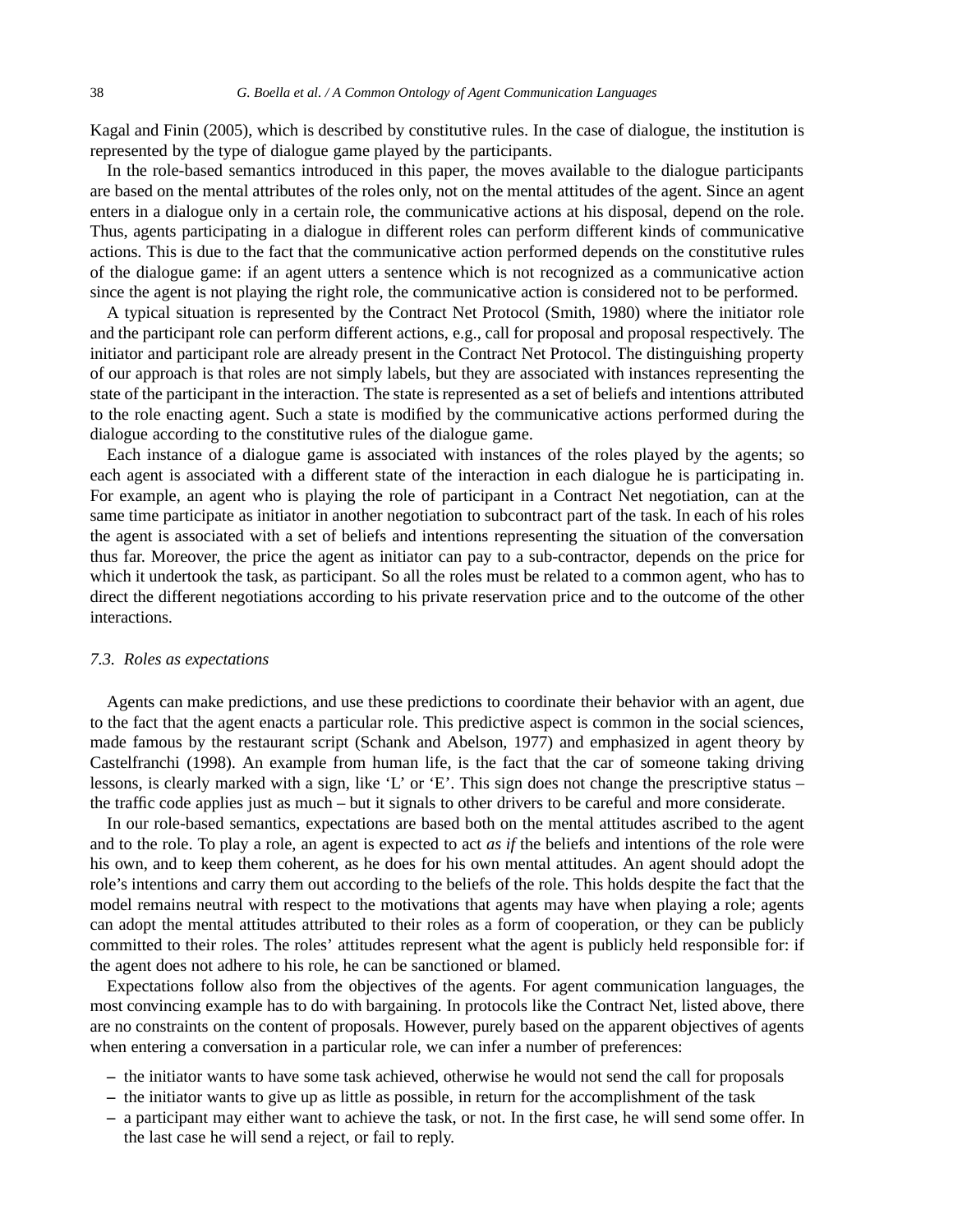**–** if a participant is interested, he will want as much as possible in return for doing the task

From such preferences, we can infer some coherence conditions on the content of proposals. For example, it will be very unlikely that a participant will first offer to do the task for 40, and later to do the task for 50, because the participant does not expect the initiator to accept the higher offer, after the lower offer was declined. More about coherence conditions can be found in Hulstijn et al. (2004).

#### *7.4. Our own earlier work*

This journal paper is a revised and extended version of various workshop and conference papers. Boella et al. (2005, 2006b) discuss a role-based semantics, which can deal with both mentalistic approaches and social commitments. Of this work, Boella et al. (2005) is based on our normative multi-agent systems framework (Boella and van der Torre, 2006a,b), which describes roles by means of the agent metaphor, and is formalized in Input/Output logic (Makinson and van der Torre, 2000). This work only addresses part of the problem; it focuses on persuasion dialogues. Boella et al. (2006a) provide a common rolebased semantics for both approaches, using a representation format based on the FIPA semantic language. We model additional categories of speech acts, like commissives and directives, which can be applied in negotiation dialogues between cooperative agents.

#### **8. Conclusions**

Public mental attitudes have been proposed to bridge the gap between the two main traditions in defining a semantics for agent communication languages,: mental attitudes and social commitments. These traditions, even if they share the idea of speech acts as operators with preconditions and effects, and agents playing roles like speaker and hearer, rely on completely distinct ontologies. Not only does the mental attitudes approach refer to concepts like belief, desire, or intention and is the social commitment approach based on the notion of commitment, but the two approaches also refer to distinct speech acts, distinct types of dialogue games, and so on. Public mental attitudes avoid the problems of mentalistic semantics, such as the unverifiability of private mental states, and they allow the reuse of the logics and implementations developed for FIPA compliant approaches. The distinction between private and public mental attitudes allows us to model multiple communication sessions, as well as bluffing and lying agents in persuasion and negotiation.

We associate public beliefs and intentions, representing what the agent is publicly held responsible for, with a role instance. If the agent does not adhere to his role, then he can be sanctioned or blamed. The mental attitudes contain precisely the public beliefs and intentions which follow from speech acts being uttered – requirements as well as consequences – together with commonly held beliefs about the attitudes of roles.

The existence of such public mental attitudes is the only property of role instances we require, and this property therefore characterizes our notion of role in agent communication. This characteristic also forms the main distinction with most other role-based models, which typically allow private mental attitudes like secrets for role-enacting-agents or agents-in-a-role too.

The final constituent of our model is the set of constitutive rules which defines the effects of speech acts on the mental attitudes of role instances, for dialogue types like information seeking, negotiation and persuasion. Communication is public for every agent who overhears the speech acts, and has same prior knowledge of roles. Consequently, for public communication, the mental attitudes of a role are public. The challenge of agent communication languages whose semantics is based on public mental attitudes, such as our role-based semantics, is to define mappings from existing languages to the new one. In this paper we show how to map the two existing traditions to our role-based ontology of public mental attitudes and we show how it allows for a comparison.

The mapping from FIPA semantics to our role-based semantics interprets the feasibility precondition of FIPA as a kind of presupposition. For example, if an agent i informs another agent that  $\varphi$  with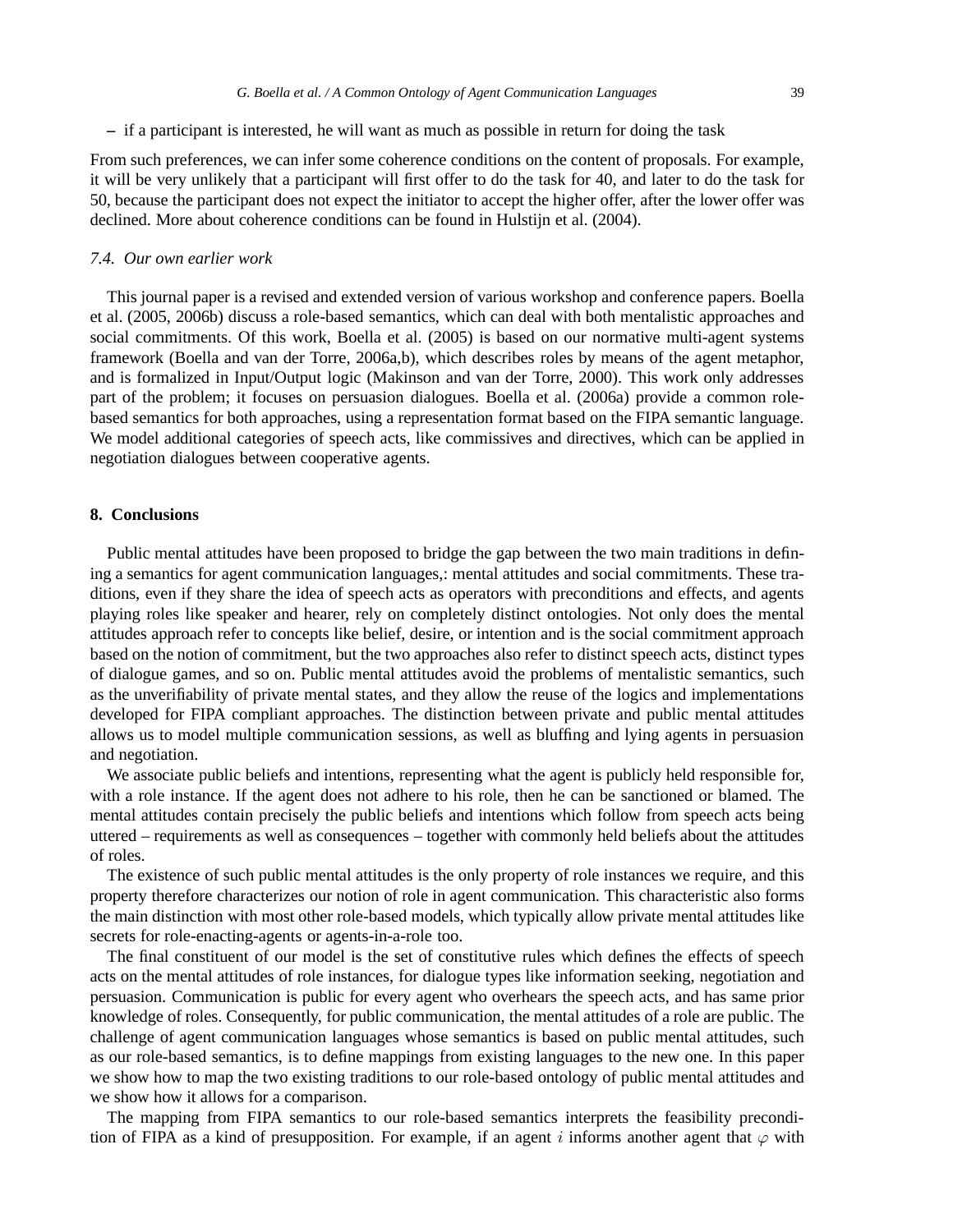inform(i, j, $\varphi$ ), then in the original FIPA semantics, agent i should already believe the proposition  $\varphi$ . Otherwise, i would be insincere. With public mental attitudes, however, it is *not* the case that an agent must already publicly believe  $\varphi$ . Instead, it is presupposed that the agent believes  $\varphi$ , and therefore, the agent is publicly held responsible for the fact that  $\varphi$  holds. If  $\varphi$  does not hold, then the agent can be sanctioned or blamed. Moreover, FIPA notions like reliability and sincerity are no longer implicitly built into the formal system. By making such notions explicit for different contexts of use, we can integrate the social commitment approach, and deal both with cooperative and non-cooperative types of dialogue.

The first mapping from the social commitment semantics focuses on *action commitments* (Singh, 2000; Fornara and Colombetti, 2004), with an operational semantics. We introduce six update rules mirroring the commitment update rules of Fornara and Colombetti: an *unset* commitment corresponds to an intention of the creditor, a commitment is *pending* when it is an intention of the creditor and the debtor of the commitment conditionally wants to perform the action if the associated condition  $q$  is true, and the creditor has this as a belief, and so on. Then:

- A *promise* introduces a pending commitment of the speaker;
- A *request* introduces an unset commitment with the receiver as debtor, i.e., the agent of the requested action;
- *Accept* and *reject* change the state of an existing unset commitment to *pending* and *canceled* respectively. In order to account for this fact, we insert in the antecedent of the rules for accept and reject the reference to the configuration of beliefs and intentions that represent an existing commitment.
- A *propose* is a complex speech act composed by a *request* and a conditional *promise*; it introduces an unset commitment with the receiver as debtor and a pending commitment with the speaker as debtor. Since a *propose* is used in a negotiation, q and p refer respectively to an action of the speaker and of the receiver.

The second mapping from the social commitment semantics focuses on *propositional commitments*. We distinguish propositional and action commitment by means of the notion of concession, inspired by Walton and Krabbe (1995) and Kibble (2005). We map propositional commitments to the roles' beliefs, and action commitments to their intentions. The constitutive rules of a dialogue game represent the effects that speech acts have on the roles' mental attitudes, and, thus, indirectly on commitments. Concessions are introduced as the absence of a belief to the contrary, and prevent further challenges. This is analogous to action commitments, which prevent future actions that require the same resources. We illustrate propositional commitments by modeling a particular persuasion protocol, inspired by Walton and Krabbe. This protocol endorses the 'silence means consent' principle. Since under this principle concessions of the hearer can be made by default, i.e., by not challenging an assertion, we demonstrate that the semantics of speech acts should not only be expressed in terms of the effects on the attitudes of the speaker, but also on those of the hearer.

The research reported in this paper does have some limitations. One limitation is that we have chosen to stay relatively close to the original FIPA-SL language, so we inherit some of its well known problems. In Section 7 we have discussed various alternative representation languages for agent communication to overcome these problems. A limitation that our approach has in common with many other approaches, is the absence of explicit time variables in the representation language. This may become a problem, when we are modeling the feasibility preconditions of a speech act. For example, an *inform* only makes sense when the hearer does not already know the information. So, from the utterance of an *inform* act, we may infer that the speaker believes the hearer does not know the information. But this is immediately overruled by the rational effect of the *inform* act. Similar problems exist for the retraction of claims, as we discussed in Section 5. We believe that these problems may be overcome by the use of a defeasible logic with explicit time variables. An initial proposal in this direction is made by Boella et al. (2007).

The first issue for further research is the use of our role-based ontology for descriptions of expected behavior. To play a role, an agent is expected to act *as if* the beliefs and intentions of the role were his own, and to keep them coherent, as he does for his own mental attitudes, see also (Goffman, 1959). An agent should adopt to the intentions of its role, and carry them out according to his role's beliefs. The only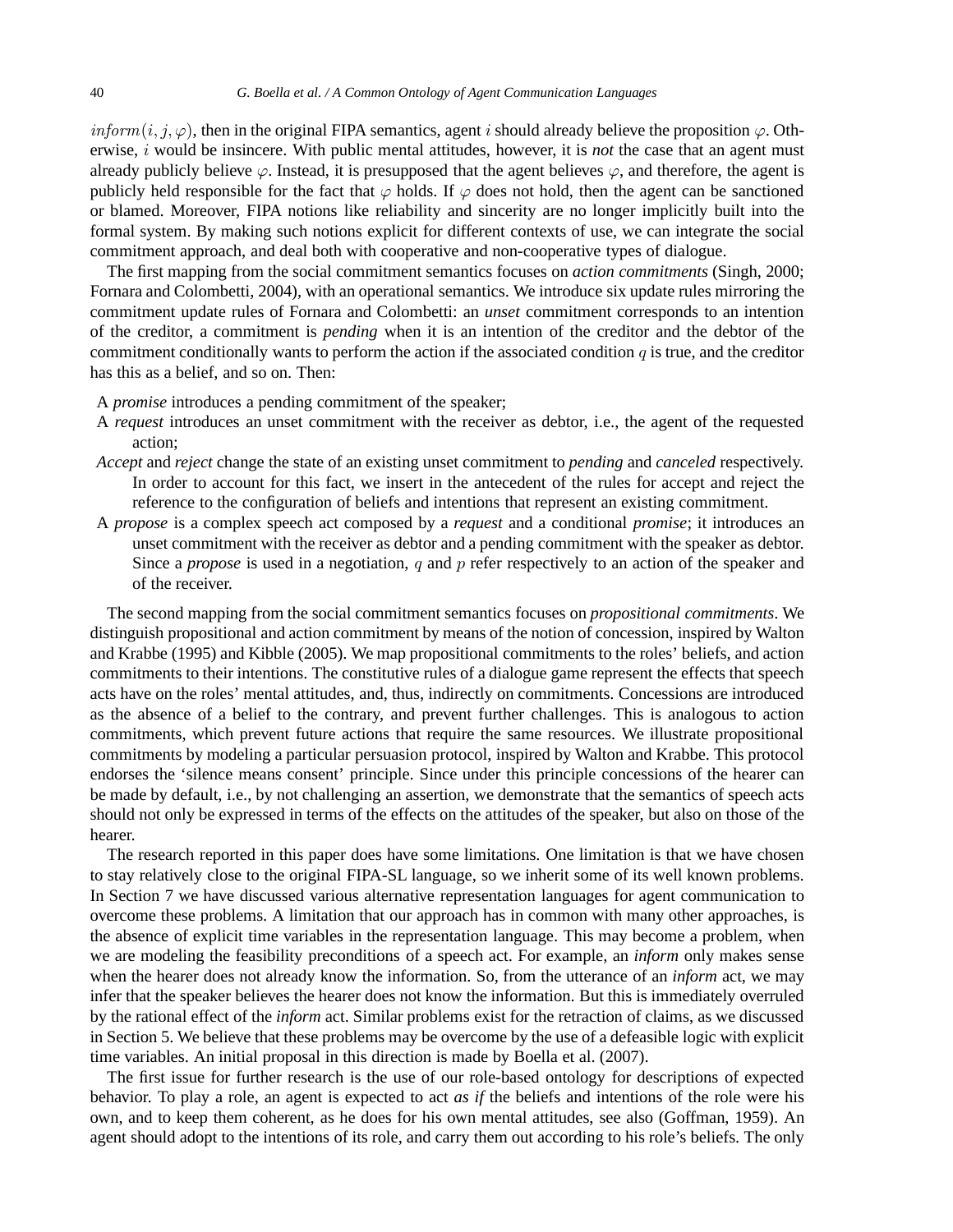thing agents have to do when communicating is to respect the rules of the dialogue; otherwise they are out of the game. Agents thus have to respect the cognitive coherence of the roles they play or they get into a contradictory position. We may adopt Pasquier and Chaib-draa's (2003) view that dialogue arises from the need to maintain coherence of mental states: "two agents communicate if an incoherence forces them to do so. [...] Conversation might be seen [...] as a generic procedure for attempting to reduce incoherence". An agent engaged in a dialogue tries to avoid contradictions, not with his private mental states, but with the public image which his role constitutes. Here we do not consider the coherence of the private mental states of the agents, but the coherence of the mental attitudes of the roles. Referring only to the agents' beliefs would not be realistic, since there is no way to ensure that the addressee of an *inform* act, for example, accepts to believe a proposition. After all, agents are autonomous. This is one of the limitations of the traditional mentalistic approach. We overcome it using rules referring to public mental attitudes, but those of the roles, rather than the agents'. According to Goffman (1959), the pretense that roles and individual agents are identical, is very common in everyday practice. Although we suspect that others have beliefs and strategic goals different from the ones publicly expressed, we pretend not to see this. If we would, we would have to accuse the other openly of insincerity, often without proper evidence. The resulting conflict would be unwanted for all participants.

The second issue for further research is a formalization of the notion of responsibility, and the way in which the obligation to play a role consistently can be enforced. The introduction of obligations requires the reference to an explicit multi-agent normative system, as described in (Boella and van der Torre, 2004). Formalizing responsibility and enforcement starts with formalizing violations, which should be based on explicit evidence. Consider again the example of a liar, who once he starts lying, has to continue the dialogue consistently with what he said before, independently of his real beliefs. To formalize the consistent liar, we also have to define what it means that he no longer is able to lie, for example due to explicit evidence to the contrary.

#### **References**

Allen, J. F. and Perrault, C. R. (1980). Analyzing intention in utterances. *Artificial Intelligence*, 15(3):143–178.

Austin, J. (1962). *How to do things with words*. Harvard University Press.

- Baldoni, M., Boella, G., and van der Torre, L. (2007). Interaction between objects in powerJava. *Journal of Object Technology*, 6(2):7–12.
- Bentahar, J., Moulin, B., Meyer, J., and Chaib-draa, B. (2004). A modal semantics for an argumentation-based pragmatics for agent communication. In *Argumentation in Multi-Agent Systems (ArgMAS'04)*, LNCS 3366, pages 44–63, Berlin. Springer.
- Boella, G., Damiano, R., Hulstijn, J., and van der Torre, L. (2006a). ACL semantics between social commitments and mental attitudes. In *Agent Communication II (AC'05 and AC'06)*, LNCS 3859, pages 30–44. Springer, Berlin.
- Boella, G., Damiano, R., Hulstijn, J., and van der Torre, L. (2006b). Role-based semantics for agent communication: Embedding of the 'mental attitudes' and 'social commitments' semantics. In *Proceedings of the 5th International Joint Conference on Autonomous Agents and Multiagent Systems (AAMAS'06)*, pages 688–690. ACM Press.
- Boella, G., Hulstijn, J., Governatori, G., Riveret, R., Rotolo, A., and van der Torre, L. (2007). FIPA communicative acts in defeasible logic. In *Proceedings of 7th IJCAI International Workshop on Nonmonotonic Reasoning, Action and Change (NRAC'07)*, pages 9–16. University of Technology.
- Boella, G., Hulstijn, J., and van der Torre, L. (2005). A synthesis between mental attitudes and social commitments in agent communication languages. In *Proceedings of the 2005 IEEE/WIC/ACM International Conference on Intelligent Agent Technology (IAT'05)*, pages 358–364, Piscataway, NJ. IEEE Computer Society.
- Boella, G. and van der Torre, L. (2004). Organizations as socially constructed agents in the agent oriented paradigm. In *Engineering Societies in the Agent World (ESAW'04)*, LNAI 3451, pages 1–13, Berlin. Springer.
- Boella, G. and van der Torre, L. (2006a). A game theoretic approach to contracts in multiagent systems. *IEEE Transactions on Systems, Man and Cybernetics - Part C: Applications and Reviews*, 36(1):68–79.
- Boella, G. and van der Torre, L. (2006b). Security policies for sharing knowledge in virtual communities. *IEEE Transactions on Systems, Man and Cybernetics - Part A: Systems and Humans*, 36(3):439–450.
- Bratman, M. (1987). *Intention, plans, and practical reason*. Harvard University Press, Cambridge Mass.
- Bresciani, P., Giorgini, P., Giunchiglia, F., Mylopoulos, J., and Perini, A. (2004). TROPOS: An agent-oriented software development methodology. *Autonomous Agents and Multi-Agent Systems*, 8(3):203–236.
- Bretier, P. and Sadek, D. (1997). A rational agent as the kernel of a cooperative spoken dialogue system: implementing a logical theory of interaction. In Muller, J. P., Wooldridge, M. J., and Jennings, N. R., editors, *Intelligent Agents III*, LNAI 1193, pages 189–203. Springer, Berlin.
- Caminada, M. W. A. (2004). *For the Sake of the Argument; explorations into argument-based reasoning.* Phd. thesis, Vrije Universiteit, Amsterdam.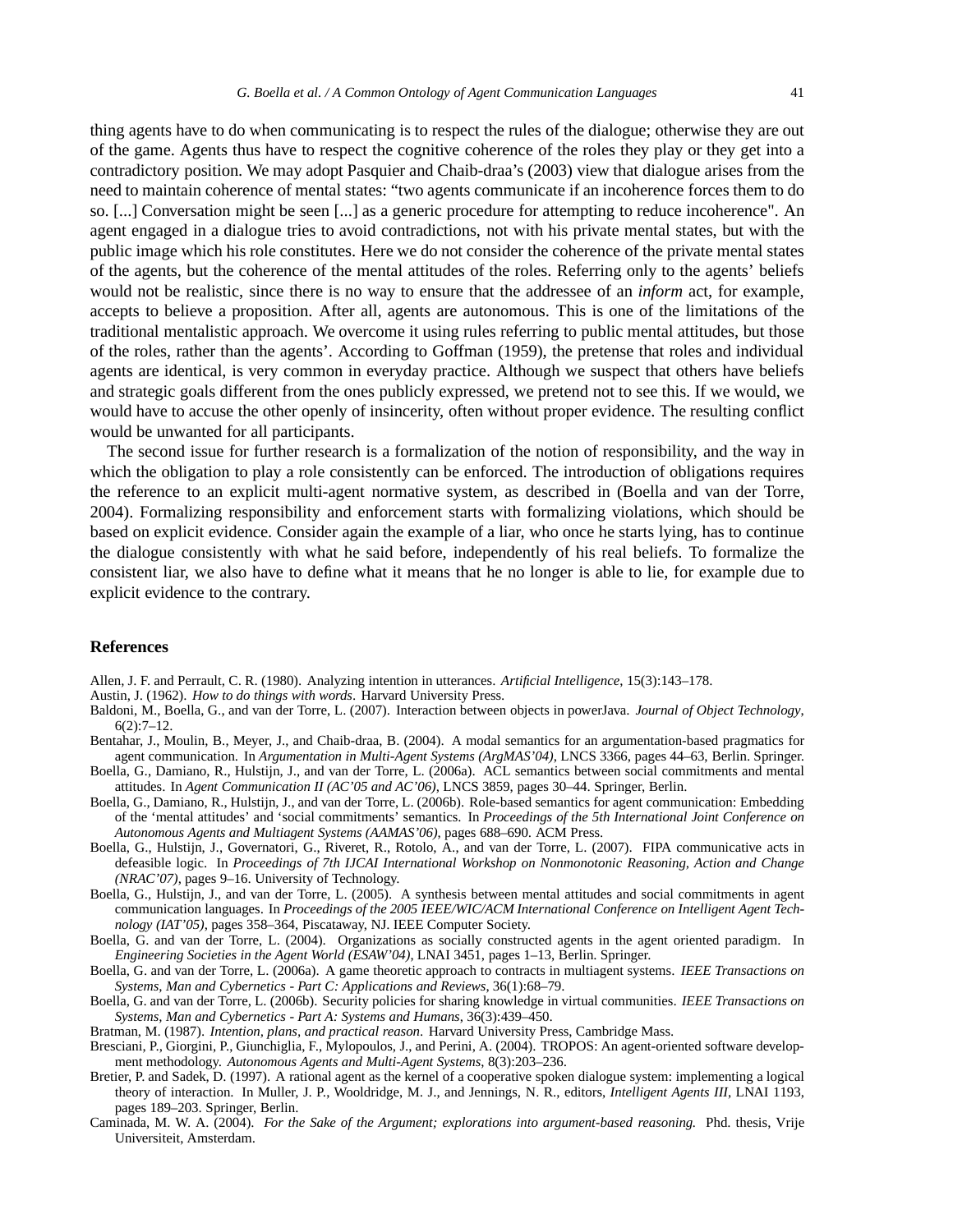- Castelfranchi, C. (1995). Commitment: from intentions to groups and organizations. In *Proceedings of the First International Confernce on Multi-Agent System (ICMAS'95)*, pages 41–48. AAAI/MIT Press.
- Castelfranchi, C. (1998). Modeling social action for AI agents. *Artificial Intelligence*, 103(1-2):157–182.
- Cohen, P. R. and Levesque, H. J. (1990). Intention is choice with commitment. *Artificial Intelligence*, 42(2-3):213–261.
- Cohen, P. R. and Perrault, C. R. (1979). Elements of a plan-based theory of speech acts. *Cognitive Science*, 3:177–212.
- Coleman, J., O'Rourke, M., and Edwards, D. B. (2006). Pragmatics and agent communication languages. In *Proceedings of the ESSLLI Workshop on Formal Ontologies for Communicating Agents*. ESSLLI.
- Colombetti, M., Fornara, N., and Verdicchio, M. (2004). A social approach to communication in multiagent systems. In *Declarative Agent Languages and Technologies (DALT'03)*, LNCS 2990, pages 191–220. Springer, Berlin.
- Dastani, M., Dignum, V., and Dignum, F. (2003). Role-assignment in open agent societies. In *Proceedings of the 2nd International Joint Conference on Autonomous Agents and Multiagent Systems (AAMAS'03)*, pages 489–496. ACM Press.
- Dastani, M., Herzig, A., Hulstijn, J., and Van der Torre, L. (2004). Inferring trust. In *Proceedings of 5th Workshop on Computational Logic in Multi-agent Systems (CLIMA V)*, LNAI 3487, pages 144– 160, Berlin. Springer.
- Demolombe, R. (2001). To trust information sources: a proposal for a modal logical framework. In *Trust and Deception in Virtual Societies*, pages 111 – 124. Kluwer.
- Esteva, M., de la Cruz, D., and Sierra, C. (2002). ISLANDER: an electronic institutions editor. In *Proceedings of the 1st International Joint Conference on Autonoumous Agents and Multiagent Systems (AAMAS'02)*, pages 1045 – 1052. ACM Press.
- Ferber, J., Gutknecht, O., and Michel, F. (2003). From agents to organizations: an organizational view of multiagent systems. In *Agent-Oriented Software Engineering IV (AOSE'03)*, LNCS 2935, pages 214–230, Berlin. Springer.
- FIPA (2002a). FIPA ACL communicative act library specification. Technical Report SC00037J, Foundation for Intelligent Physical Agents.
- FIPA (2002b). FIPA ACL message structure specification. Technical Report SC00061G, Foundation for Intelligent Physical Agents.
- FIPA (2002c). FIPA Propose interaction protocol specification. Technical Report SC00036H, Foundation for Intelligent Physical Agents.
- Fornara, N. and Colombetti, M. (2004). A commitment-based approach to agent communication. *Applied Artificial Intelligence*, 18(9-10):853–866.
- Garson, J. W. (1984). Quantification in modal logic. In *Handbook of Philosophical Logic*, volume II, pages 249–307. Reidel.
- Gaudou, B., Herzig, A., and Longin, D. (2006a). A logical framework for grounding-based dialogue analysis. *Electronic Notes in Theoretical Computer Science*, 157(4):117–137.
- Gaudou, B., Herzig, A., Longin, D., and Nickles, M. (2006b). A new semantics for the fipa agent communication language based on social attitudes. In *Proceedings of the 17th European Conference on Artificial Intelligence (ECAI'06)*, pages 245–249. IOS Press.
- Goffman, E. (1959). *The Presentation of Self in Everyday Life*. Doubleday.
- Guerini, M. and Castelfranchi, C. (2007). Promises and threats in persuasion. *Pragmatics and Cognition*, 15(2):277–311).
- Halpern, J. Y. and Moses, Y. (1985). A guide to the modal logics of knowledge and belief: Preliminary draft. In *Proceedings of the 9th International Joint Conference on Artificial Intelligence (IJCAI'85)*, pages 480–490. Morgan Kaufmann.
- Hamblin, C. L. (1970). *Fallacies*. Methuen & Co.
- Herrmann, S. (2007). A precise model for contextual roles: The programming language ObjectTeams/Java. *Applied Ontology*, 2(2):181–207.
- Herzig, A. and Longin, D. (2000). Belief dynamics in cooperative dialogues. *Journal of Semantics*, 17(2):91–118.
- Hulstijn, J., Dignum, F., and Dastani, M. (2004). Coherence in multi-agent interaction. In *Agent Communication (AC'2004)*, LNCS 3396, pages 134–152. Springer, Berlin.
- Kagal, L. and Finin, T. (2005). Modeling conversation policies using permissions and obligations. In *Developments in Agent Communication (AC'04)*, LNCS 3396, pages 120–133, Berlin. Springer.
- Kibble, R. (2005). Speech acts, commitment and multi-agent communication. *Computational & Mathematical Organization Theory*, 12(2-3):127–145.
- Lewis, D. (1969). *Convention: A Philosophical Study.* Harvard University Press.
- Liau, C. (2003). Belief, information acquisition, and trust in multi-agent systems a modal formulation. *Artificial Intelligence*, 149:31–60.
- Lochbaum, K. E. (1998). A collaborative planning model of intentional structure. *Computational Linguistics*, 24(4):525–572.
- Loebe, F. (2007). Abstract vs. social roles towards a general theoretical account of roles. *Applied Ontology*, 2(2):127–158.
- Mackenzie, J. (1979). Question begging in non-cumulative systems. *Journal of Philosophical Logic*, 8:117–133.

Makinson, D. and van der Torre, L. (2000). Input-output logics. *Journal of Philosophical Logic*, 29(4):383–408.

- Masolo, C., Guizzardi, G., Vieu, L., Bottazzi, E., and Ferrario, R. (2005). Relational roles and qua-individuals. In *Proceedings of the AAAI Fall Symposium on 'Roles, an Interdisciplinary Perspective'*, pages 103–112. AAAI Press, Menlo Park.
- Nickles, M., Fischer, F., and Weiss, G. (2006). Communication attitudes: A formal approach to ostensible intentions, and individual and group opinions. *Electronic Notes in Theoretical Computer Science*, 157(4):95–115.
- Pasquier, P. and Chaib-draa, B. (2003). The cognitive coherence approach for agent communication pragmatics. In *Proceedings of the 2nd International Joint Conference on Autonomous Agents and Multiagent Systems (AAMAS'03)*, pages 544–551, New York. ACM Press.
- Pasquier, P., Flores, R., and Chaib-draa, B. (2004). Modelling flexible social commitments and their enforcement. In *Engineering Societies in the Agent World (ESAW'04)*, LNCS 3451, pages 139–151, Berlin. Springer.
- Pitt, J. and Mamdani, A. (1999). Some remarks on the semantics of FIPA's agent communication language. *Autonomous Agents and Multi-Agent Systems*, 2(4):333–356.